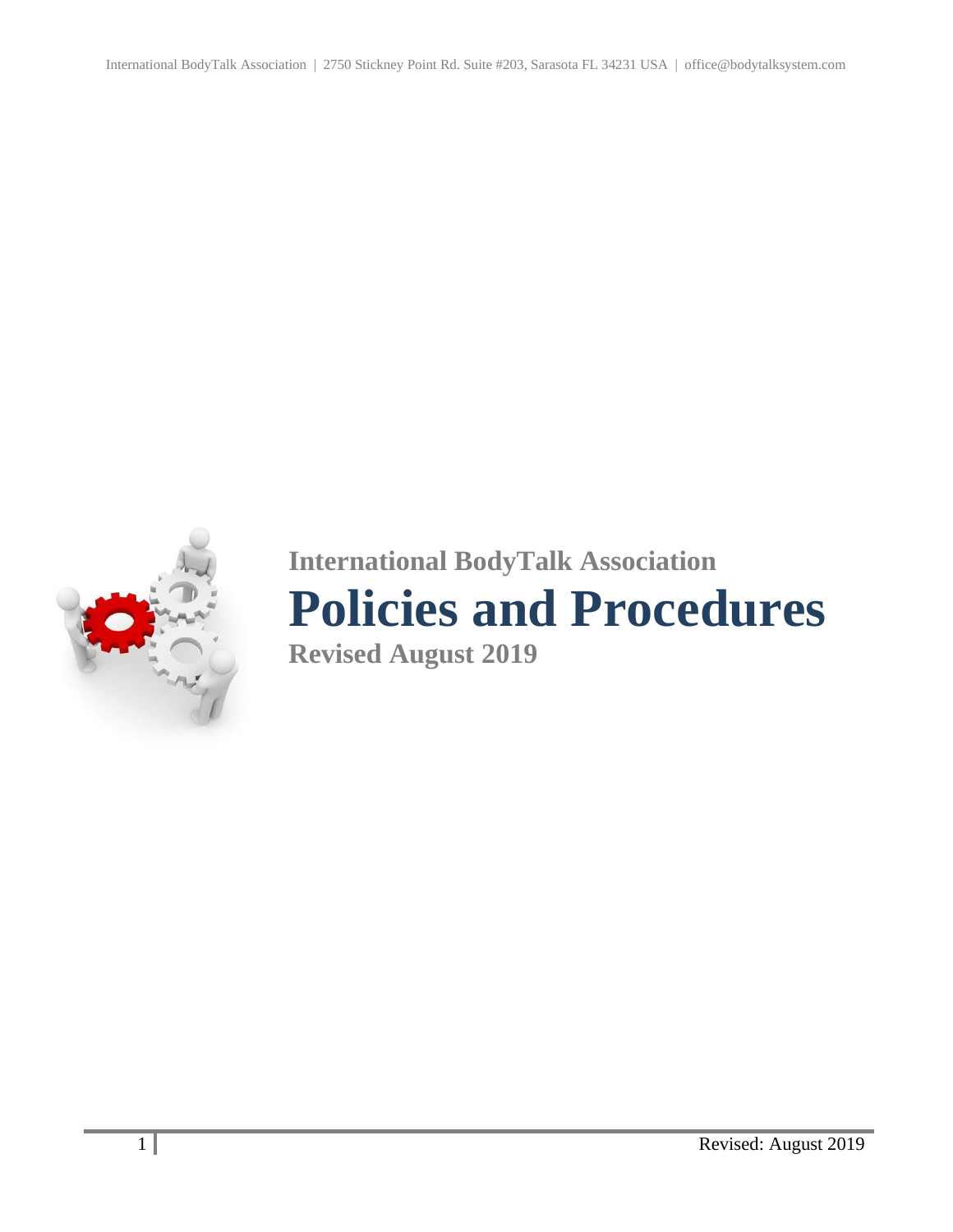## **International BodyTalk Association Policies and Procedures Manual**

**Released January 2008 Last Revision August 2019**

**Enquiries: [office@bodytalksystem.com](mailto:office@bodytalksystem.com) Phone: +1.941.921.7443**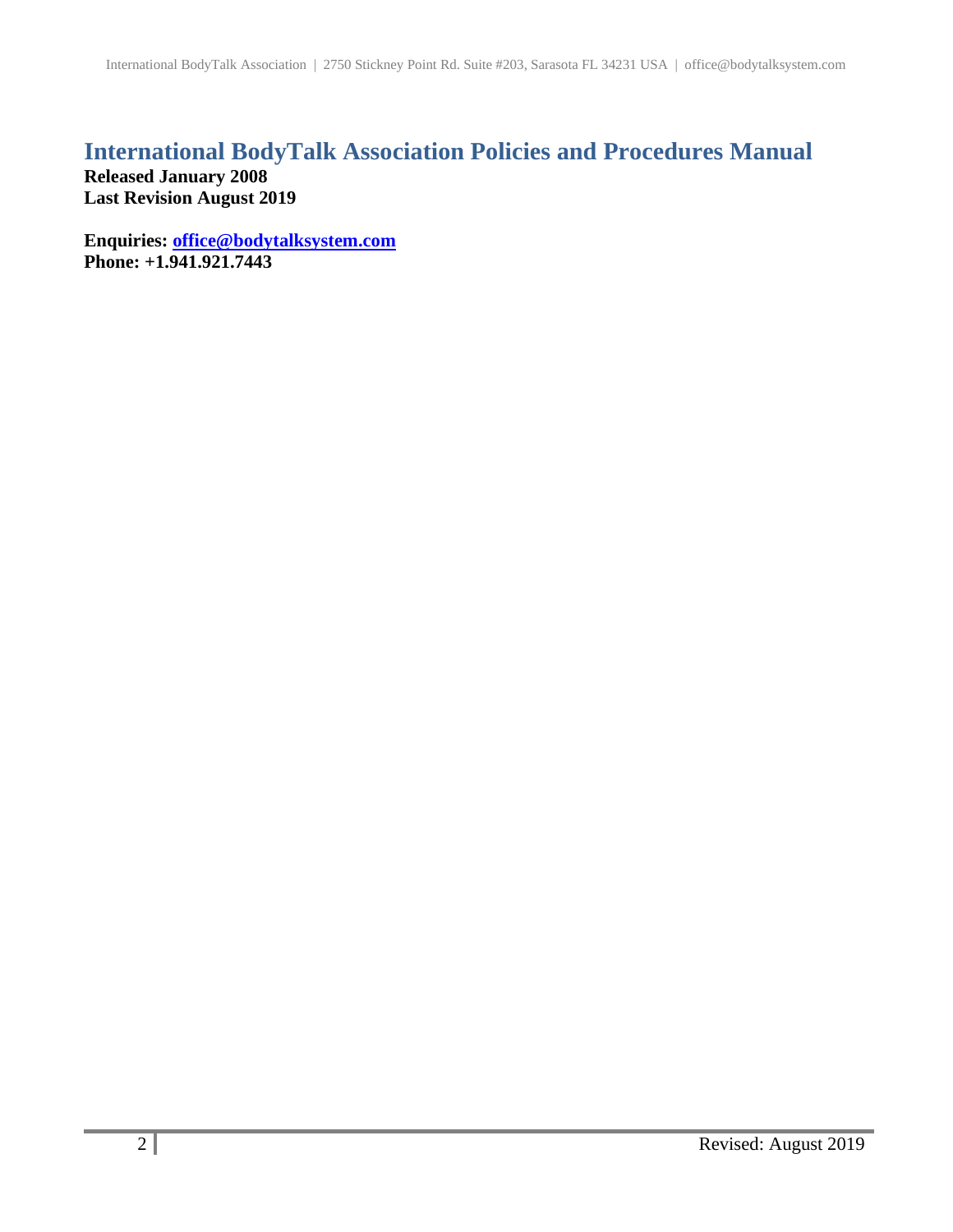## **Table of Contents**

| 1.0<br>1.1<br>1.2<br>1.3<br>1.4<br>1.5<br>1.6<br>1.7<br>1.8 | Conflict Resolution Process Involving BodyTalk Members or Instructors:  8<br>Complaints Between Senior and Advanced Senior Instructors and/or Trainees:  9 |  |
|-------------------------------------------------------------|------------------------------------------------------------------------------------------------------------------------------------------------------------|--|
| 2.0                                                         |                                                                                                                                                            |  |
| 2.1                                                         |                                                                                                                                                            |  |
| 2.2                                                         |                                                                                                                                                            |  |
| 3.0                                                         |                                                                                                                                                            |  |
| 3.1                                                         |                                                                                                                                                            |  |
| 3.2                                                         |                                                                                                                                                            |  |
| 3.3                                                         |                                                                                                                                                            |  |
| 3.4                                                         |                                                                                                                                                            |  |
| 3.5                                                         |                                                                                                                                                            |  |
| 3.6                                                         |                                                                                                                                                            |  |
| 3.7                                                         |                                                                                                                                                            |  |
| 3.8                                                         |                                                                                                                                                            |  |
| 3.9                                                         |                                                                                                                                                            |  |
| 3.10                                                        |                                                                                                                                                            |  |
| 3.11                                                        |                                                                                                                                                            |  |
| 3.12                                                        |                                                                                                                                                            |  |
| 3.13                                                        |                                                                                                                                                            |  |
| 3.14                                                        |                                                                                                                                                            |  |
| 3.15<br>3.16                                                |                                                                                                                                                            |  |
| 3.17                                                        |                                                                                                                                                            |  |
|                                                             |                                                                                                                                                            |  |
| 4.0                                                         |                                                                                                                                                            |  |
| 5.0                                                         | Policies Relating to BodyTalk Practitioner Certification and Examinations 18                                                                               |  |
| 5.1                                                         |                                                                                                                                                            |  |
| 5.2                                                         |                                                                                                                                                            |  |
| 6.0                                                         |                                                                                                                                                            |  |
| 6.1                                                         |                                                                                                                                                            |  |
| 6.2                                                         |                                                                                                                                                            |  |
| 6.3                                                         |                                                                                                                                                            |  |
|                                                             |                                                                                                                                                            |  |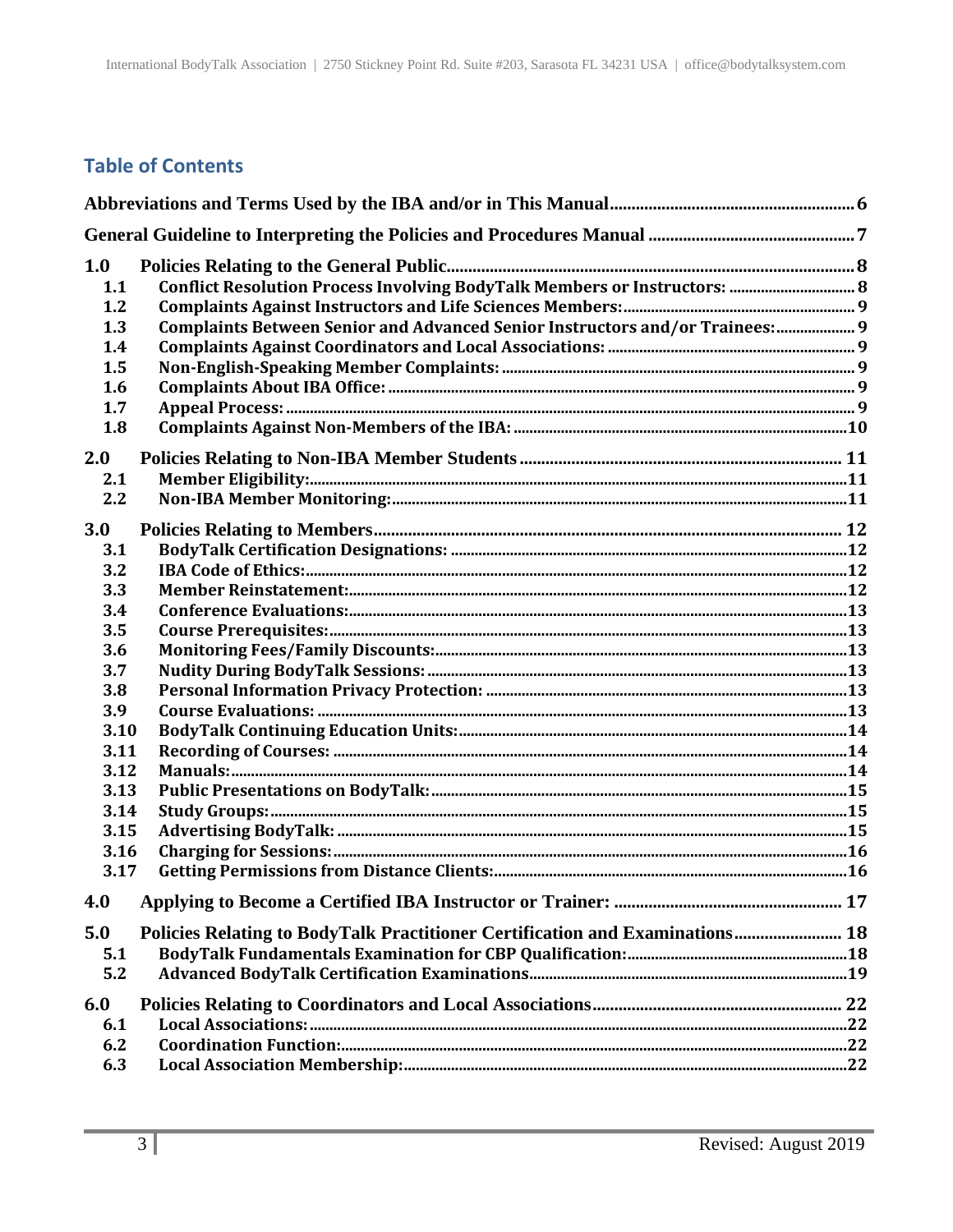| 6.4  |                                                                          |  |
|------|--------------------------------------------------------------------------|--|
| 6.5  |                                                                          |  |
| 6.6  |                                                                          |  |
| 6.7  |                                                                          |  |
| 6.8  |                                                                          |  |
| 6.9  |                                                                          |  |
| 6.10 |                                                                          |  |
| 6.11 |                                                                          |  |
| 6.12 |                                                                          |  |
| 6.13 |                                                                          |  |
| 7.0  |                                                                          |  |
| 7.1  |                                                                          |  |
| 7.2  |                                                                          |  |
| 7.3  |                                                                          |  |
| 7.4  |                                                                          |  |
| 7.5  |                                                                          |  |
| 7.6  |                                                                          |  |
| 7.7  |                                                                          |  |
| 7.8  |                                                                          |  |
| 7.9  |                                                                          |  |
| 7.10 |                                                                          |  |
| 7.11 |                                                                          |  |
| 7.12 |                                                                          |  |
| 7.13 |                                                                          |  |
| 7.14 |                                                                          |  |
| 7.15 |                                                                          |  |
| 7.16 |                                                                          |  |
| 7.17 |                                                                          |  |
| 7.18 |                                                                          |  |
| 7.19 |                                                                          |  |
| 7.20 |                                                                          |  |
| 7.21 |                                                                          |  |
| 7.22 |                                                                          |  |
| 7.23 |                                                                          |  |
| 7.24 |                                                                          |  |
| 7.25 |                                                                          |  |
| 7.26 |                                                                          |  |
| 7.27 |                                                                          |  |
| 7.28 |                                                                          |  |
| 7.29 |                                                                          |  |
| 7.30 |                                                                          |  |
| 7.31 |                                                                          |  |
| 7.32 |                                                                          |  |
| 7.33 |                                                                          |  |
| 7.34 |                                                                          |  |
| 7.35 |                                                                          |  |
| 7.36 |                                                                          |  |
| 8.0  | Policies Relating to Senior, Advanced and Advanced Senior Instructors 37 |  |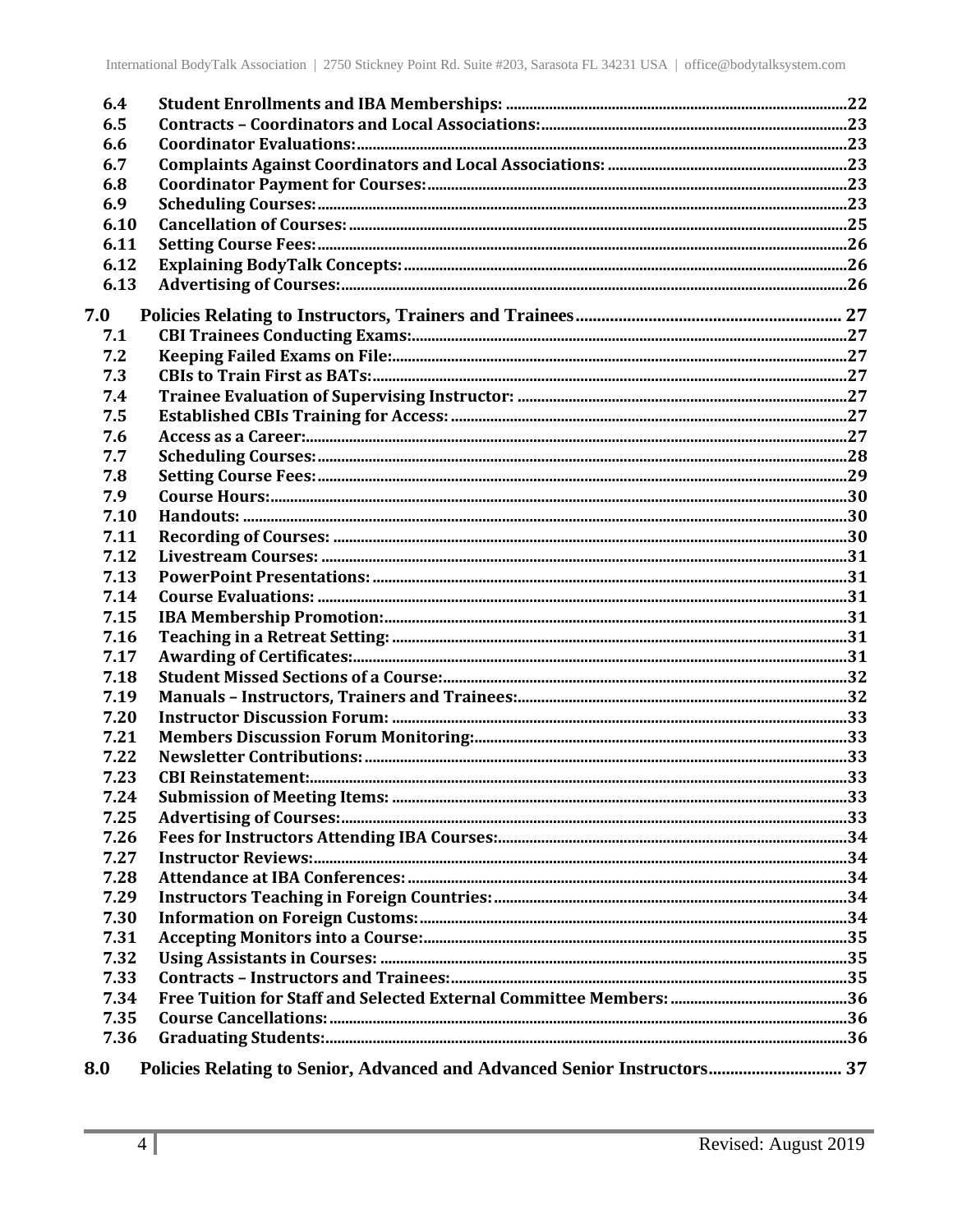| 8.1  |                                                                                     |  |
|------|-------------------------------------------------------------------------------------|--|
| 8.2  |                                                                                     |  |
| 8.3  |                                                                                     |  |
| 8.4  |                                                                                     |  |
| 8.5  | Complaints Between Senior and Advanced Senior Instructors and/or their Trainees: 39 |  |
| 9.0  |                                                                                     |  |
| 9.1  |                                                                                     |  |
| 9.2  |                                                                                     |  |
| 9.3  |                                                                                     |  |
| 9.4  |                                                                                     |  |
| 9.5  |                                                                                     |  |
| 10.0 |                                                                                     |  |
| 10.1 |                                                                                     |  |
| 10.2 |                                                                                     |  |
| 10.3 |                                                                                     |  |
| 10.4 |                                                                                     |  |
| 10.5 |                                                                                     |  |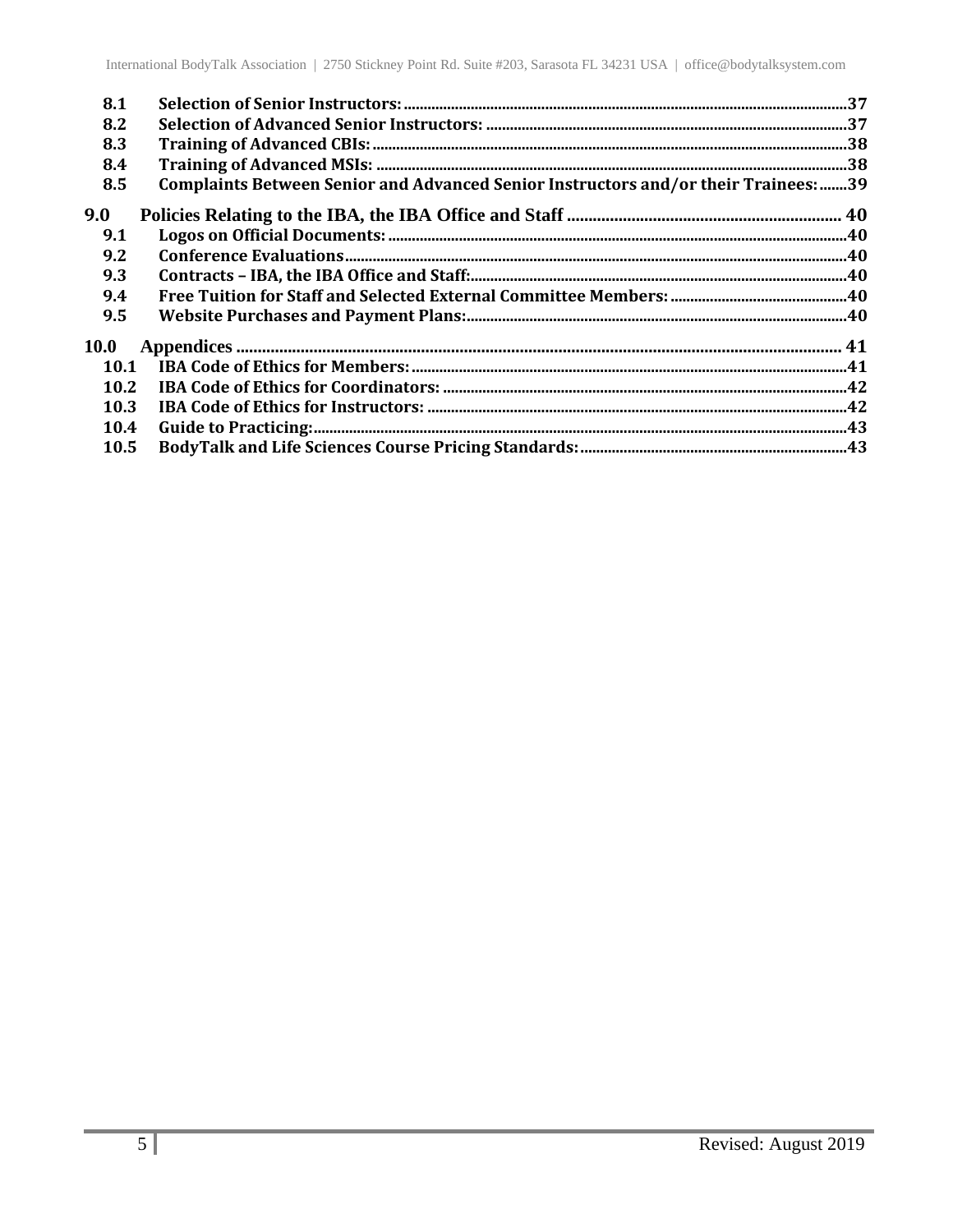## <span id="page-5-0"></span>**Abbreviations and Terms Used by the IBA and/or in This Manual**

| $A\&P$                        | Anatomy and Physiology                                                     |
|-------------------------------|----------------------------------------------------------------------------|
| <b>BAT</b>                    | <b>BodyTalk Access Technician</b>                                          |
| <b>CEUs</b>                   | Continuing Education Units – pertains to IBA only                          |
| <b>CBI</b>                    | Certified BodyTalk Instructor                                              |
| <b>AdvCBI</b>                 | Advanced Certified BodyTalk Instructor                                     |
| <b>SrCBI</b>                  | Senior Certified BodyTalk Instructor                                       |
| <b>AdvSrCBI</b>               | Advanced Senior Certified BodyTalk Instructor                              |
| <b>CBP</b>                    | Certified BodyTalk Practitioner                                            |
| <b>CBP-A</b>                  | Certified BodyTalk Practitioner for Animals                                |
| <b>AdvCBP</b>                 | <b>Advanced Certified BodyTalk Practitioner</b>                            |
| AdvCBP-A                      | Advanced Certified BodyTalk Practitioner for Animals                       |
| <b>MSI</b>                    | MindScape Instructor                                                       |
| <b>SrMSI</b>                  | Senior MindScape Instructor                                                |
| <b>BrI</b>                    | <b>BreakThrough Instructor</b>                                             |
| <b>SrBrI</b>                  | Senior BreakThrough Instructor                                             |
| <b>FFI</b>                    | FreeFall Instructor                                                        |
| Sr.FFI                        | Senior FreeFall Instructor                                                 |
| PaRama BP                     | PaRama BodyTalk Practitioner                                               |
| <b>IBA</b>                    | <b>International BodyTalk Association</b>                                  |
| <b>TBAT</b>                   | <b>Trainer of BodyTalk Access Trainers</b>                                 |
| <b>BodyTalk</b>               | This term is used to refer to anything connected with any program or       |
|                               | course based on the BodyTalk System. This would include PaRama,            |
|                               | Access, BodyTalk for Animals, and all the Specialized Courses such as      |
|                               | Orthopaedic Evaluation, Eastern Medicine, etc.                             |
| <b>Instructor</b>             | In most cases throughout this document, this term is used to refer         |
|                               | collectively to anyone who teaches a course. That would include Certified  |
|                               | BodyTalk Instructors (including Advanced, Senior and Advanced Senior       |
|                               | categories), BodyTalk Access Trainers, BodyTalk for Animals Trainers,      |
|                               | BodyTalk for Animals Instructors, MindScape Instructors, BreakThrough      |
|                               | Instructors and FreeFall Instructors.                                      |
| <b>Life Sciences</b>          | This term is used to refer to anything connected with any program or       |
|                               | course based on the Life Sciences. This would include MindScape,           |
|                               | BreakThrough and FreeFall.                                                 |
| <b>Members</b>                | This term generally refers collectively to all persons who hold an active  |
|                               | membership with the IBA.                                                   |
| <b>Supervising Instructor</b> | This term refers to a SrCBI, AdvSrCBI, TBAT or other qualified person      |
|                               | who is supervising the training of a trainee in either BodyTalk, Access or |
|                               | one of the Life Sciences.                                                  |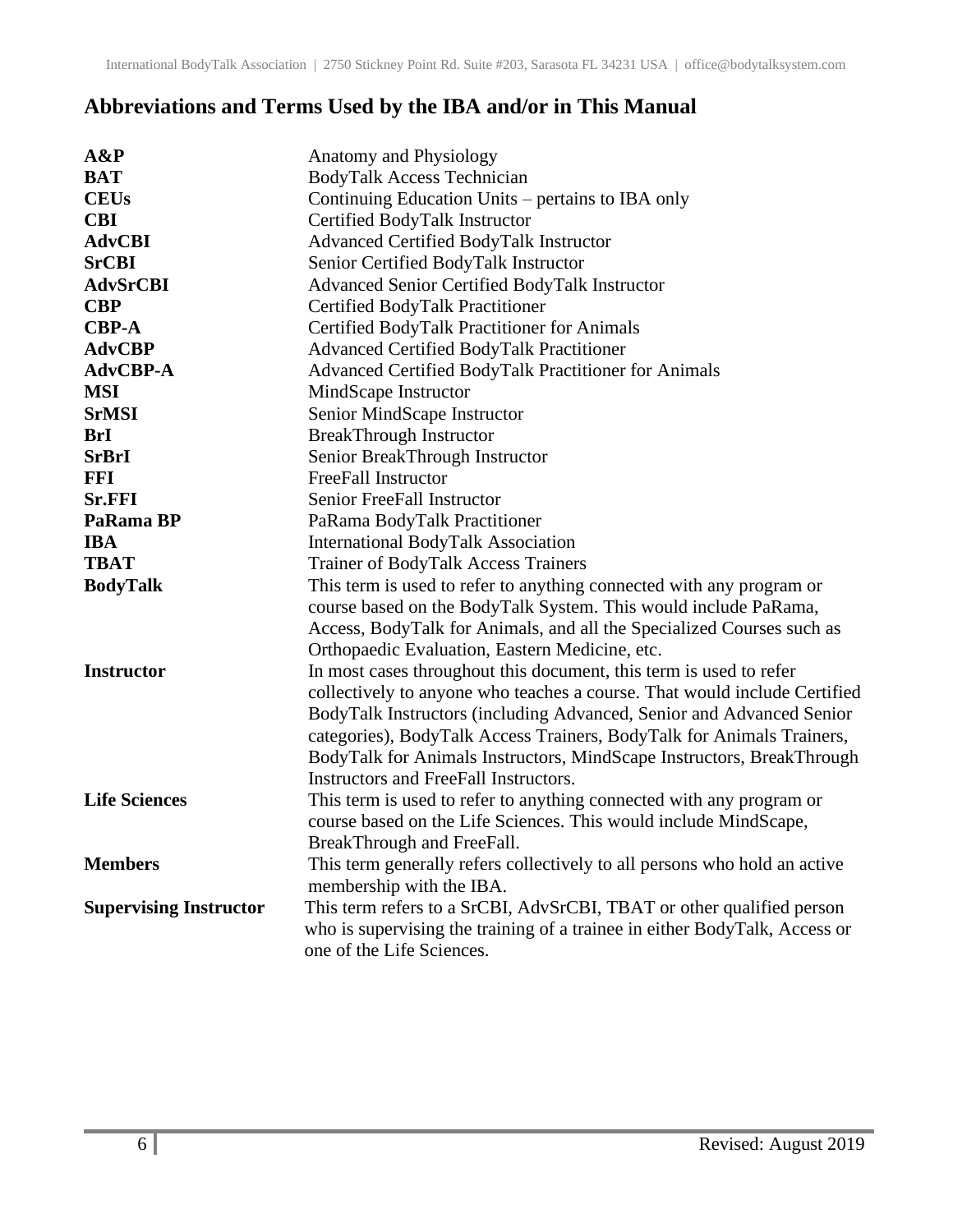## <span id="page-6-0"></span>**General Guideline to Interpreting the Policies and Procedures Manual**

The International BodyTalk Association and its management reserve the right to modify this Policies and Procedures Manual at their sole discretion, with or without direct notification to its users.

The IBA consists of various branches of membership. The Policies and Procedures Manual has been designed to address all members.

In the following document, if the title of the policy includes the term "BodyTalk," it refers specifically to those members/instructors involved with BodyTalk. There is usually a policy following which indicates some of the differences in the application of that policy to members/instructors of the Life Sciences programs.

If the title of the policy does not contain either "BodyTalk" or "Life Sciences," then that policy relates to the student body and entire membership of the IBA.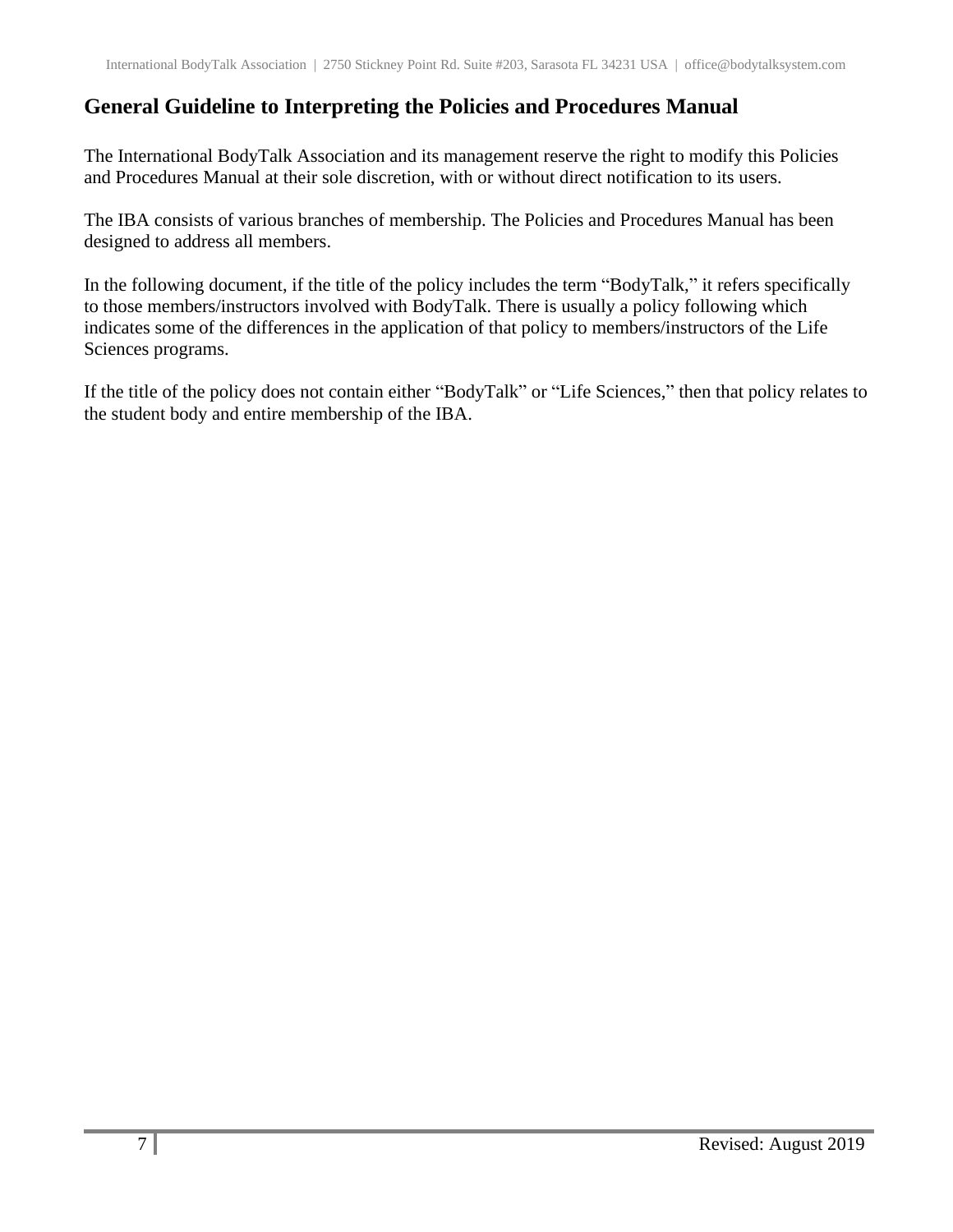## <span id="page-7-1"></span><span id="page-7-0"></span>**1.0 Policies Relating to the General Public**

#### **1.1 Conflict Resolution Process Involving BodyTalk Members or Instructors:**

- 1.1.1 Any person may lodge a complaint against an IBA member or instructor regarding the conduct of the member/instructor that:
	- 1.1.1.1 Violates any provision of the Certified BodyTalk Practitioner Agreement and Code of Ethics;
	- 1.1.1.2 Is detrimental to the best interests of the public;
	- 1.1.1.3 Harms the standing of the profession generally; or
	- 1.1.1.4 Displays a lack of knowledge, skill or judgment in the practice of BodyTalk.
- 1.1.2 Complaints against members or instructors should be directed to the IBA via [complaints@bodytalksystem.com.](mailto:complaints@bodytalksystem.com)
- 1.1.3 Complaints must be lodged within 30 days of the event to allow for those involved reasonable memory recall of the event.
- 1.1.4 The complaint should be in writing and signed by the complainant or sent via the complainant's email address. The complainant should specify the act or circumstances that led to the complaint.
- 1.1.5 If the complainant wishes to file a complaint and remain anonymous to the person they are filing the complaint against, they must still provide their name and contact information to the IBA so the IBA can follow up with the complainant.
- 1.1.6 If the complainant does not wish to be identified to the IBA for proper follow-up and/or does not wish to submit the complaint in writing, then the complaint process ends. It is important that a fair and transparent conflict resolution system is in place for information to be made available to those accused thus allowing them the opportunity to respond.
- 1.1.7 The IBA notifies the IBA member or instructor involved of the nature of the complaint and, if necessary, provides a copy of the complaint. The member or instructor has the right to respond to the complaint through the IBA if the complainant wishes to remain anonymous to the accused, or directly to the complainant if anonymity was not chosen.
- 1.1.8 The IBA acts for resolution of the complaint which could include any of the following measures:
	- 1.1.8.1 Encourage the people involved to communicate directly with each other to resolve the complaint between them;
	- 1.1.8.2 Attempt to act as a facilitator between the complainant and the member or instructor to come to a resolution;
	- 1.1.8.3 Conduct a formal investigation into the circumstances of the complaint;
	- 1.1.8.4 Dismiss the complaint if it is deemed trivial or vexatious or if there is insufficient or no evidence of a violation by the member or instructor;
	- 1.1.8.5 Recommend disciplinary action. Disciplinary action may involve the suspension of IBA membership or instructorship.
	- 1.1.8.6 Determine that the IBA is not the appropriate vehicle for dealing with the complaint, for any reason.
- 1.1.9 Upon completion of the investigation and resolution process, if the complaint against the investigated member or instructor is resolved or found to be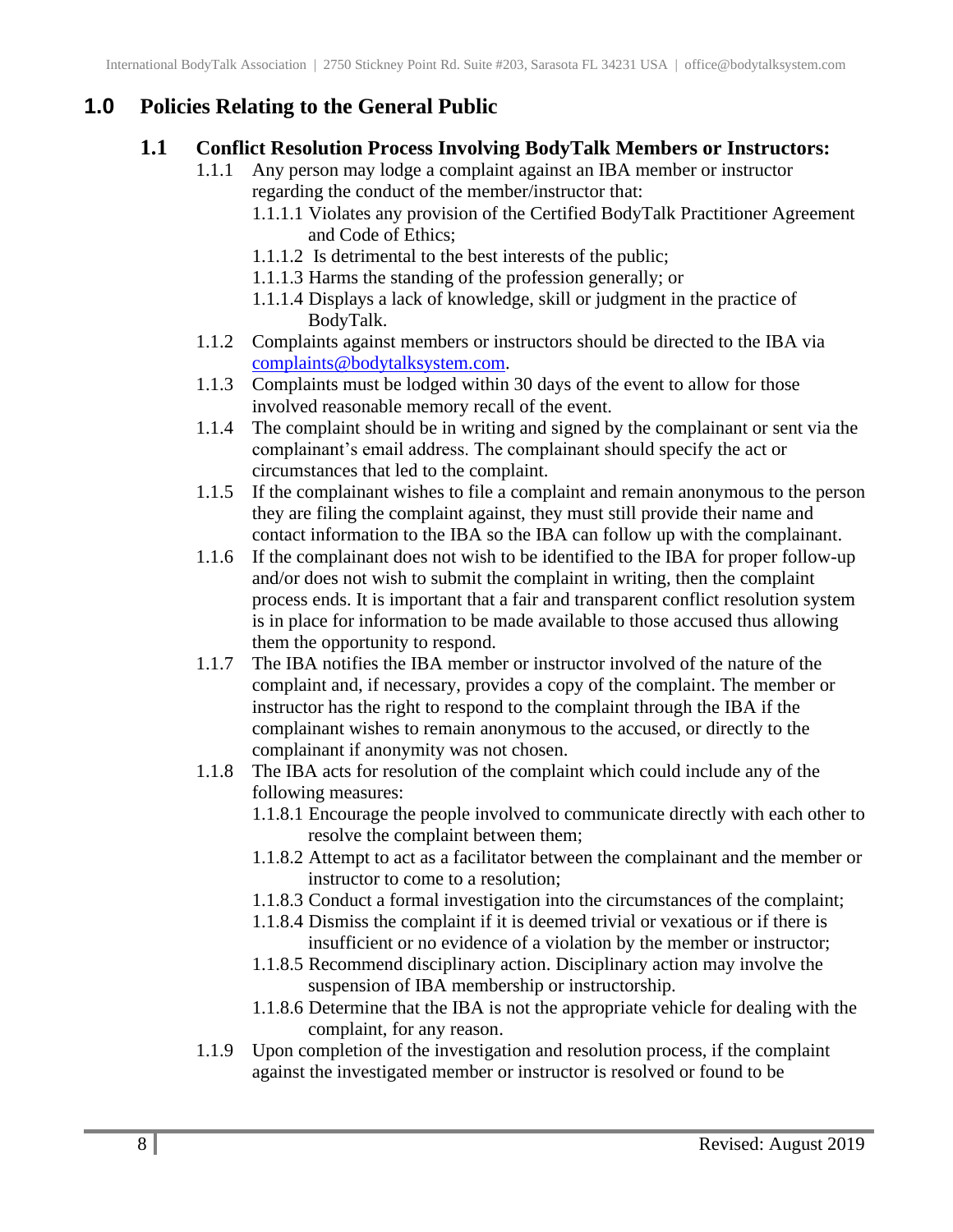unsubstantiated, the IBA closes the case and informs both the complainant and investigated member of the outcome.

- 1.1.10 If the complaint against the investigated member is found to warrant disciplinary action, the member or instructor will be advised. For confidentiality reasons, the complainant will not necessarily be advised as to what the entire scope of the discipline entails.
- 1.1.11 When the member or instructor has received a complaint against them, or at any time during the investigative process, the member or instructor has the right to resign from the IBA. When this happens, no further proceedings will take place.
- 1.1.12 If during the course of the investigation the IBA deems it necessary to also investigate other questionable matters that arise, these secondary investigations follow the same procedures.
- 1.1.13 If the IBA is unable to conduct the investigation for any reason, or requires assistance, the IBA will recruit assistance from another designated person(s) as necessary. If the complaint is against an instructor, when appropriate the SrCBI who trained the instructor will be involved in remediation.

#### <span id="page-8-0"></span>**1.2 Complaints Against Instructors and Life Sciences Members:**

The first step in resolving conflict with instructors and Life Sciences members is for those involved to seek out a BreakThrough and/or BodyTalk session or attempt to resolve the situation using Mindscape. If the complaint does not resolve using these techniques, then the complaint is submitted in writing to the IBA. The process will follow the same steps as outlined in policy 1.1.

#### <span id="page-8-1"></span>**1.3 Complaints Between Senior and Advanced Senior Instructors and/or Trainees:**

The first step in resolving conflict between senior/advanced senior instructors or between senior/advanced senior instructors and their trainees is for those involved to seek out a Breakthrough and/or BodyTalk session or attempt to resolve the situation using Mindscape. If the complaint does not resolve using these techniques, then the complaint is submitted in writing to the IBA (refer to Policy 1.1).

#### <span id="page-8-2"></span>**1.4 Complaints Against Coordinators and Local Associations:**

Written complaints against a coordinator or a local association supporting BodyTalk may be directed to the IBA.

#### <span id="page-8-3"></span>**1.5 Non-English-Speaking Member Complaints:**

Complaints from non-English-speaking members will follow the same procedure as in policy 1.1 using a designated English-speaking mediator from that country.

#### <span id="page-8-4"></span>**1.6 Complaints About IBA Office:**

If there are problems communicating with the IBA office, members are encouraged to contact the IBA via [complaints@bodytalksystem.com.](mailto:complaints@bodytalksystem.com)

#### <span id="page-8-5"></span>**1.7 Appeal Process:**

The investigated member has the right to appeal a disciplinary decision to the IBA. The appeal needs to be received by the IBA office in writing within 30 days of the member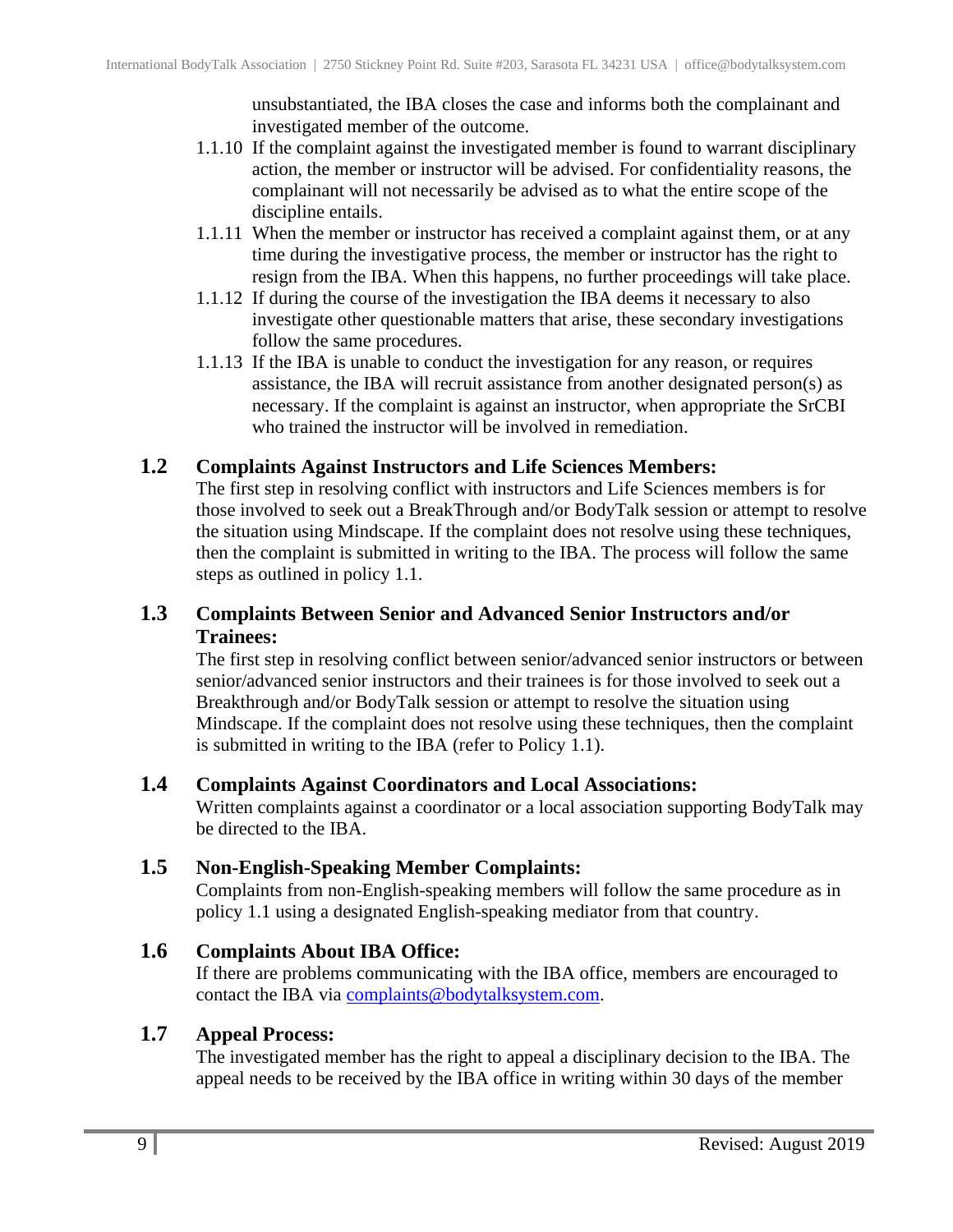receiving notice of the decision and include the reasons for the appeal. In order for the appeal to be considered, fresh evidence or information needs to be provided.

1.7.1 The IBA will review any appeals and deliver a decision.

1.7.2 This decision is final and binding. There is no further appeal of such a decision.

#### <span id="page-9-0"></span>**1.8 Complaints Against Non-Members of the IBA:**

The IBA cannot discipline non-members for their conduct. However, the IBA will talk to anyone who advertises that they practice BodyTalk (often in conjunction with other modalities), informing them that they cannot represent themselves as BodyTalk Practitioners when they are in fact not an IBA member. This also applies to the use of any IBA, BodyTalk, Life Science or other copyrighted or trademarked materials. In instances of non-compliance, the IBA will take appropriate action, which may include legal action.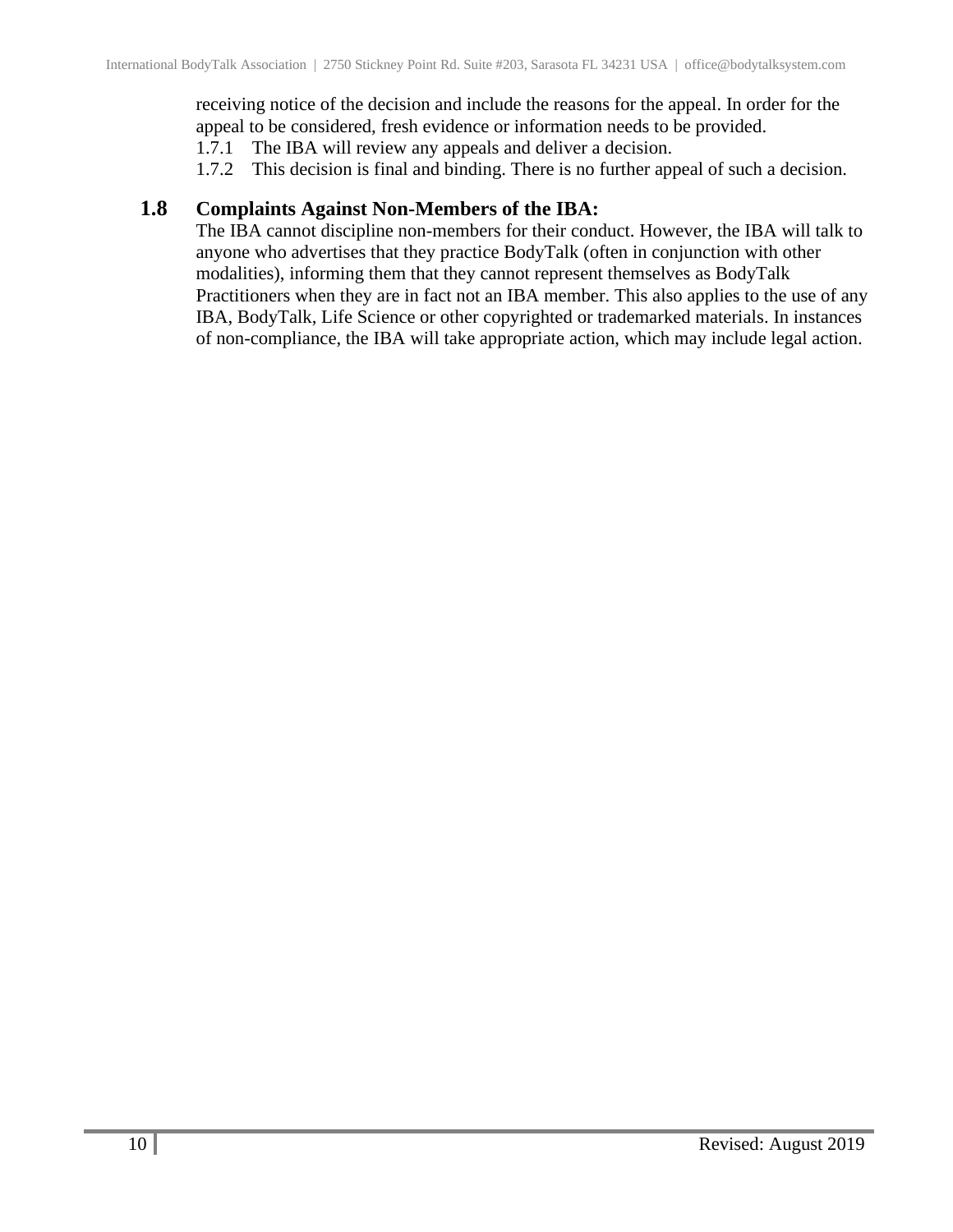## <span id="page-10-1"></span><span id="page-10-0"></span>**2.0 Policies Relating to Non-IBA Member Students**

## **2.1 Member Eligibility:**

Any person can become a member of the IBA. There are no prerequisites. There are currently four membership levels: Access, Standard, Practitioner and Life Sciences.

## <span id="page-10-2"></span>**2.2 Non-IBA Member Monitoring:**

Non-members can retake any course previously taken for 50% of the list price, with the exception of BodyTalk Access and those courses which require active membership status as a prerequisite (all advanced modules, Founders Session Intensive, etc.).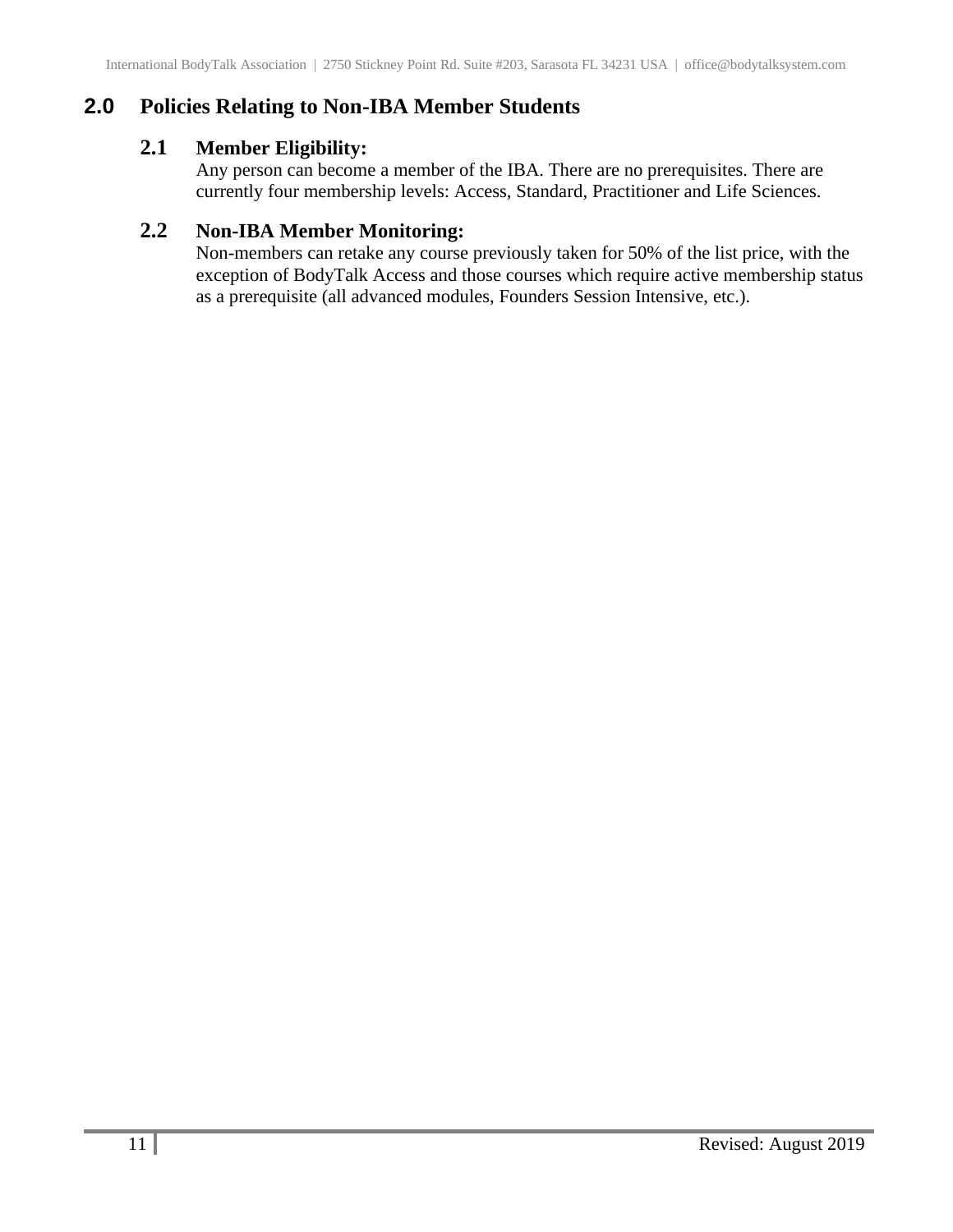## <span id="page-11-1"></span><span id="page-11-0"></span>**3.0 Policies Relating to Members**

### **3.1 BodyTalk Certification Designations:**

- 3.1.1 Standard members and practitioner members may call themselves BodyTalk Practitioners or Certified BodyTalk Practitioners (CBP) as long as they have met all of the CBP requirements (refer to Policy 5.1) and are current members of the IBA in good standing.
	- 3.1.1.1 A member in good standing has paid the yearly membership fee and adheres to the IBA Code of Ethics.
	- 3.1.1.2 A practitioner member in good standing has additionally met the requirement of 32 CEUs every 2 years (refer to Policy 3.10).
- 3.1.2 An IBA member may call themselves a BodyTalk student during the time preceding a successful completion of the certification process to become a Certified BodyTalk Practitioner (CBP).
- 3.1.3 An IBA member may call themselves an Advanced Certified BodyTalk Practitioner (AdvCBP) as long as they have met all the requirements for this designation (refer to Policy 5.2).
- 3.1.4 Access members and Life Science members may not call themselves BodyTalk Practitioners.

## <span id="page-11-2"></span>**3.2 IBA Code of Ethics:**

The IBA Code of Ethics and Professional Conduct can be found on the IBA website at: [https://www.bodytalksystem.com/learn/IBA/Ethics/IBA](https://www.bodytalksystem.com/learn/IBA/Ethics/IBA-codeofethicsandprofessionalconduct.pdf)[codeofethicsandprofessionalconduct.pdf](https://www.bodytalksystem.com/learn/IBA/Ethics/IBA-codeofethicsandprofessionalconduct.pdf)

## <span id="page-11-3"></span>**3.3 Member Reinstatement:**

- 3.3.1 If a standard or practicing member misses paying the yearly membership fee, their IBA membership is automatically dropped. It is possible to become reinstated within a three (3) year time period (calculated from the date of the last payment made) after submitting a written request to the IBA and paying the yearly fee as established at that time.
- 3.3.2 If the lapsed practitioner membership is longer than three (3) years, a past CBP must monitor either BodyTalk Fundamentals or the BodyTalk Fundamentals Integration course and re-sit the Fundamentals Exam.
	- 3.3.2.1 If a member is registered for any seminar, conference or class where membership is a prerequisite, and the membership lapses before the commencement of the event, the registrant will be dropped from the course until membership dues have been paid to the IBA. Course coordinators will be monitoring the membership prerequisites (refer to Policy 6.4).
- 3.3.3 If the CBP wants to reinstate their membership and their CEUs are not up to date, they will need to register for a class as soon as they reinstate their membership and provide proof to the IBA they have registered and paid for the IBA sanctioned course.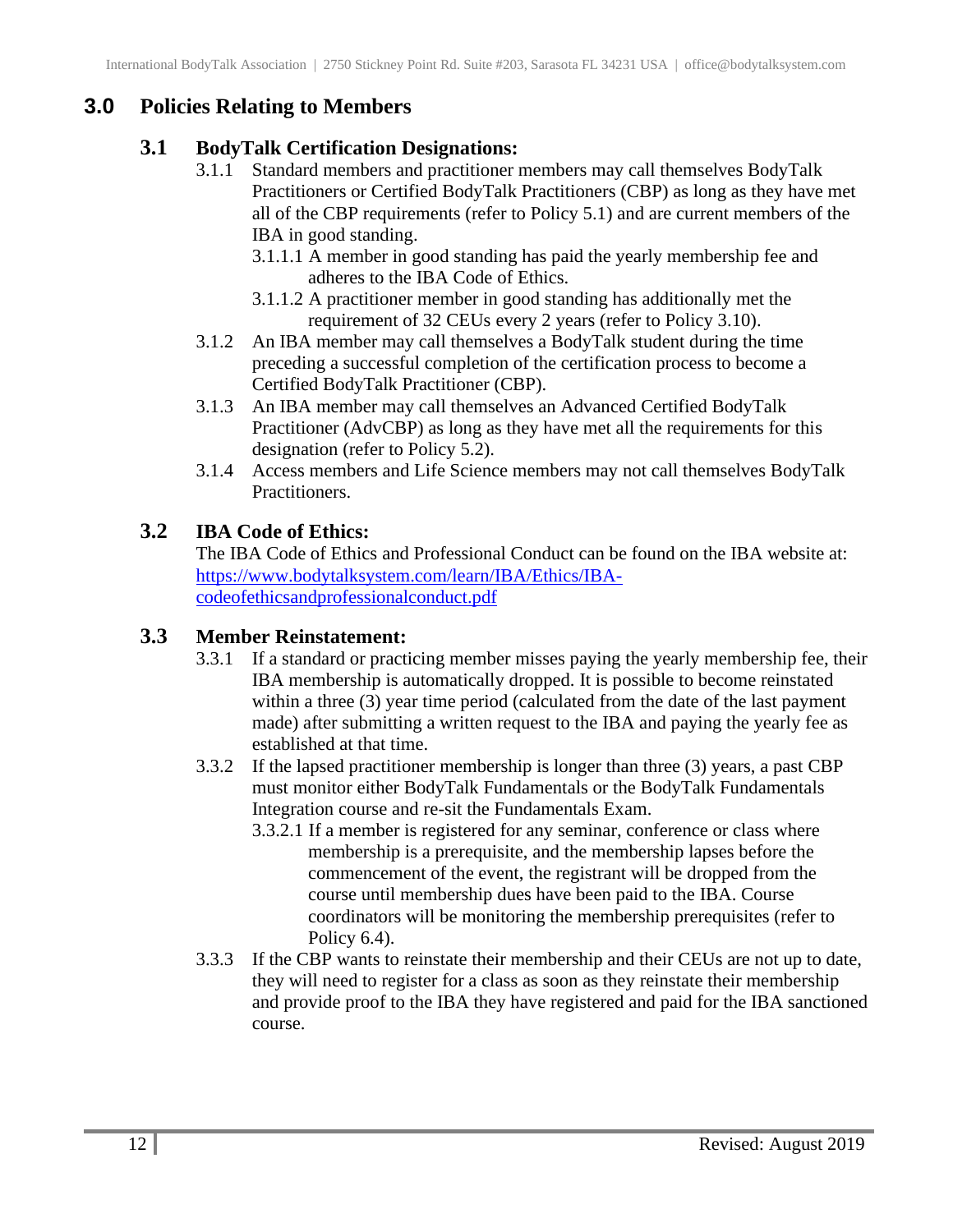## <span id="page-12-0"></span>**3.4 Conference Evaluations:**

Members attending any conferences have the right to evaluate and provide feedback on their experience to the office staff (refer to Policy 9.2).

## <span id="page-12-1"></span>**3.5 Course Prerequisites:**

- 3.5.1 IBA Membership is required to take advanced courses.
- 3.5.2 The advanced second level of most BodyTalk courses (e.g. Principles of Consciousness) requires the completion of Fundamentals and completion of the Advanced BodyTalk Protocol and Procedure course (available on PaRama Campus). Depending on the course, other prerequisites also may be required.
- 3.5.3 The advanced second level of Life Science courses (e.g., Advanced MindScape) requires the completion of the first level class for that modality.
- 3.5.4 All course prerequisites can be found in the Course Descriptions section of the website at [https://www.bodytalksystem.com/seminars/.](https://www.bodytalksystem.com/seminars/)
- 3.5.5 Course prerequisites, where applicable, are subject to change by the IBA at any time.

## <span id="page-12-2"></span>**3.6 Monitoring Fees/Family Discounts:**

- 3.6.1 IBA members can retake any course for 25% of the instructor's posted full list price, unless otherwise noted during the course registration.
- 3.6.2 Life Science Members can retake any IBA course that they qualify to attend for 50% of the instructor's full list price.
- 3.6.3 BodyTalk Access does not provide a monitoring price; it is at the discretion of the individual instructor to offer their own discount.
- 3.6.4 Family Members living in the same household may purchase an IBA course (in DVD format or the PaRama Campus online course format) and share the content among said household members. They will pay full price for one set of materials, plus 50% to have the other party share the content and receive CEUs.

## <span id="page-12-3"></span>**3.7 Nudity During BodyTalk Sessions:**

It is never necessary for a client to disrobe for a BodyTalk session. It is never necessary to have skin-on-skin contact to tap out a link. Intent and focus are sufficient.

## <span id="page-12-4"></span>**3.8 Personal Information Privacy Protection:**

Students have the option to allow their contact information to be used to market other IBA workshops or products by checking the appropriate box on the IBA registration forms for each course.

3.8.1 If members have checked this box, then their contact information will not be shared with the IBA office, other IBA instructors and coordinators.

## <span id="page-12-5"></span>**3.9 Course Evaluations:**

Each student has the right to provide feedback to the instructor of the course.

3.9.1 Instructors will offer students the alternative of mailing their evaluation forms to the IBA office directly if the students do not feel comfortable handing their forms to the instructor.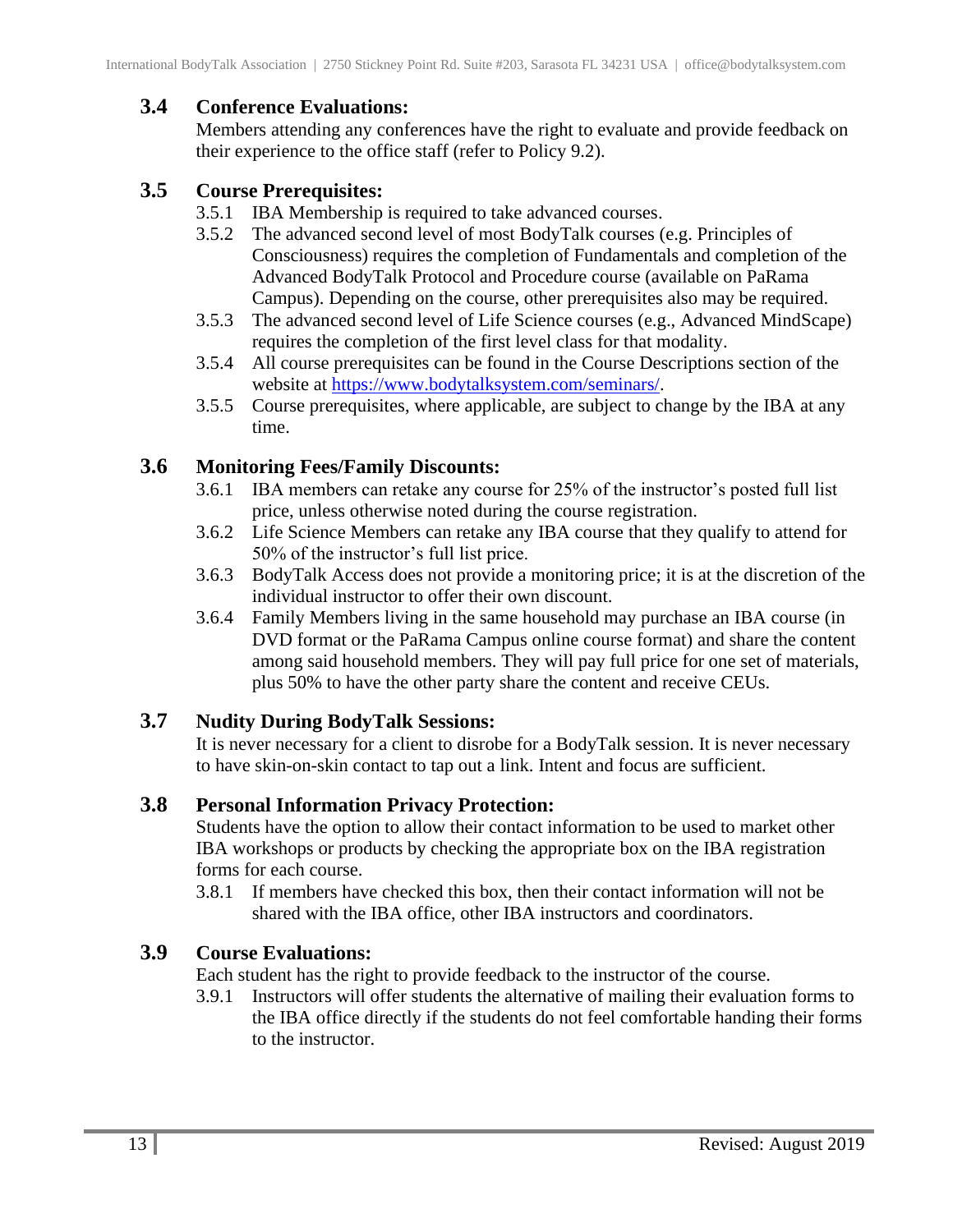3.9.2 If the student is dissatisfied with any aspect of the course and communication with the instructor does not sufficiently resolve the complaint, the student is encouraged to fill out the On-line Evaluation that will be sent by email following the course. If the student would like to file a formal complaint to the IBA, the student must also follow the procedure outlined for the complaint process (refer to Policy1.1).

#### <span id="page-13-0"></span>**3.10 BodyTalk Continuing Education Units:**

- 3.10.1 Thirty-two (32) CEUs over a two-year period are required to remain as a practitioner member in good standing. Most courses on the IBA website and the PaRama Campus website are eligible.
- 3.10.2 Forty (40) CEUs over a two-year period are required to maintain instructor status. If CEUs are not maintained, the Instructor may have his or her teaching capabilities suspended until the CEU requirement is met. Most courses on the IBA website and the PaRama Campus website are eligible. Also, instructors do receive special pricing on certain courses (refer to Policy 10.5.5).
- 3.10.3 Attending the Members' Conference or Instructors' Conference counts for 8 CEUs per day.
- 3.10.4 Students must attend an entire course in order to receive CEU credits. Exceptions of a minor nature must be discussed with the instructor in advance so that no major content of the course is missed due to non-attendance.
- 3.10.5 The collecting and recording of CEUs does not begin until after the student has achieved CBP status. From the day the student passes their Fundamentals exam, they have two (2) years to complete their CEUs. Classes taken prior to the exam do not count toward the required 32 CEUs.
- 3.10.6 Beginning January 1, 2018, any CEUs a student or instructor accrues in excess of their CEU requirement and earned after January 1, 2018, will be carried over to their next CEU period.

#### <span id="page-13-1"></span>**3.11 Recording of Courses:**

- 3.11.1 Instructors may refuse to allow students to record their courses.
- 3.11.2 If the instructor agrees to recording, students must sign a waiver form indicating that they agree to record lectures for their personal learning purposes only. This Group Audio Release Form will contain all signatures of students in a class who have agreed to be recorded under these conditions.
	- 3.11.2.1 The Group Audio Release Form is available through the download area of the instructors' section of the IBA website.
- 3.11.3 The instructor will keep the signed waiver form on file for 3 years.

## <span id="page-13-2"></span>**3.12 Manuals:**

3.12.1 **Replacements**: Members may purchase replacement manuals, limited to one manual per course per year. If students are monitoring a seminar for which there has been an update to the manual **and** it has been over 7 years since the student took the course, a new manual is required for the student; they must pay this cost in addition to the fee to monitor the course. On-line ordering of the replacement manual from the IBA is the preferred method, however, if instructors have extra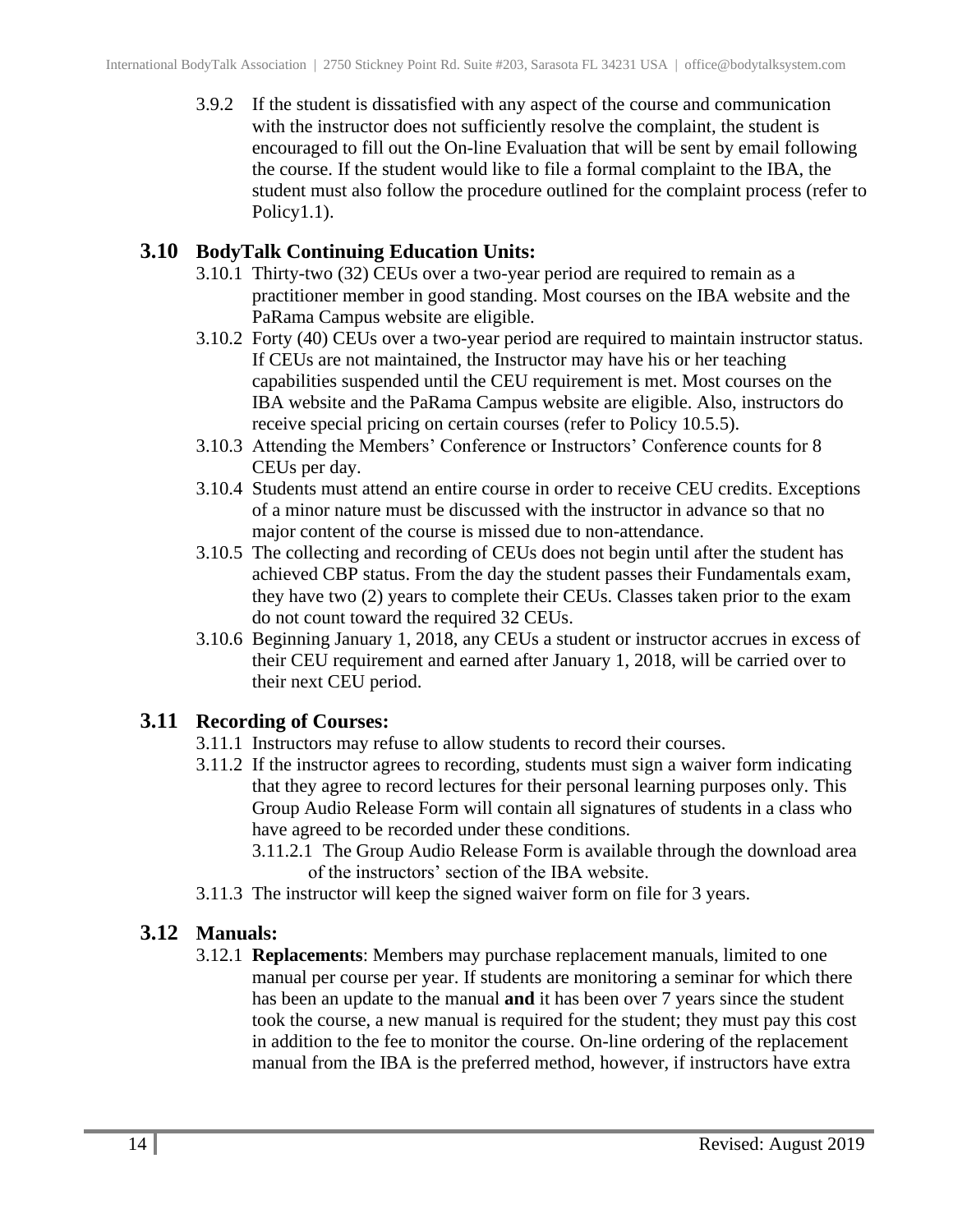manuals, they may sell one to a monitoring student for the current IBA replacement price for students. The instructor must then report it to the IBA office to receive a rebate and to give the name of the student for tracking purposes (refer to Policy 7.18.3).

- 3.12.2 **Sharing**: It is not permitted for students who have attended any IBA course to share their manual with students who have not taken that course. If a student is interested in studying the IBA material, he or she must register for and attend the relevant seminar thereby obtaining their own manual.
- 3.12.3 **Access Manuals:** Any member who has previously taken Access can buy one replacement Access manual at full price.

#### <span id="page-14-0"></span>**3.13 Public Presentations on BodyTalk:**

- 3.13.1 Any member can hold informal presentations about BodyTalk for friends and family.
- 3.13.2 Only Certified BodyTalk Practitioners may give formal, advertised presentations as a practice-building tool.
- 3.13.3 Any member may teach the Cortices technique to clients and people attending their public presentations; members may also demonstrate other techniques, but not teach them.
- 3.13.4 There is a maximum time limit of 2 hours for these introductory lectures, unless otherwise approved by the IBA.
- 3.13.5 An appropriate fee may be charged to attendees of public lectures.
- 3.13.6 Only Certified Instructors and Trainers may list their public presentations on the IBA website Seminars Schedule.
- 3.13.7 Any public lecture or presentation given by a Certified Instructor or Trainer for which a fee is charged must be registered on the IBA website and attendees must register.
- 3.13.8 Any public lecture or presentation for which a fee is not charged, but for which registration is required, must be registered on the IBA website.

#### <span id="page-14-1"></span>**3.14 Study Groups:**

- 3.14.1 Any standard member can hold study groups and donations can be suggested to cover costs. CBPs, Instructors and Trainers may charge for study groups that they lead.
- 3.14.2 Policy 3.14.1 does not constitute endorsement by the IBA, nor does it imply "teaching" and cannot be advertised as such. Only CBIs, Trainers and Instructors of the Life Sciences may advertise that they are teaching anything.

#### <span id="page-14-2"></span>**3.15 Advertising BodyTalk:**

- 3.15.1 Practitioners of other modalities (e.g. acupuncture, massage therapy) may advertise that they are incorporating BodyTalk techniques into their treatment plans before being certified. However, they cannot represent themselves as a BodyTalk Practitioner until certified.
- 3.15.2 The IBA logo is reserved for use by the IBA and cannot be used by members or instructors. Life Science logos are reserved for use by the Instructors of those courses. CBPs may use the BodyTalk logo in their personal promotional materials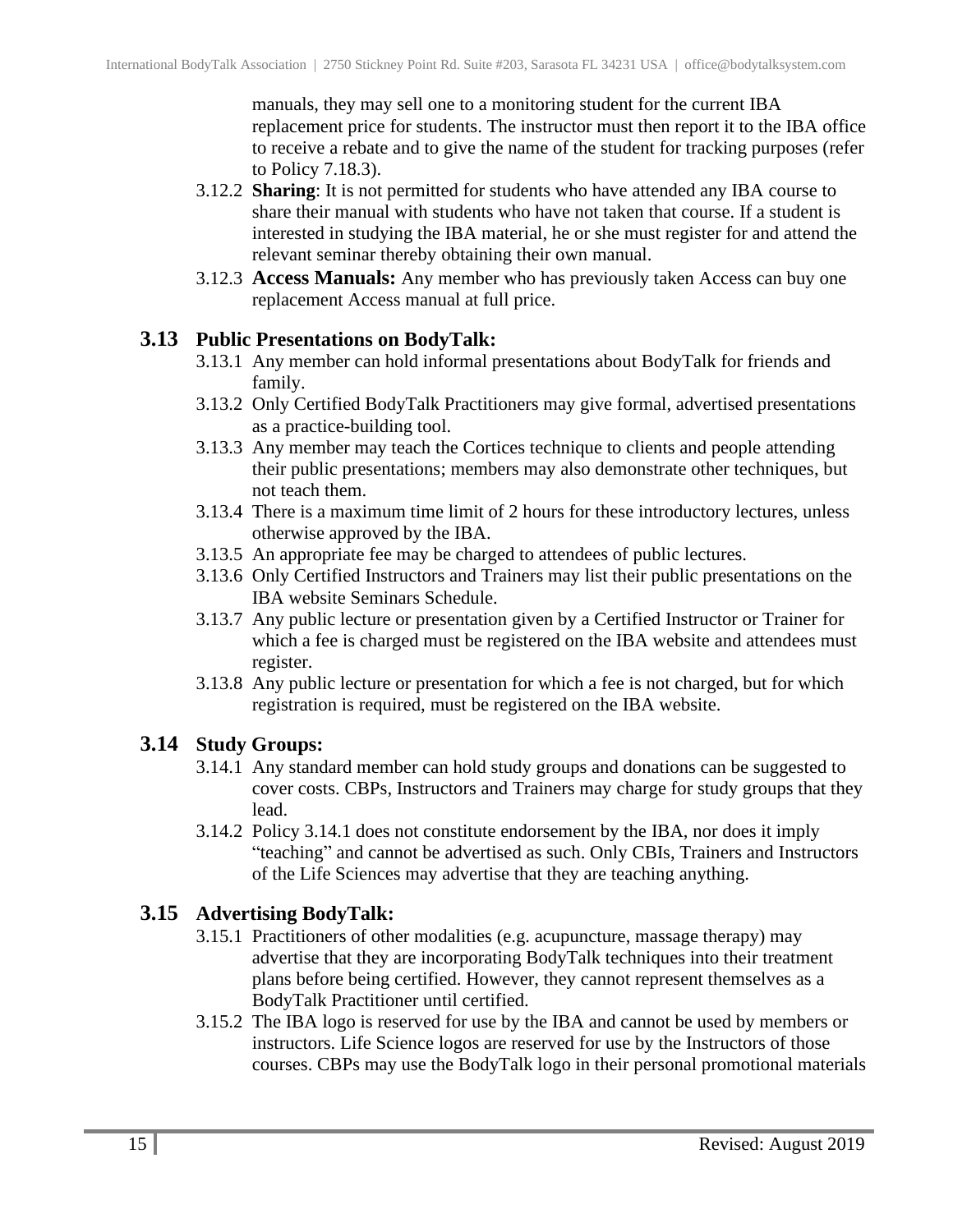so long as they adhere to the brand standards posted on the IBA website **and** maintain their IBA membership. The brand standards can be found at [https://www.bodytalksystem.com/member/downloads/logos/bodytalk\\_brand\\_stan](https://www.bodytalksystem.com/member/downloads/logos/bodytalk_brand_standards.pdf) [dards.pdf](https://www.bodytalksystem.com/member/downloads/logos/bodytalk_brand_standards.pdf)

- 3.15.3 No BodyTalk, Life Science or IBA logo-bearing product can be produced and/or sold without express IBA permission.
- 3.15.4 The IBA logo, the BodyTalk name and the BodyTalk and Life Science logos are copyrighted and trademarked and will be protected by the IBA to the fullest extent allowed by law.
- 3.15.5 Members can opt to have their information hidden from the website or excluded from newsletters. Any member who opts for this, unless otherwise noted, should not receive any unsolicited communications from the IBA or other persons, such as Coordinators, Practitioners, Instructors, etc.

#### <span id="page-15-0"></span>**3.16 Charging for Sessions:**

#### 3.16.1 **BodyTalk Sessions**:

- 3.16.1.1 Health care practitioners of other modalities may incorporate BodyTalk into their sessions immediately after taking BodyTalk Fundamentals and continue to charge for their treatments.
- 3.16.1.2 Laypeople who have completed BodyTalk Fundamentals should initially claim an energy exchange for their sessions, which may range from clients offering their time while being practiced on to attracting other clients for the student. Once a non-certified student is confident in navigating through the Protocol, it is appropriate to ask for a suggested donation rate that is lower than a professional treatment.
- 3.16.2 **Access Sessions**: It is encouraged to use Access to treat oneself, family and friends. It is recommended that any charges for Access sessions are for a recommended donation unless performed by a person with a license to touch.

#### <span id="page-15-1"></span>**3.17 Getting Permissions from Distance Clients:**

It is considered unethical for any IBA practitioner (BodyTalk or Life Sciences) to conduct distance sessions on anyone without first obtaining verbal consent from that client or the client's legal guardian for such work. If there is a complaint arising from such unethical behavior and the pursuing investigation confirms it, the consequences may include loss of IBA membership and/or certifications.

3.17.1 **Exception**: The only exception to policy 3.17 is in the case of a one-time emergency situation where the person to be worked upon is unconscious or unable to provide verbal consent in some way.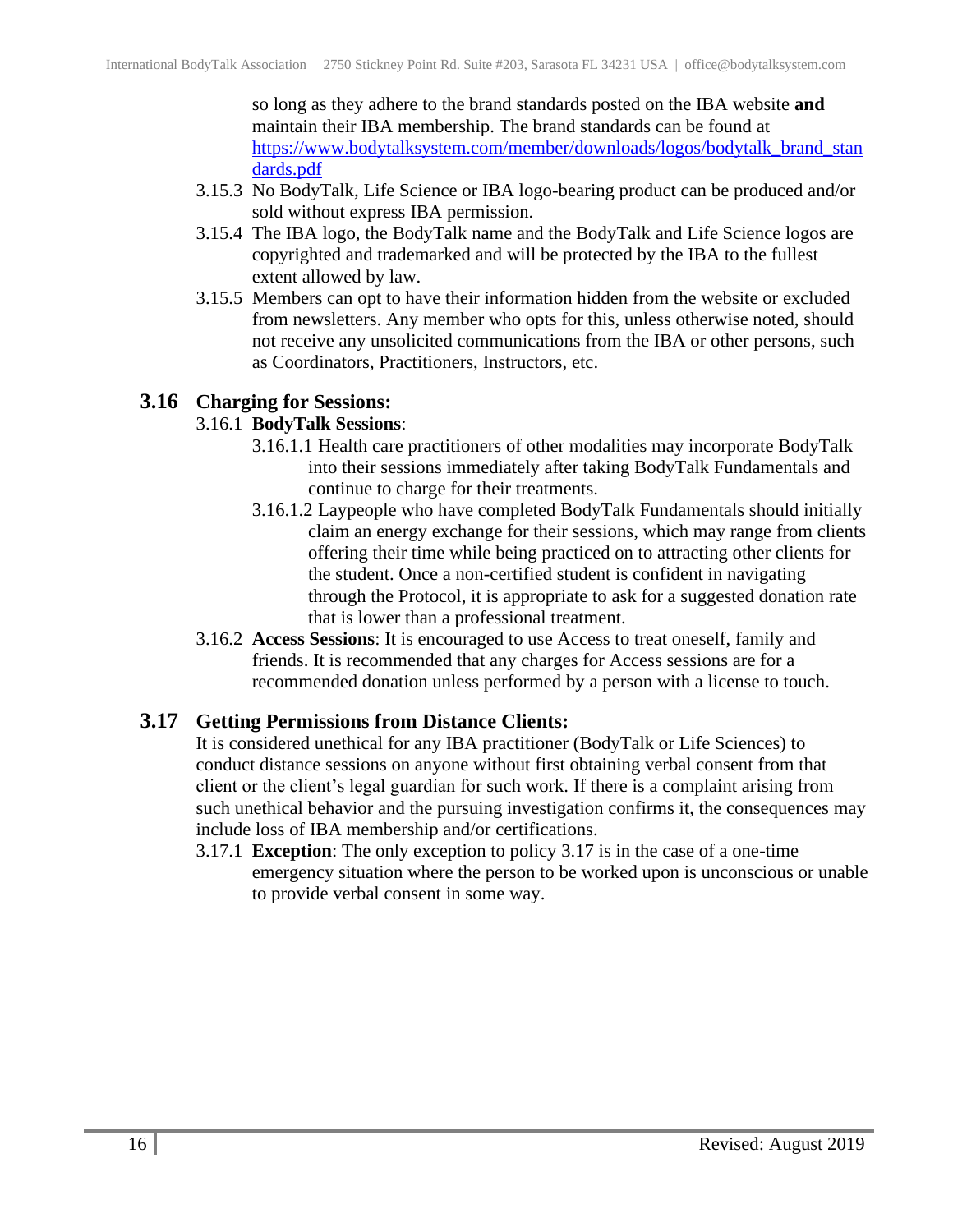## <span id="page-16-0"></span>**4.0 Applying to Become a Certified IBA Instructor or Trainer:**

**4.1** Please go to this page on the IBA website for guidelines, applications and agreements: <https://www.bodytalksystem.com/member/InstructorTrainingD1.cfm>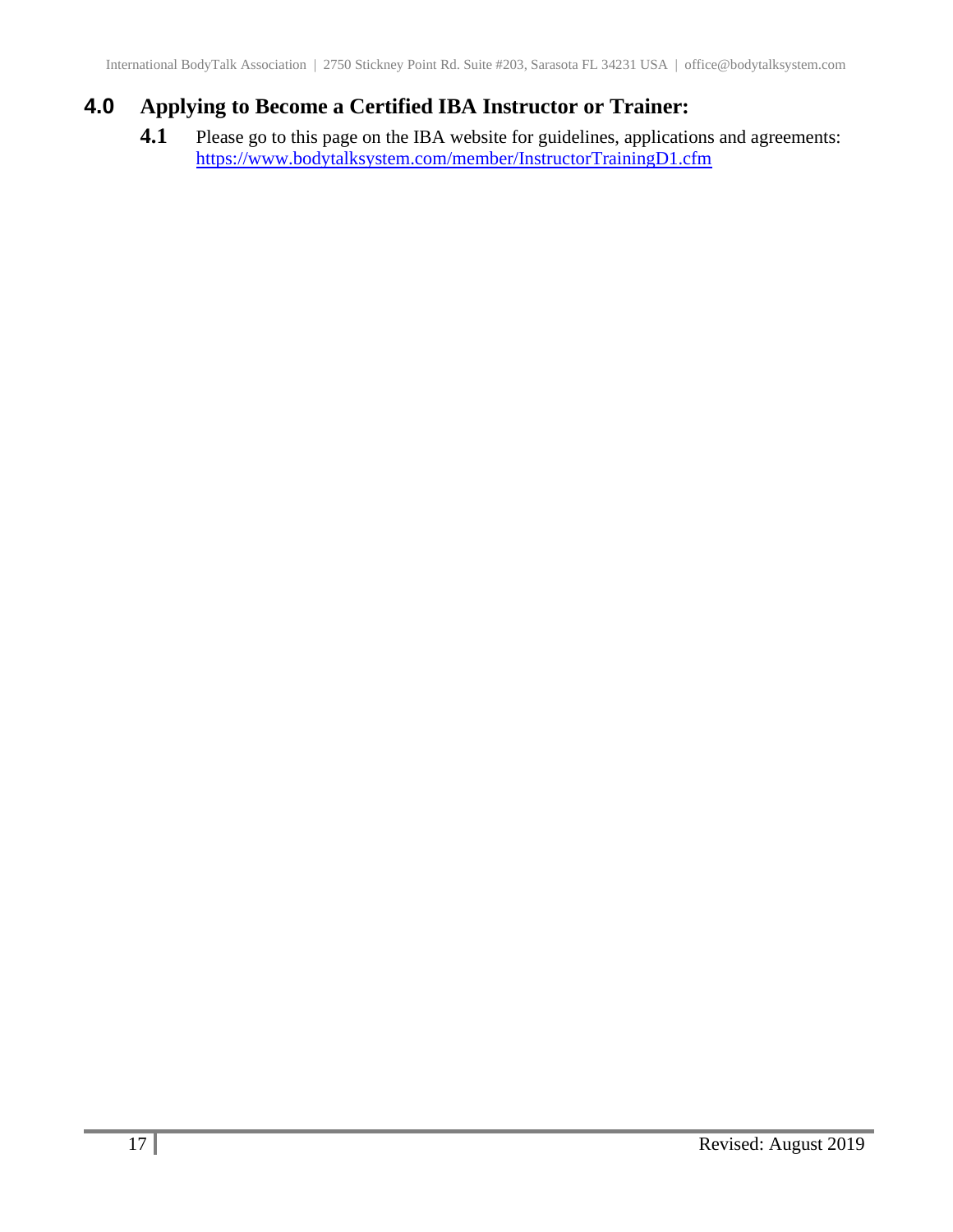## <span id="page-17-1"></span><span id="page-17-0"></span>**5.0 Policies Relating to BodyTalk Practitioner Certification and Examinations**

#### **5.1 BodyTalk Fundamentals Examination for CBP Qualification:**

The BodyTalk Fundamentals examination is a combined oral and written test that students must pass in addition to several other prerequisites listed below to qualify as a Certified BodyTalk Practitioner (CBP).

- 5.1.1 IBA Standard Membership is required to take the exam and become a CBP.
- 5.1.2 **Course Prerequisite:** Members wishing to take the Fundamentals exam must monitor BodyTalk Fundamentals or take the BodyTalk Fundamentals Integration course prior to sitting the exam.
	- 5.1.2.1 If the member chooses to monitor BodyTalk Fundamentals, full attendance is necessary to meet the prerequisite.
	- 5.1.2.2 It is recommended that the timeframe between taking the first BodyTalk Fundamentals and the next Fundamentals class does not exceed 18 months to maximize the student's learning experience.
	- 5.1.2.3 It is recommended that the timeframe between monitoring BodyTalk Fundamentals or taking BodyTalk Fundamentals Integration and sitting the Fundamentals Exam does not exceed 18 months, to ensure the student is studying and using the most up-to-date manuals and content.
- 5.1.3 **Personal BodyTalk Sessions Prerequisite:** Students are required to receive a minimum of five (5) BodyTalk sessions from a CBP and may be required to provide proof to the testing instructor. Please see the Fundamentals Exam Guidelines in the members download section of the IBA website. Receiving regular BodyTalk sessions demonstrates the student's support of the system and willingness to "walk the talk."
	- 5.1.3.1 It is left to the examining instructor's discretion as to the number of sessions that may be distance sessions, given the student's access to eligible CBPs in the area.
	- 5.1.3.2 It is left to the examining instructor's discretion if they will allow for any of these sessions to be "trades" or if the sessions must be paid, considering the economic factors for the student.
- 5.1.4 **Sessions Prerequisite**: Members wishing to take the Fundamentals exam must have conducted a minimum of fifty (50) BodyTalk sessions without using their books, notes or charts in order to be certified. They are to keep records of the sessions including the date, first name and last name initial of the client, the client's presenting symptoms and any results noted immediately after the session and on follow up sessions. These are to be submitted to the testing instructor. The examining instructor must begin reviewing the student's sessions well before the exam. Once review of the sessions begins, half of the exam fee will be required. If the student chooses to change instructors for the exam, the half down payment will be forfeited. This down payment is to pay for the instructor's time for reviewing the sessions and any coaching involved. The instructor will mark the section on the exam cover page to confirm receipt and review of the session notes. Students may take the test once they have completed twenty-five (25) reviewed and approved sessions without using study materials. However, certification will not be completed until the remaining sessions have been reviewed and approved.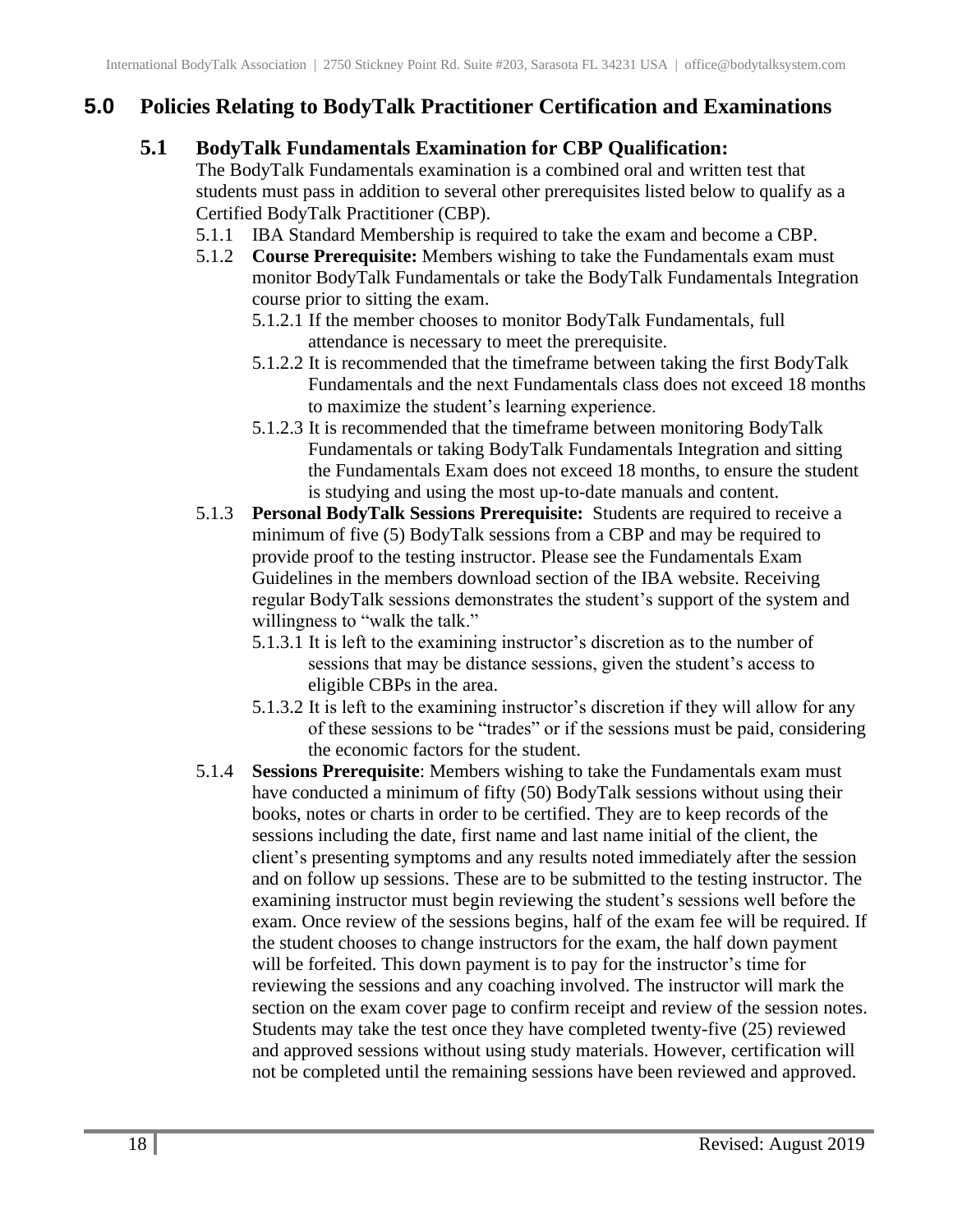5.1.4.1 If the student has taken MindScape or has previous training in distance sessions, it is left to the Instructor's discretion if they will allow a small number of the student's 50 sessions to be performed at a distance. The majority of the submitted sessions must be done in person to develop the clinical practice aspects of being a CBP.

#### 5.1.5 **Time Limits**:

- 5.1.5.1 Guidelines for exam time limits are as follows: 75 minutes for the written portion and 2 hours for the oral. Exceptions to these guidelines and appropriate accommodations can be made for students with learning disabilities.
- 5.1.5.2 After passing the Fundamentals Exam, students must complete all other remaining certification requirements (remaining case studies, 5 personal sessions, etc.), all financial obligations, and file the paperwork with the IBA office within 9 months
- 5.1.6 **Proctors and Technology Assisted Exams:** Written exams may be conducted with a Proctor that is pre-approved by the examining instructor (school principal, lawyer, commissioner of oath etc.). Oral exams may be conducted over Skype, Zoom or other agreed upon platforms, provided the student shows the instructor the surroundings of the exam room to demonstrate that there is no study material in the room. Although the IBA still encourages face-to-face exams, it is understood that in some areas it is difficult to have access to instructors for inperson exams.
- 5.1.7 **Exams Are Done Individually**. There are to be no group exams.
- 5.1.8 **Exam Failure**: When members fail one part of the Fundamentals exam, they must re-sit the entire exam (both written and oral). The full exam fee must be paid each time the exam is taken.
	- 5.1.8.1 Instructors will keep failed written exams on file for future reference in case of an appeal. There is no need to keep the exams of those students who passed.
- 5.1.9 **Fees**: The examination fee that goes to the examining instructor is currently set at \$250 USD. In addition, a \$50 USD processing fee goes to the IBA, and any fees required by the proctor for the written component are the responsibility of the student.
- 5.1.10 **Age Restrictions:** There are no age restrictions in taking the Fundamentals exam. However, the **legal age to pro**vide treatment or practice as a CBP may vary across states or countries, therefore it is the individual's responsibility to be aware of those requirements.
- 5.1.11 Once all prerequisites are met, the Certified BodyTalk Practitioner (CBP) title will be given on successful completion of the exam.
- 5.1.12 **Fundamentals Exam Study Guide:** There is a study guide for preparation for the Fundamentals exam in the members downloads area of the IBA website outlining what and how to study with sample exam questions.

#### <span id="page-18-0"></span>**5.2 Advanced BodyTalk Certification Examinations**

The Advanced BodyTalk Certification Exam is comprised of two written exams for practitioners to demonstrate their mastery of the more advanced BodyTalk material,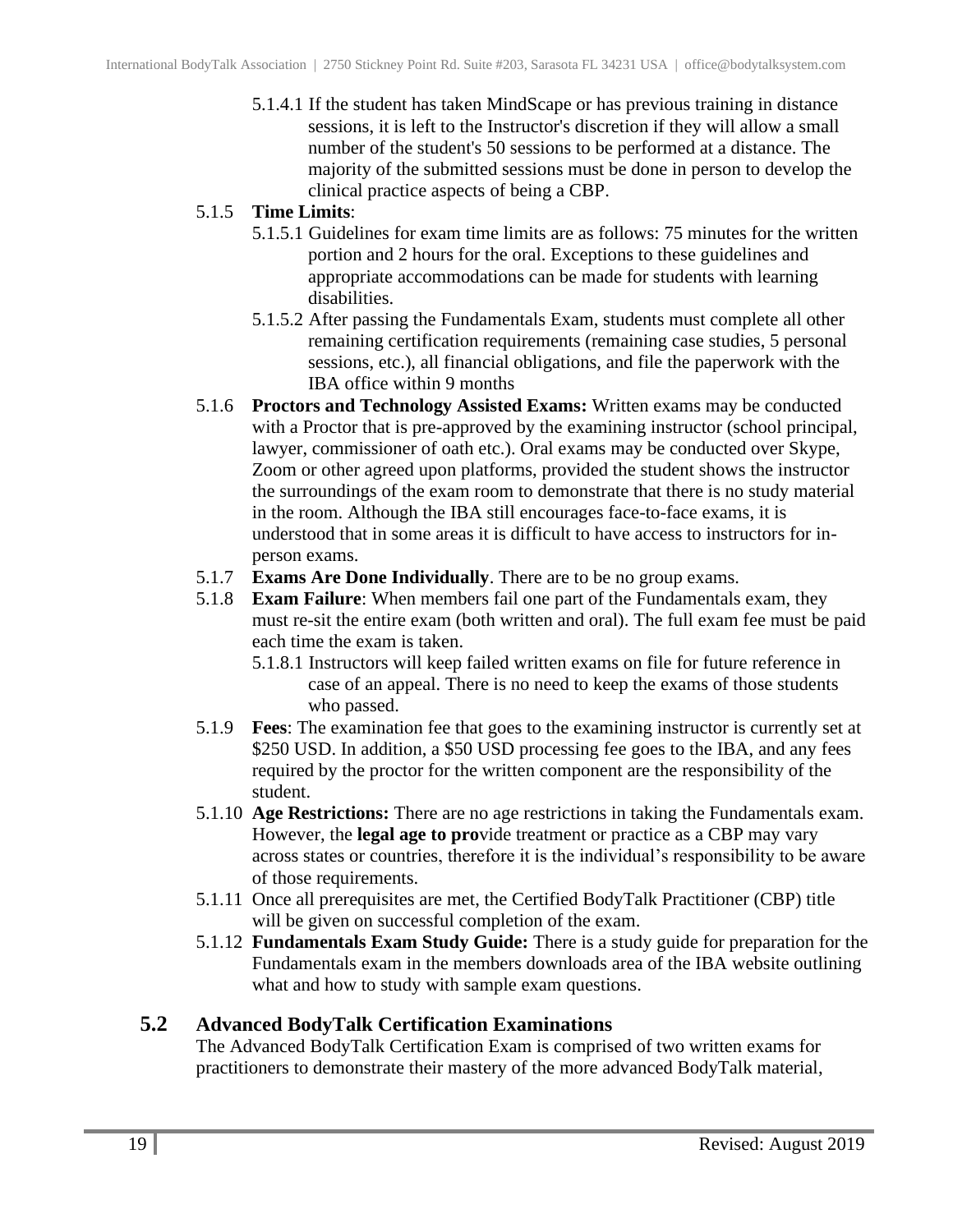including all advanced courses through Matrix Dynamics and several adjunct courses. Having met the prerequisites for the exam listed below and then passed the exam, practitioners obtain the Advanced Certified BodyTalk Practitioner (AdvCBP) designation. When performing a search for BodyTalk practitioners in an area, Advanced CBPs appear at the top of the list.

- 5.2.1 Must already be a CBP;
	- 5.2.1.1 This includes up-to-date IBA Membership of one of the following types: Practicing Member, Trainee Instructor, Instructor, Senior Instructor.
- 5.2.2 **Course Prerequisites:**
	- 5.2.2.1 Completion of the following courses: Principles of Consciousness, Bio-Dynamics, Macrocosmic BodyMind, Matrix Dynamics, BodyTalk Advanced Integration
	- 5.2.2.2 Anatomy and Physiology course: Document through transcripts or other means the successful completion and passing of a 90-hour Anatomy and Physiology (A&P) or equivalent course taken within the past 10 years; an AdvSrCBI will verify this information (refer to Policy 5.2.11).
	- 5.2.2.3 Have taken two other IBA courses besides the Advanced Modules and BodyTalk Advanced Integration (BAI) (BodyTalk Access is excluded).
- 5.2.3 **Personal BodyTalk Sessions Prerequisite:** Have received a minimum of ten (10) more BodyTalk sessions since CBP certification. These sessions must be performed by a CBP or AdvCBP; proof may be required by the testing instructor.
- 5.2.4 **Sessions Prerequisite:** Document at least 250 BodyTalk sessions; the AdvSrCBI may request to review the sessions.
- 5.2.5 **Case Study Prerequisite:** Document a minimum of five (5) thorough, professional case studies worthy of putting on the IBA website; an AdvSrCBI will verify this information. The AdvSrCBI will submit these case studies to the IBA Office at [office@bodytalksystem.com.](mailto:office@bodytalksystem.com)
- 5.2.6 **Time Limits:** Guidelines for exam time limits are 3 hours per exam. Exceptions to these guidelines and appropriate accommodations can be made for students with learning disabilities.
- 5.2.7 **Exam Failure:** When members fail one part of the Advanced Certification exam, they must re-sit the exam that they failed. The exam fee will be due again.
- 5.2.8 **Fees:** Each exam is \$300 USD. Of this fee the examining instructor will collect \$150 to mark the exam, the Proctor will collect \$50, the IBA will collect \$100 per exam.
- 5.2.9 Once all prerequisites are met, the Advanced Certified BodyTalk Practitioner (AdvCBP) title will be given on successful completion of the two advanced exams.
- 5.2.10 **Advanced Certification Exam Study Guide**: There is an advanced study guide available to students in the members downloads area of the IBA website outlining what and how to study with sample exam questions.
- 5.2.11 Exam to Demonstrate Anatomy and Physiology (A&P) Knowledge
	- 5.2.11.1 When transcripts for an A&P course cannot be provided, or when the A&P training is more than 10 years old, the IBA Anatomy and Physiology Challenge Exam is the method whereby students can demonstrate their A&P proficiency.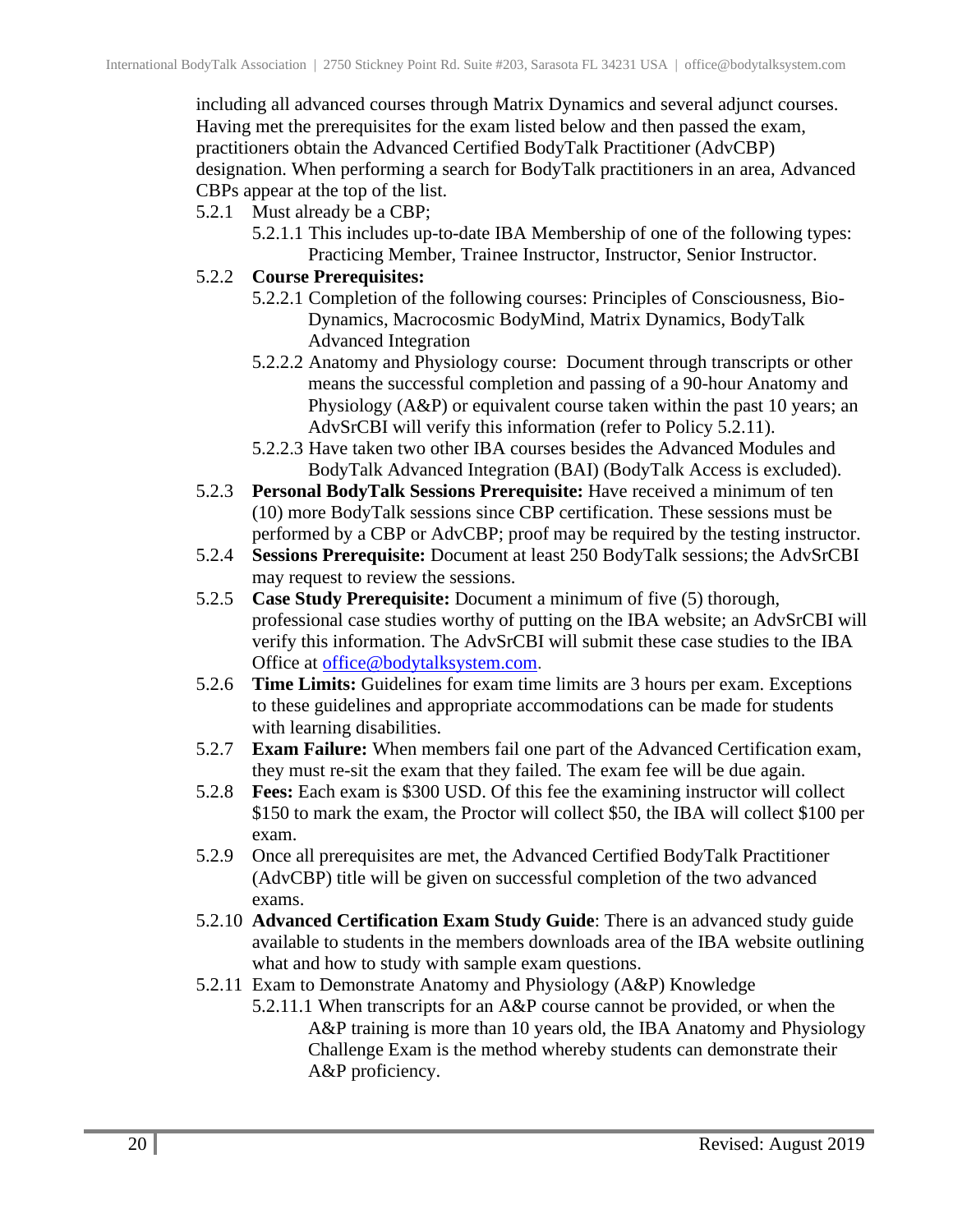- 5.2.11.2 This exam must be completed with a passing grade of 80 percent prior to a student being able to sit for their AdvCBP written exams.
- 5.2.11.3 Sitting for the A&P Challenge Exam requires a fee that is paid directly to the proctor of the exam plus any applicable taxes, postage/courier costs, etc. The fee is set by the proctor, not by the IBA.
- 5.2.11.4 Details about the IBA's A&P Challenge Exam, additional methods for satisfying the A&P course prerequisite, and sample exam questions can be found at:

[https://www.bodytalksystem.com/member/downloads/english/member/CB](https://www.bodytalksystem.com/member/downloads/english/member/CBI_Anatomy_Physiology_Study_Guide.pdf) [I\\_Anatomy\\_Physiology\\_Study\\_Guide.pdf](https://www.bodytalksystem.com/member/downloads/english/member/CBI_Anatomy_Physiology_Study_Guide.pdf)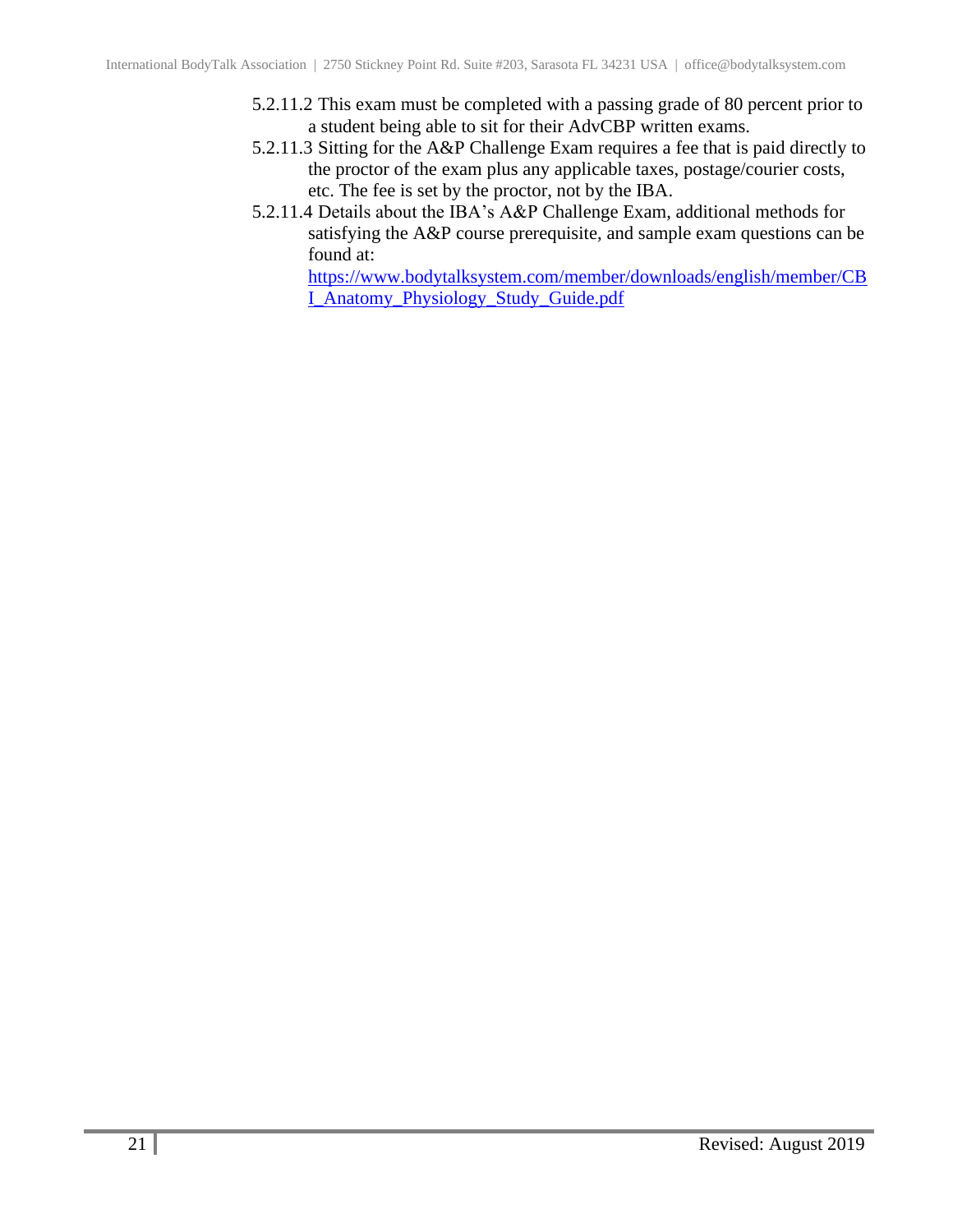## <span id="page-21-1"></span><span id="page-21-0"></span>**6.0 Policies Relating to Coordinators and Local Associations**

## **6.1 Local Associations:**

The IBA will enter into a relationship with any local association that is established to support and promote any of the IBA program areas (BodyTalk and/or the Life Sciences). This relationship will consist of providing the local association with benefits such as being able to use the official logos, banners or other larger promotional materials produced by the IBA, publicize any local meetings and events on the IBA website, and so forth.

## <span id="page-21-2"></span>**6.2 Coordination Function:**

Local associations may act as local coordinators for instructors. However, local associations cannot dictate who teaches or coordinates in their geographical areas.

6.2.1 **Consequences of Non-compliance**: If after an investigation, a local association is found to be contravening any policy or the spirit of any policy, the IBA will terminate the relationship with that association, resulting in the association losing its benefits. That is, the local association will not be able to use any copyrighted materials including, but not restricted to, the names of the programs (BodyTalk, MindScape, BreakThrough, FreeFall, etc.), the logos, banners, other promotional materials and/or use of the website. Refer to the terms and conditions set forth in the Brand Standards Guide on the IBA website:

[https://www.bodytalksystem.com/member/downloads/logos/bodytalk\\_brand\\_stan](https://www.bodytalksystem.com/member/downloads/logos/bodytalk_brand_standards.pdf) [dards.pdf.](https://www.bodytalksystem.com/member/downloads/logos/bodytalk_brand_standards.pdf) IBA members who are held responsible for the non-compliance will also be investigated and determined if they are eligible to maintain IBA member privileges.

## <span id="page-21-3"></span>**6.3 Local Association Membership:**

Wherever a local association is established, and local membership fees are collected, those local members must also be IBA members. All IBA members within the geographical area of the local association must be given the opportunity to join.

6.3.1 **Exception**: The IBA will allow an exception to policy 6.3 if the association has a second supporting tier of membership (non-CBP level) that has a minimal fee attached to it.

## <span id="page-21-4"></span>**6.4 Student Enrollments and IBA Memberships:**

Coordinators will be responsible for ensuring that the students enrolled in the course they are coordinating have a current IBA Membership if active membership is a prerequisite to the course. The expiration of a student's membership is displayed at the bottom of the registration notification received by the coordinator. If the expiration of the membership date is prior to the course date, the coordinator will remind the student to renew their membership prior to the course to ensure their ability to attend. This also applies to the coordinator's membership if they are enrolled in the course.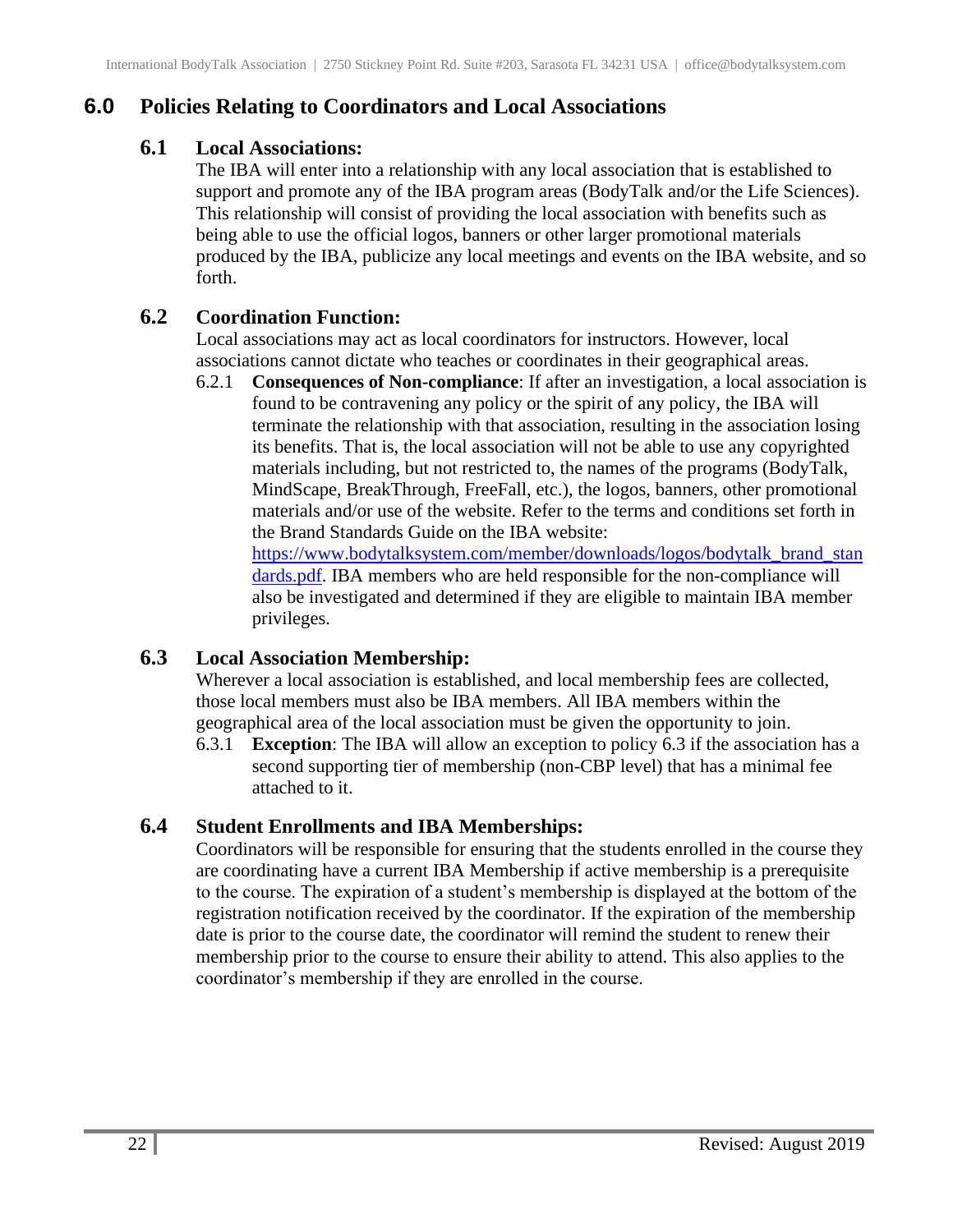#### <span id="page-22-0"></span>**6.5 Contracts – Coordinators and Local Associations:**

- 6.5.1 Instructors are to ensure that their coordinators, whether using individuals or a local association, receive a written contract/agreement detailing responsibilities on the part of both parties as well as compensation arrangements.
- 6.5.2 There should be a clause in the contract asserting confidentiality between both parties in all issues, particularly around all agreed to financial arrangements.
- 6.5.3 Both parties must sign the contract.
- 6.5.4 The IBA will also enter into an agreement with each coordinator where the coordinator agrees to abide by the policies as set out under policy 6.0 and signs the Coordinator's Agreement to such effect. It is the responsibility of instructors working with new coordinators to make them aware of the IBA agreement.
- 6.5.5 Coordinators need to review the IBA's "Coordinator Resource Guide" in preparation of working with an instructor. This guide is accessible through the coordinators area of the IBA website.
- 6.5.6 Coordinators are not obliged to continue coordinating for an instructor for whom they have previously coordinated. They may also simultaneously coordinate for more than one instructor. There will be no exclusivity clauses permitted in any coordinator contracts.

#### <span id="page-22-1"></span>**6.6 Coordinator Evaluations:**

Instructors are encouraged to submit to the local association an evaluation of their experience with each coordinator they worked with or, in the absence of a local association, to the IBA directly. While there isn't presently a formal process for this, we advise instructors to write a short paragraph when it feels appropriate and submit it as stated above.

#### <span id="page-22-2"></span>**6.7 Complaints Against Coordinators and Local Associations:**

Written complaints against a coordinator or local association supporting the IBA, may be directed to the IBA at [complaints@bodytalksystem.com.](mailto:complaints@bodytalksystem.com)

#### <span id="page-22-3"></span>**6.8 Coordinator Payment for Courses:**

- 6.8.1 It is up to the instructor's discretion whether a coordinator taking a course for the first time will have to pay the fee in full.
- 6.8.2 Instructors are free to charge or not charge the coordinator for monitoring (second-time) classes.
- 6.8.3 Instructors have the freedom to request payment for the course up-front or to deduct the fee from the coordinator's final payment for coordinating services rendered.
- 6.8.4 Whichever scenario is decided, the payment agreement between the instructor and coordinator must be clearly defined in the Coordinator's Agreement.

## <span id="page-22-4"></span>**6.9 Scheduling Courses:**

IBA policy is based on self-directed scheduling for coordinators, local associations and/or instructors with a focus on sharing knowledge with as many individuals and groups around the world as possible. There are no territories or regions of the world over which coordinators, local associations and/or instructors may claim ownership. The IBA deems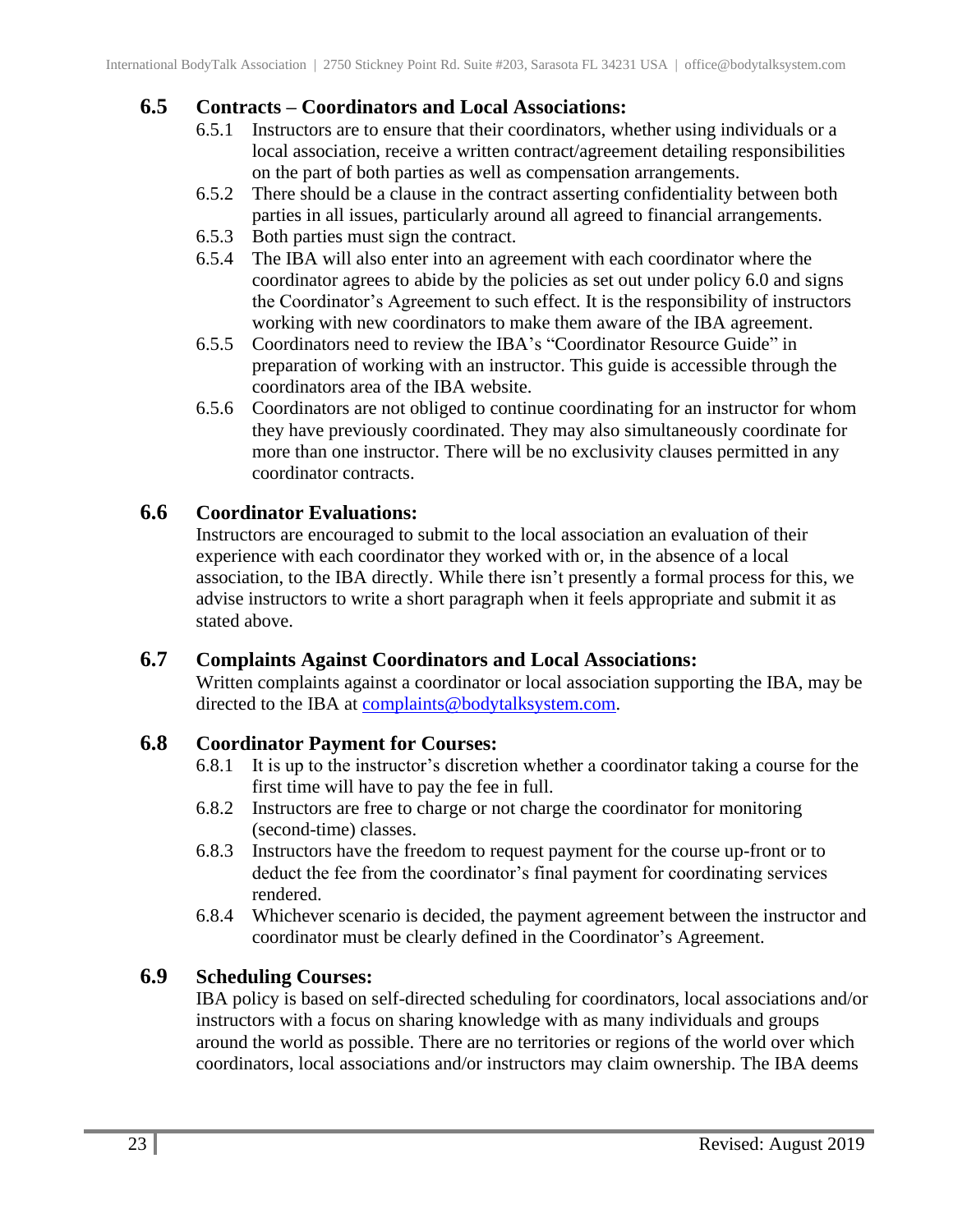it beneficial for a region to be exposed to a variety of instructors. However, the IBA also recommends consideration be given when scheduling courses to ensure the successful enrollment of any already scheduled courses in a geographic area as well as for the course presently being scheduled.

- 6.9.1 A "geographic area" is roughly considered to be a central region plus surrounding areas with a population of at least 100,000 within a 25-mile (40-kilometer) radius. This is an estimated guideline. In densely populated regions, a "geographic area" may be smaller, and in remote and rural areas, a "geographic area" may be larger. Local perception around travel times and distances will influence region size.
- 6.9.2 All instructors and coordinators in an area are automatically deemed to be part of the "local IBA matrix." Any instructor or coordinator who is part of the "local IBA matrix" can thereby be a representative for that matrix if an outside Instructor contacts them with an interest in scheduling a course in that area.
- 6.9.3 Any CBI may teach BodyTalk Fundamentals in any location at any time as long as the instructor considerers the needs of the "geographic area" (refer to Policy 6.9.1) and makes an effort to connect with the area's "local IBA matrix" (refer to Policy 6.9.2).
	- 6.9.3.1 It is important to inform other instructors and coordinators, who are also teaching and coordinating in a geographic area, of the intent to schedule a course. BodyTalk Access, Fundamentals, MindScape and BreakThrough are considered entry level courses and should be available frequently. Coordinators and Instructors are encouraged to work together to actively promote all the classes in the area for sustained growth of the matrix. To ensure equal opportunity for all instructors in an area, it is unacceptable for one instructor to flood the local market by scheduling courses other than Access on a monthly basis. An exception to this is if an instructor chooses to have a small private class that is not listed on the website until the class is completed. Excessively frequent courses in a single region may deter students from registering for a course knowing the course is frequently available.
- 6.9.4 The IBA discourages instructors from scheduling any advanced courses within 30 days of another instructor in the same geographic area unless there is collaboration between the instructors. In instances where two or more instructors want to schedule courses in the same geographic area in a close timeframe, the IBA encourages instructors to work together to offer complimentary courses (either simultaneously or consecutively) taking advantage of a "learning forum" format. This can be advantageous for students who can take two or more courses in one trip and can increase overall attendance for all involved instructors.
	- 6.9.4.1 The exception to this policy is when all Fundamentals coordinators within a geographic area mutually agree that there is a benefit to having two or more advanced courses (either the same or different courses) in the same area in a very short timeframe. It is imperative to consider and work with the local IBA matrix for that area to make sure the region can support the classes being scheduled so closely together.
- 6.9.5 Coordinators are not obliged to continue coordinating for an instructor for whom they have previously coordinated. They may also simultaneously coordinate for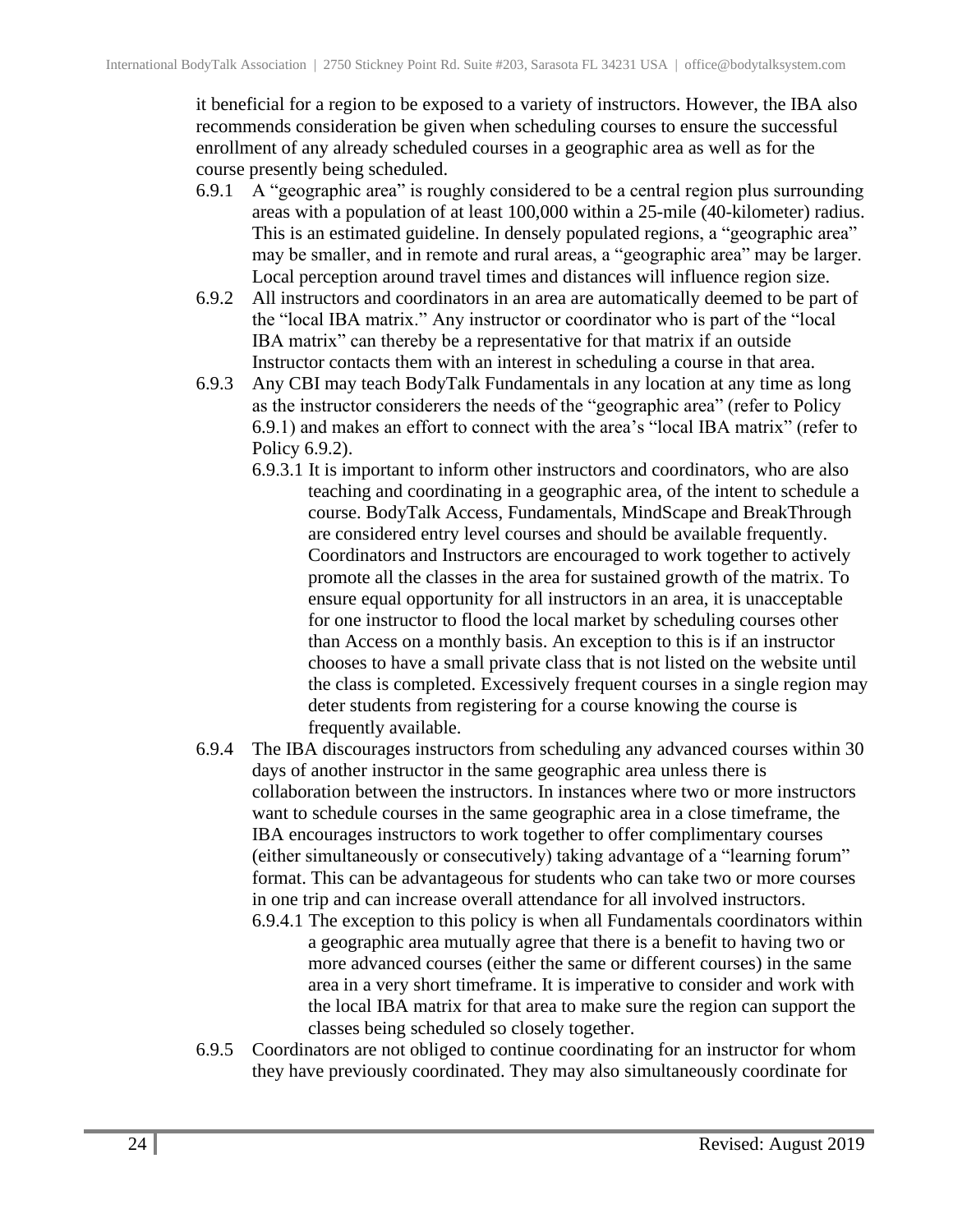more than one instructor. There will be no exclusivity clauses permitted in any coordinator contracts.

- 6.9.6 While a coordinator may develop a good rapport with a particular instructor and naturally prefer coordinating for them, coordinators and local associations may not favor one instructor over another when it comes to promoting trainings in the geographic area. This means that if a potential student contacts a coordinator, it is the coordinator's responsibility to inform the student to look at the IBA's course listings to find the most convenient course to take.
- 6.9.7 If coordinators, local associations or instructors do not follow the spirit of this cooperative, non-territorial philosophy, then their relationship with the IBA may be terminated.
- 6.9.8 To coordinate advanced courses, the coordinator must have previously coordinated enough relevant entry-level courses to feed into advanced courses. For example, to coordinate for any advanced module, the coordinator must have coordinated enough Fundamentals courses; to coordinate Advanced Mindscape, they must have coordinated Mindscape courses. It is recommended, based on the number of advanced module students an instructor requests, that three times as many students have been taught the corresponding entry-level courses in that area. This will ensure there are enough eligible students available to attend the advanced module. There are two exceptions to this:
	- 6.9.8.1 First Exception: If a local coordinator who has coordinated enough entrylevel courses (meeting the required minimum students as stated above) within the past two years wishes to pass the responsibility of coordinating upcoming advanced courses to another person, he/she may do so. The new coordinator however must also be willing to coordinate entry-level courses if they wish to continue coordinating advanced courses.
	- 6.9.8.2 Second Exception: The IBA recognizes that the instructor may want to utilize the person they feel has the best skills for coordinating their course without restrictions. In such cases, prior experience coordinating the entrylevel courses is preferred but not mandatory; however, the coordinator is still expected to contribute in some way to entry-level courses, through referrals, marketing or coordinating entry-level courses in the future.

#### <span id="page-24-0"></span>**6.10 Cancellation of Courses:**

- 6.10.1 Although it is the instructor's ultimate responsibility, coordinators need to ensure that the instructor's cancellation policy is clearly stated on the website under "Details." This policy should include a statement that there is a possibility of course cancellation due to low enrollment and that a decision to cancel will be made by a specific date.
- 6.10.2 In the event that the IBA has to cancel or reschedule a conference or course, the IBA is not responsible for flights and lodging expenses.
- 6.10.3 Course participants are encouraged to take out travel insurance to cover unforeseen cancellations; when looking at travel insurance options, it is the student's responsibility to ensure the policy covers trip cancellations due to course cancellations or "cancel for any reason" coverage.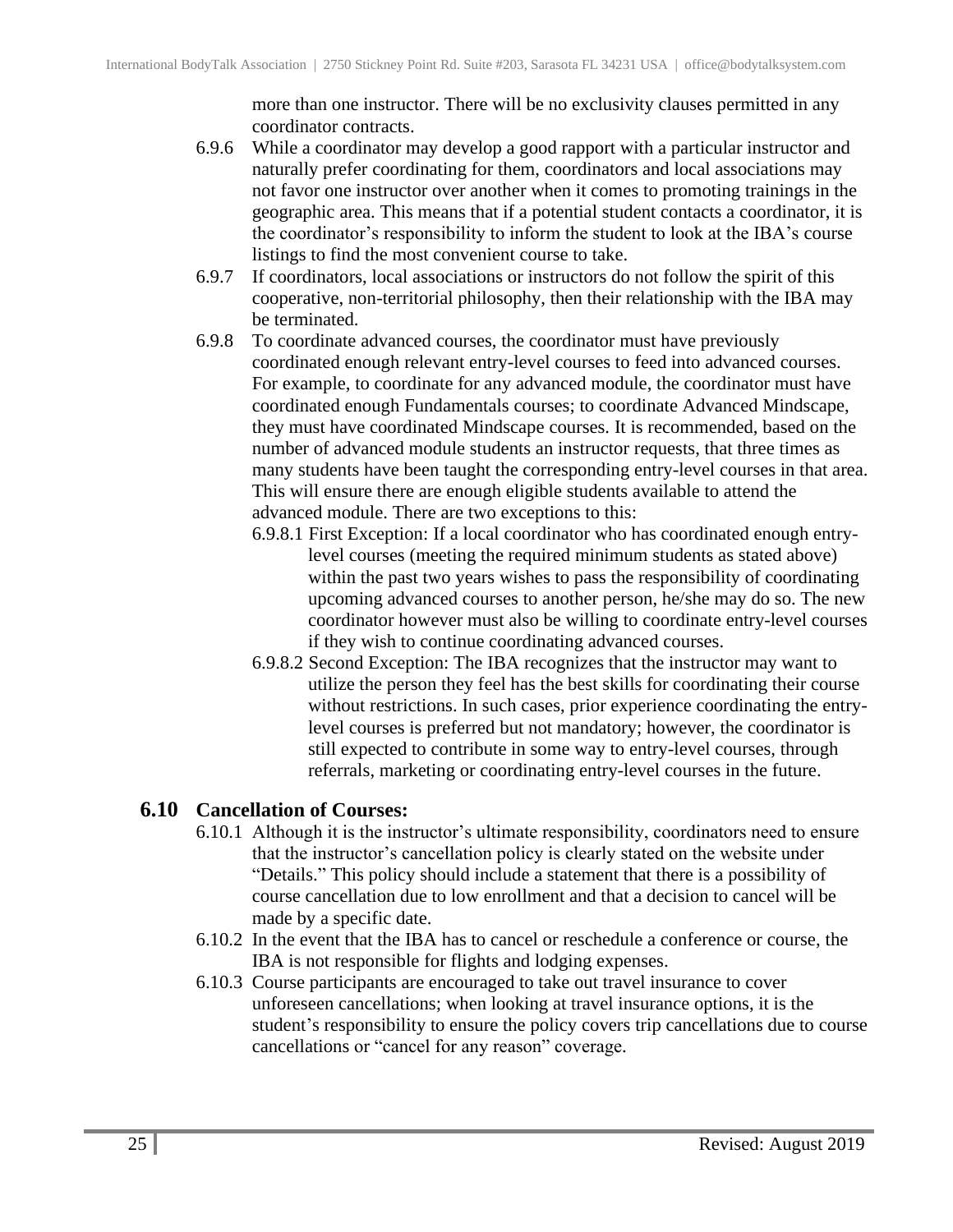#### <span id="page-25-0"></span>**6.11 Setting Course Fees:**

Although it is the instructor's ultimate responsibility to set their course fees, the coordinator should advise any visiting instructor to their country of customary fees that other instructors have been charging, and the visiting instructor may not charge less than the local instructors.

#### <span id="page-25-1"></span>**6.12 Explaining BodyTalk Concepts:**

Coordinators are to refrain from explaining course concepts to prospective students (e.g., yes/no biofeedback, distance treatments, and so forth). These concepts are to be left to the instructor to explain in the classroom or with individual students if needed.

#### <span id="page-25-2"></span>**6.13 Advertising of Courses:**

- 6.13.1 The various IBA discussion forums may not be used for advertising any upcoming IBA sponsored courses or any other trainings or products.
- 6.13.2 Trainings for private groups of people (for example, an Access training for a specific corporation) are not to be advertised on the website.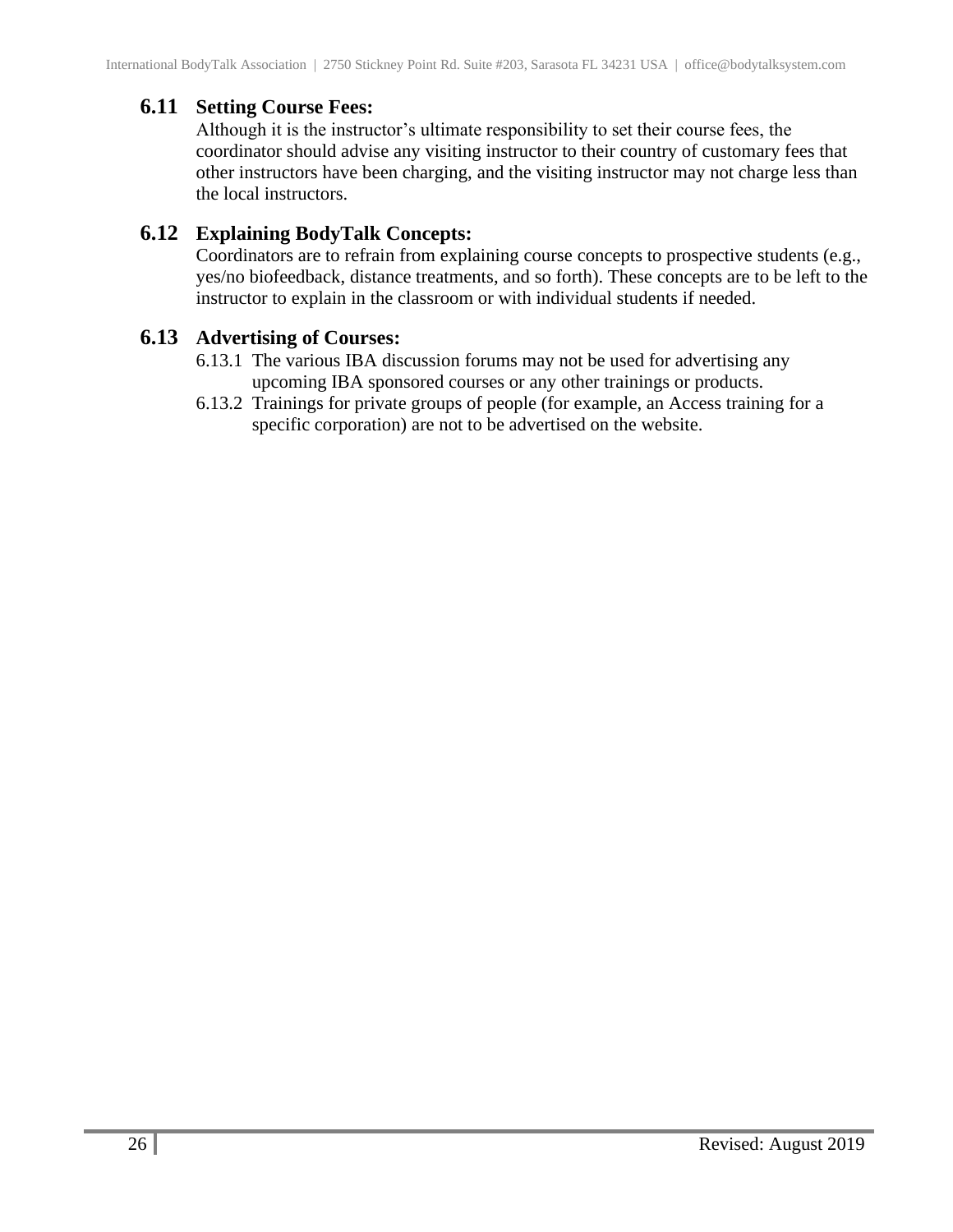## <span id="page-26-1"></span><span id="page-26-0"></span>**7.0 Policies Relating to Instructors, Trainers and Trainees**

### **7.1 CBI Trainees Conducting Exams:**

Instructor trainees are permitted to actively supervise Fundamentals exams after having been observed conducting exams by their Supervising Instructor. The Supervising Instructor must sign the trainee off and submit it in writing to the IBA.

### <span id="page-26-2"></span>**7.2 Keeping Failed Exams on File:**

Instructors, as well as instructor trainees, will keep failed written exams on file for future reference in case of an appeal for one year. There is no need to keep the exams of students who passed.

## <span id="page-26-3"></span>**7.3 CBIs to Train First as BATs:**

A person must first be a BodyTalk Access Trainer (BAT) before training to teach Fundamentals. They are required to teach a minimum three (3) Access classes and to have attracted a minimum of fifty (50) students to their classes, even if it means they must teach more than 3 classes to do so.

## <span id="page-26-4"></span>**7.4 Trainee Evaluation of Supervising Instructor:**

Trainees have the right to evaluate their experience with their Supervising Instructors. Evaluations are to be submitted to the IBA. While there isn't presently a formal process for this, we advise Trainees to write a short paragraph when it feels appropriate and submit them to [office@bodytalksystem.com.](mailto:office@bodytalksystem.com)

7.4.1 If there is a conflict between a Supervising Instructor and his or her trainee, the first step is for those involved to seek out a Breakthrough and/or BodyTalk session for themselves and/or attempt to resolve the situation using Mindscape. If the complaint does not resolve using these techniques, it can then be submitted in writing to the IBA who will engage the IBA Management Team as required (refer to Policy 1.3).

## <span id="page-26-5"></span>**7.5 Established CBIs Training for Access:**

CBIs who are not qualified to teach Access (i.e., did not attend the original training session by John Veltheim in 2005) may apply to do so through one of the Senior Instructors. The training fee in this case is \$500 USD to the IBA and \$500 USD to the Supervising Instructor and is to be paid at the commencement of training unless otherwise agreed to in writing.

## <span id="page-26-6"></span>**7.6 Access as a Career:**

Instructors may not encourage students who have taken Access to make a career out of being Access Technicians nor can they promote that the BodyTalk Access course will lead to a career in Access in any way. However, the IBA will not prevent someone from charging a fee for Access sessions once they have graduated from the course, so long as they are a member in good standing with the IBA (refer to Policy 3.1.1).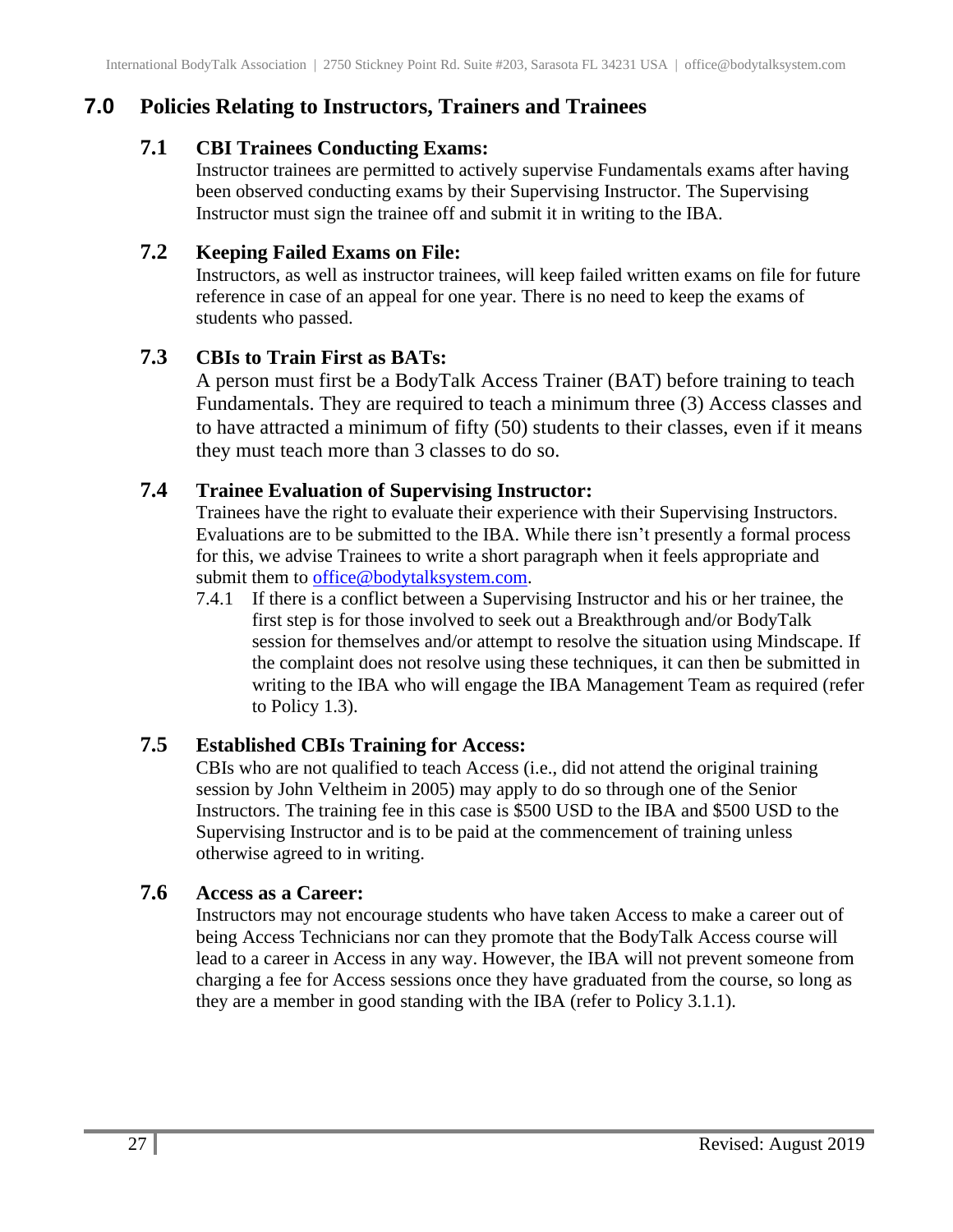## <span id="page-27-0"></span>**7.7 Scheduling Courses:**

IBA policy is based on self-directed scheduling for coordinators, local associations and/or instructors with a focus on sharing knowledge with as many individuals and groups around the world as possible. There are no territories or regions of the world over which coordinators, local associations and/or instructors may claim ownership. The IBA deems it beneficial for a region to be exposed to a variety of instructors. However, the IBA also recommends consideration be given when scheduling courses to ensure the successful enrollment of any already scheduled courses in a geographic area as well as for the course presently being scheduled.

- 7.7.1 A "geographic area" is roughly considered to be a central region plus surrounding areas with a population of at least 100,000 within a 25-mile (40-kilometer) radius. This is an estimated guideline. In densely populated regions, a "geographic area" may be smaller, and in remote and rural areas, a "geographic area" may be larger. Local perception around travel times and distances will influence region size.
- 7.7.2 All instructors and coordinators in an area are automatically deemed to be part of the "local IBA matrix." Any instructor or coordinator who is part of the "local IBA matrix" can thereby by a representative for that matrix if an outside Instructor contacts them with an interest in scheduling a course in that area.
- 7.7.3 Any CBI may teach BodyTalk Fundamentals in any location at any time as long as the instructor considerers the needs of the "geographic area" (refer to Policy 7.7.1) and makes an effort to connect with the area's "local IBA matrix" (refer to Policy 7.7.2).
	- 7.7.3.1 It is important to inform other instructors and coordinators who are also teaching and coordinating in a geographic area of the intent to schedule a course. BodyTalk Access, Fundamentals, MindScape and BreakThrough are considered entry level courses and should be frequently available. Coordinators and Instructors are encouraged to work together to actively promote all the classes in the area for sustained growth of the matrix.
	- 7.7.3.2 To ensure equal opportunity for all instructors in an area, it is unacceptable for one instructor to flood the local market by scheduling courses other than Access on a monthly basis. An exception to this is if an instructor chooses to have a small private class that is not listed on the website until the class is completed. Excessively frequent courses in a single region may deter students from registering for a course knowing the course is frequently available.
- 7.7.4 The IBA discourages instructors from scheduling any advanced courses within 30 days of another instructor in the same geographic area unless there is collaboration between the instructors. In instances where two or more instructors want to schedule courses in the same geographic area in a close timeframe, the IBA encourages instructors to work together to offer complimentary courses (either simultaneously or consecutively) taking advantage of a "learning forum" format. This can be advantageous for students who can take two or more courses in one trip and can increase overall attendance for all involved instructors.
	- 7.7.4.1 The exception to this policy is when all Fundamentals coordinators within a geographic area mutually agree that there is a benefit to having two or more advanced courses (either the same or different courses) in the same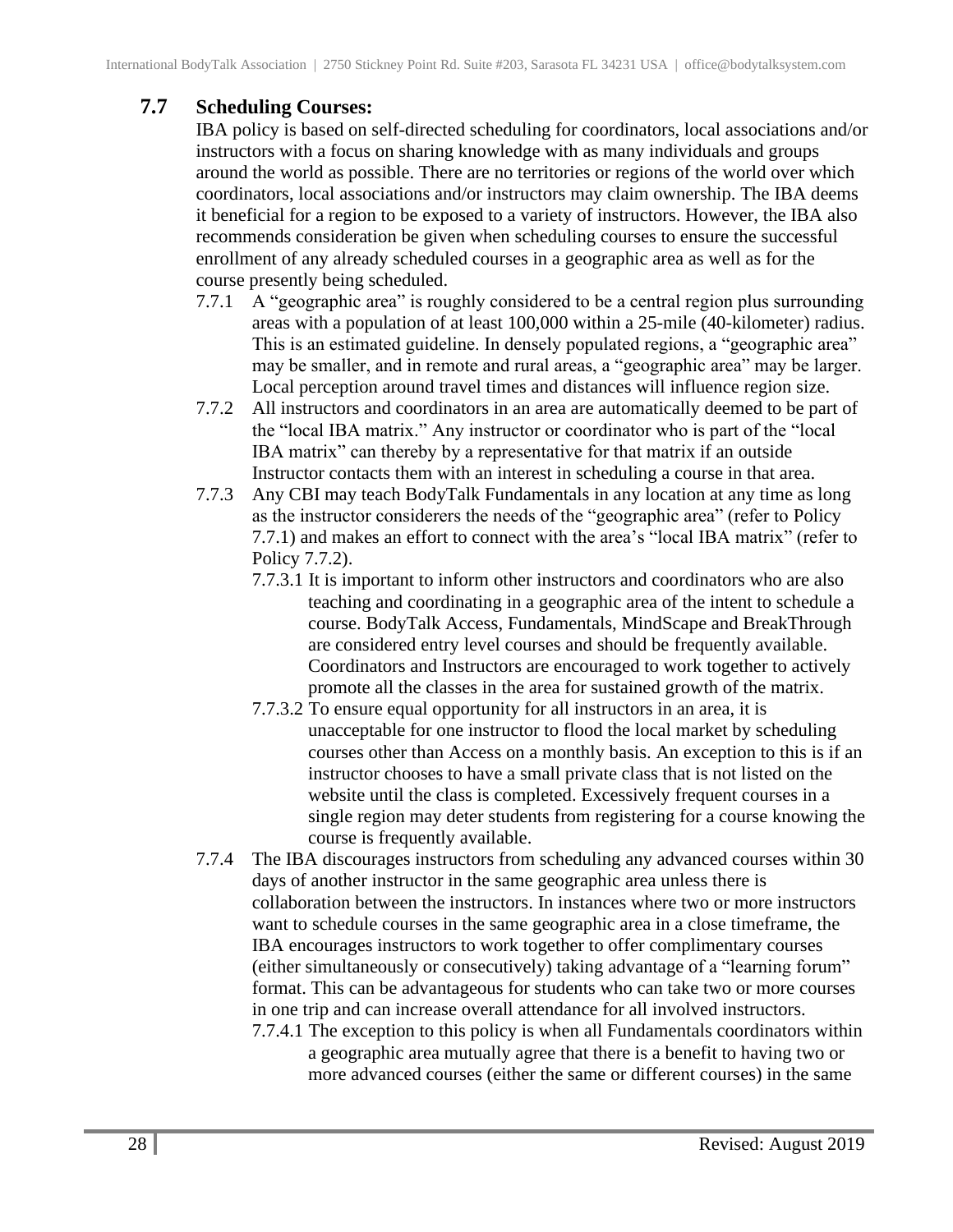area in a very short timeframe. It is imperative to consider and work with the local IBA matrix for that area to make sure the region can support the classes being scheduled so closely together.

- 7.7.5 Coordinators are not obliged to continue coordinating for an instructor for whom they have previously coordinated. They may also simultaneously coordinate for more than one instructor. There will be no exclusivity clauses permitted in any coordinator contracts.
- 7.7.6 While a coordinator may develop a good rapport with a particular instructor and naturally prefer coordinating for them, coordinators and local associations may not favor one instructor over another when it comes to promoting trainings in the geographic area. This means that if a potential student contacts a coordinator, it is the coordinator's responsibility to inform the student to look at the IBA's course listings to find the most convenient course to take.
- 7.7.7 If coordinators, local associations or instructors do not follow the spirit of this cooperative, non-territorial philosophy, then their relationship with the IBA may be terminated.
- 7.7.8 To coordinate advanced courses, the coordinator must have previously coordinated enough relevant entry-level courses to feed into advanced courses. For example, to coordinate for any advanced module, the coordinator must have coordinated enough Fundamentals courses; to coordinate Advanced Mindscape, they must have coordinated Mindscape courses. It is recommended, based on the number of advanced module students an instructor requests, that three times as many students have been taught the corresponding entry-level courses in that area. This will ensure there are enough eligible students available to attend the advanced module. There are two exceptions to this:
	- 7.7.8.1 First Exception: If a local coordinator who has coordinated enough entrylevel courses (meeting the required minimum students as stated above) within the past two years wishes to pass the responsibility of coordinating upcoming advanced courses to another person, he/she may do so. The new coordinator however must also be willing to coordinate entry-level courses if they wish to continue coordinating advanced courses.
	- 7.7.8.2 Second Exception: The IBA recognizes that the instructor may want to utilize the person they feel has the best skills for coordinating their course without restrictions. In such cases, prior experience coordinating the entrylevel courses is preferred but not mandatory; however, the coordinator is still expected to contribute in some way to entry-level courses, through referrals, marketing or coordinating entry-level courses in the future.

## <span id="page-28-0"></span>**7.8 Setting Course Fees:**

#### 7.8.1 **BodyTalk and Life Science Courses**:

7.8.1.1 **Course Pricing**: The IBA does not dictate pricing. However, it is expected for Instructors to always act professionally and respectfully toward the pricing and practices of other Instructors who teach within a geographical region. To deter pricing competitions, we offer guidelines as detailed in Policy 10.5.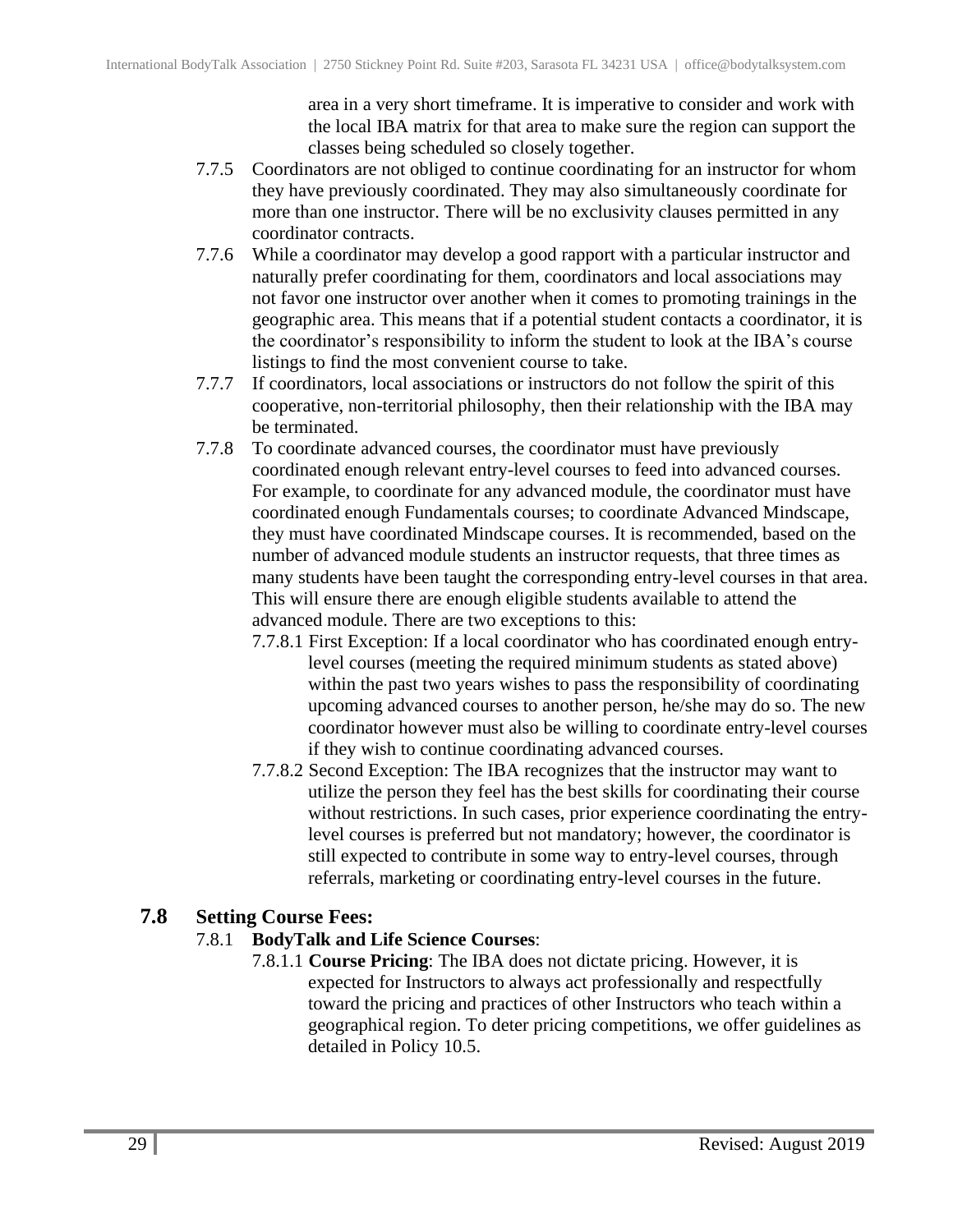- 7.8.1.2 **Additional Taxes**: Whether additional taxes (such as VAT or GST) are included in the advertised fee or added on top of the advertised fee must be clearly indicated in all course listings and advertising.
- 7.8.1.3 **Payment of Local Taxes:** All instructors must pay the local taxes, such as the VAT in European countries. It is the visiting instructor's responsibility to investigate the legal requirements of each country in which they plan to teach. If an instructor is found to be negligent in paying these local taxes, he or she will lose their CBI status.
- 7.8.1.4 **Timeframe to Graduate Students**:

Instructors must submit the names and addresses of students taught along with the date and name of the course to the IBA within 15 days of completion of said course. This confirms the number of manuals used/sold and facilitates students in easily upgrading to membership status. These details must be entered on the IBA website in the appropriate area.

#### 7.8.1.5 **BodyTalk Access**:

- 7.8.1.5.1 **No Minimum Fees:** The IBA does not set a minimum or maximum charge for BodyTalk Access courses. Each Trainer is free to charge what they want for Access students: new or repeat.
- 7.8.1.5.2 **Variable Fees:** It is appropriate for different fee amounts to be charged for different target markets even within the same country.
- 7.8.1.5.3 **Access Trainers and Trainees Attending Access for Free:** Access Trainers and Trainer trainees can attend Access classes of other trainers at no charge (although they should expect to chip in for the cost of food, if any, and assist where needed). However, Trainers and Trainer trainees may not attend private BodyTalk Access events, which are for a specific target audience and are not an opportunity for training a new BAT.
- 7.8.1.5.4 **Access Trainees Teaching with Consent of the Instructor:** An Access Trainee may present a portion of the Access class, with consent from the instructor, as part of their training. (This would need to be announced in the course schedule under details if this is a course open to the public.)

#### <span id="page-29-0"></span>**7.9 Course Hours:**

Each course has a minimum number of teaching hours required. Instructors may increase these hours, if they so wish.

## <span id="page-29-1"></span>**7.10 Handouts:**

No personal handouts are permitted. Only official IBA handouts or any previously IBA published materials may be circulated.

#### <span id="page-29-2"></span>**7.11 Recording of Courses:**

If the instructor agrees, students are permitted to tape lectures for their own learning purposes only. Students must sign the "Group Audio Recording Release Form" which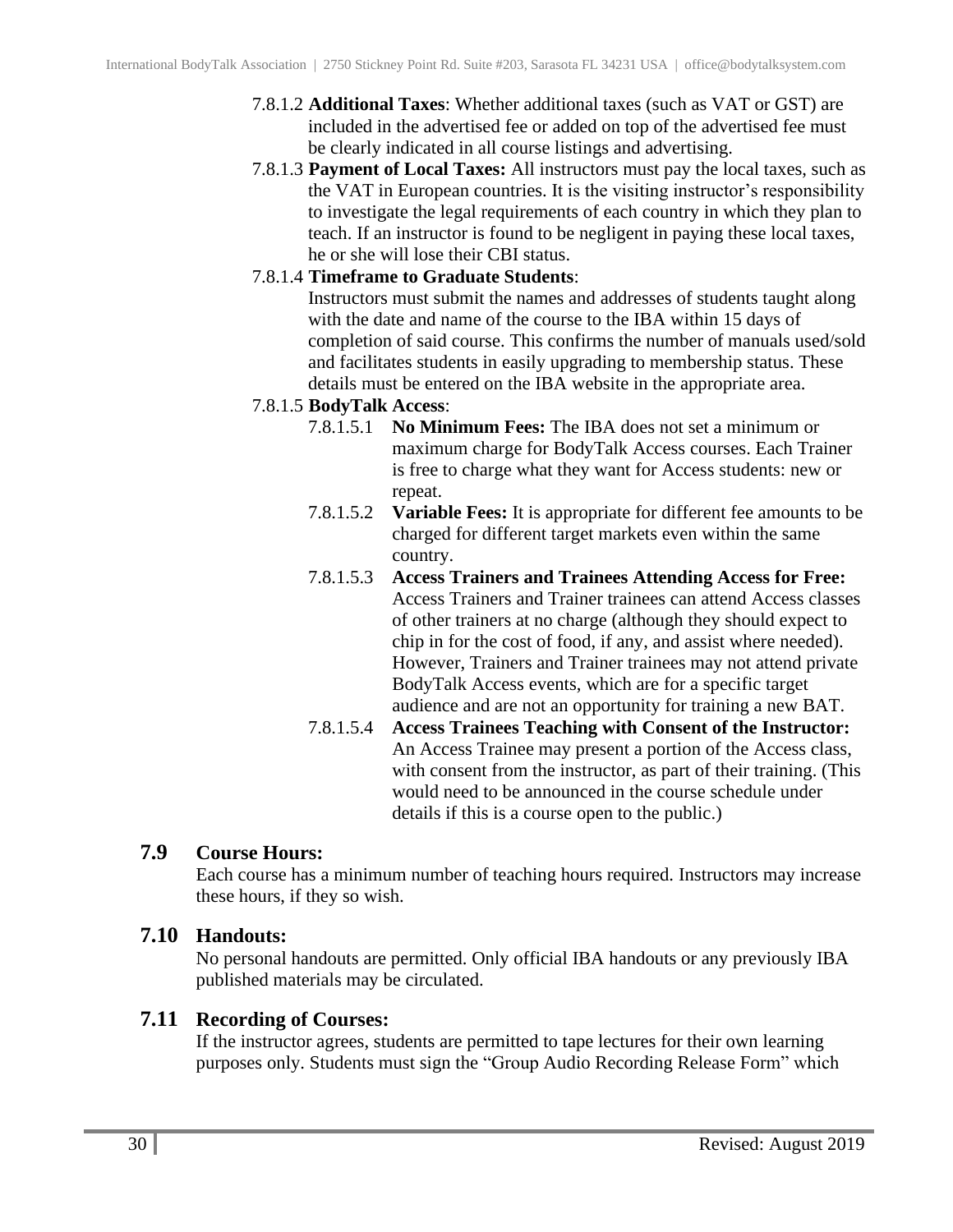instructors can download from the instructor downloads section of the IBA website. This form contains all names of students in a particular class who have agreed to tape under the stated conditions.

#### <span id="page-30-0"></span>**7.12 Livestream Courses:**

All livestreaming or broadcasting of IBA courses (live or recorded), in any format, must be agreed upon by IBA Management prior to posting or advertising a course in this manner. Instructors must make the request in writing to [office@bodytalksystem.com.](mailto:office@bodytalksystem.com)

#### <span id="page-30-1"></span>**7.13 PowerPoint Presentations:**

Any changes/additions by Instructors to the official PowerPoint presentations for a course (once created) must be approved by IBA Management at [review@bodytalksystem.com.](mailto:review@bodytalksystem.com)

#### <span id="page-30-2"></span>**7.14 Course Evaluations:**

Students have the right to evaluate each course that they take. Instructors will circulate an evaluation form to each student at the end of every class and keep them in their files for future reference.

- 7.14.1 **Offering Students Alternatives for Delivering Their Evaluations:** Instructors will offer students the alternative of mailing in their evaluation form to the IBA office directly if the students do not feel comfortable handing their form to the instructor.
- 7.14.2 **On-line Evaluations:** On-line evaluations are available and will be sent out after each course.

#### <span id="page-30-3"></span>**7.15 IBA Membership Promotion:**

Instructors are required to promote the IBA and encourage students to join the IBA as a member. To aid this, the IBA may occasionally offer discount coupons for Instructors to share with students, may provide promotional materials for Instructors to show or pass out to students, or other incentives for Instructors.

## <span id="page-30-4"></span>**7.16 Teaching in a Retreat Setting:**

Submissions for teaching two or more courses at the same time in a retreat setting should be submitted to the IBA for approval (refer to Policy 7.7.4). At the discretion of the instructors hosting the retreat, students may be given an option to attend any or all of the courses held at the retreat. Non-IBA classes will not be advertised on the IBA website.

#### <span id="page-30-5"></span>**7.17 Awarding of Certificates:**

Students are entitled to certificates of completion at the end of a course training even if they did not or could not fully participate in all of the activities in the class as long as they attended all hours.

7.17.1 If a student does not fully attend all hours of a course, he or she will need to attend another training by the same instructor (either fully or partially) to cover the material missed before being awarded the certificate of completion for that course or to receive CEU credits.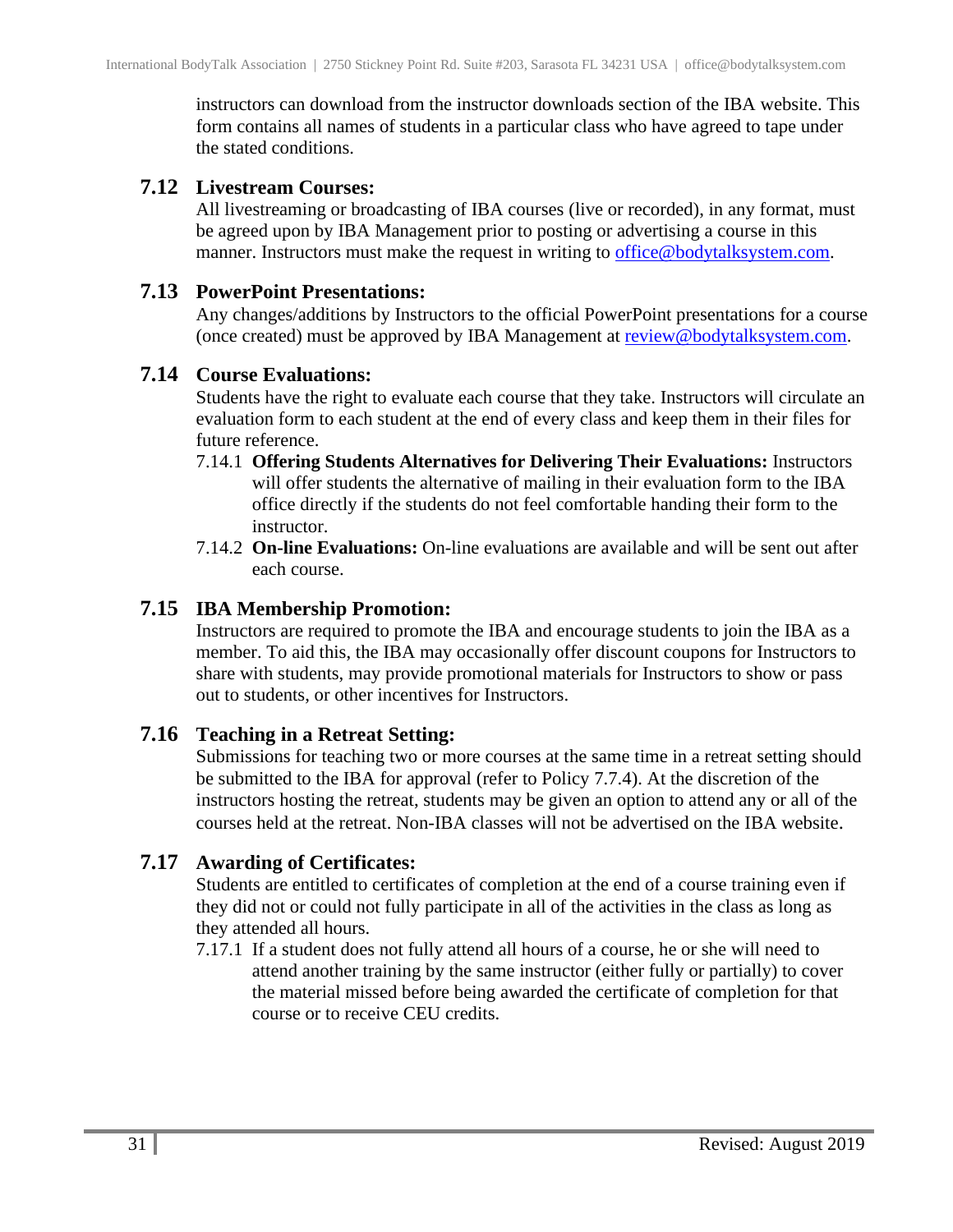## <span id="page-31-0"></span>**7.18 Student Missed Sections of a Course:**

- 7.18.1 There is no extra cost to a student if he or she attends only that part of the course that he/she missed the first time. If the student is sitting through the entire second course, the instructor may request that the student pay the monitoring fee.
- 7.18.2 In the event a student completely withdraws from a course, it is up to the instructor if any refund is given, full or in part, because the instructor may have incurred expenses on behalf of the student: manuals, snacks, venue space, etc.
- 7.18.3 In the event a student is withdrawing from the course due to the actions of the coordinator, the instructor or a fellow student, a complaint should be filed as soon as possible with the instructor to remain clear on the details of the situation. Resolution of the complaint is left up to the instructor.
- 7.18.4 If a student is dissatisfied with any aspect of a course and communication with the instructor does not sufficiently resolve the complaint, the student is encouraged to fill out the Online Evaluation sent from the IBA via email following the course. The student may also file a formal complaint to the IBA by following the procedure outlined in Policy1.1. Complaints must be submitted within 30 days of the course end date.

#### <span id="page-31-1"></span>**7.19 Manuals – Instructors, Trainers and Trainees:**

- 7.19.1 **Ordering Manuals:** Instructors should order one manual for each new student in a course at minimum, and it is encouraged to order more manuals than expected for any given course to avoid needing the IBA to rush orders.
- 7.19.2 **Ordering Manuals on Time and Follow-Up**: Manuals must be ordered in time for the shipment to arrive in a timely manner for the class. The proper method of shipping must be chosen to allow for a timely arrival.
- 7.19.3 **Replacing Students' Manuals**: If an instructor has extra manuals on hand at a class (for which they've paid the IBA instructor price), they can sell it to a monitoring student for the current IBA replacement price for students. The instructor may apply to the IBA for a refund of the difference. The instructor would need to provide the IBA with the name of the student to whom the replacement was sold. Instructors who request a monitoring fee credit for manuals cannot charge the student full price for the manual. The intention is to offer the manual as a benefit to the student retaking the class (refer to Policy 3.12).

#### 7.19.4 **Replacement of Manuals When New Editions Come Out**

- 7.19.4.1 Fundamentals Manuals: ISBN numbers are to be cut out and mailed to the IBA with a replacement fee of \$15 per manual plus shipping. The manuals can also be donated to the IBF with a \$15 replacement fee plus shipping.
- 7.19.4.2 Advanced Manuals: Cut out the ISBN from a maximum of three (3) of the old edition manuals and send to the IBA for full credit. For any number of manuals over the three, the replacement cost will be \$20 plus shipping and handling if the manuals are to be sent separate to another order. When you send in the ISBN numbers, you must let the IBA know if the replacements are to be sent right away or if you want us to include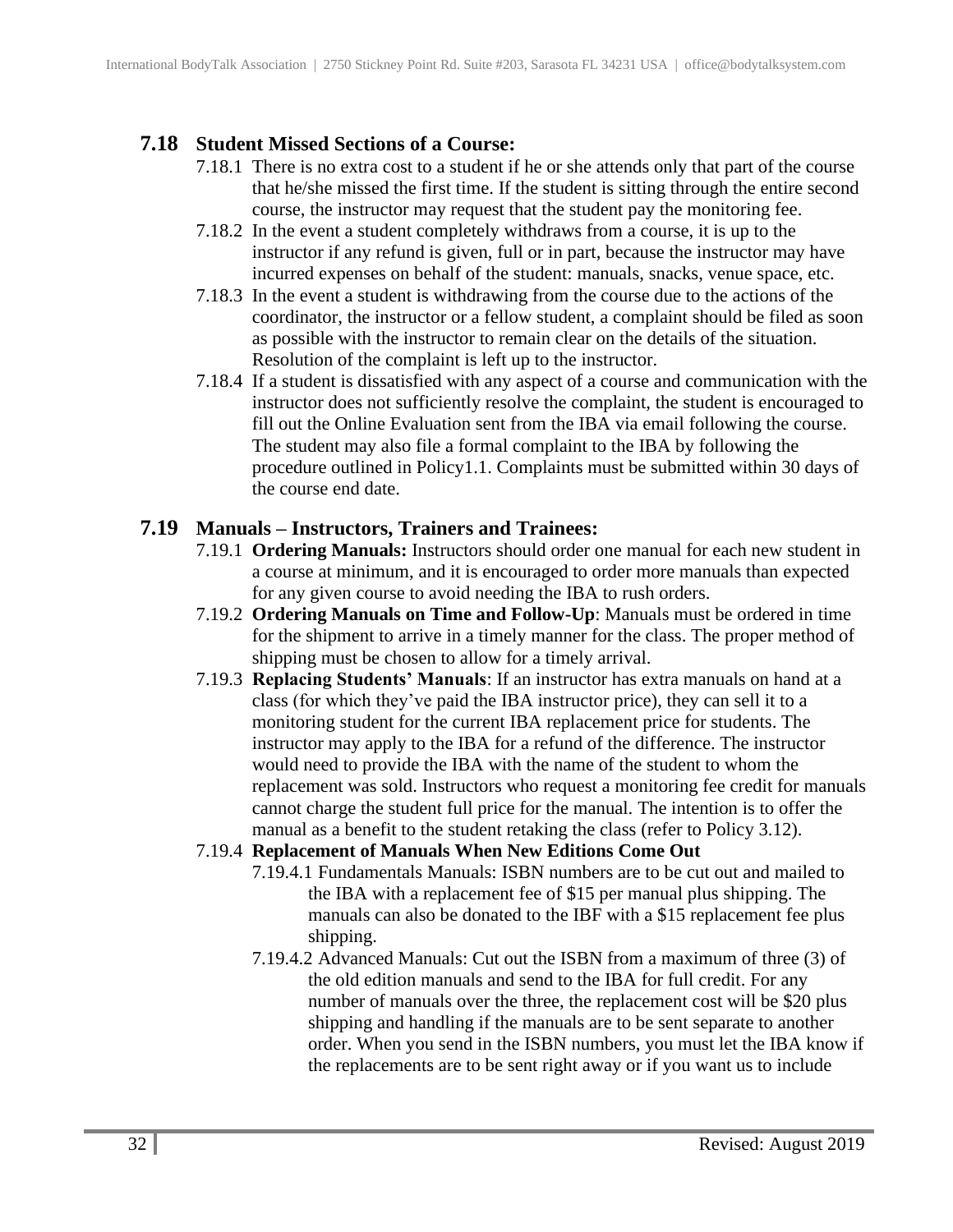them in your next order. If we are to include them in your next order, you will need to contact the IBA office when you place the order as they will have to manually apply the credit.

#### <span id="page-32-0"></span>**7.20 Instructor Discussion Forum:**

All instructors and instructor trainees have access to the Instructor's Forum. All BodyTalk Access Trainers and Trainees have access to the BodyTalk Access Trainer Forum.

#### <span id="page-32-1"></span>**7.21 Members Discussion Forum Monitoring:**

BodyTalk instructors and trainees are encouraged to volunteer to monitor the General Members and Access discussion forums, as well as any other forum they are qualified to monitor for one to two weeks during the year. Instructors and trainees are to notify the IBA Office at [office@bodytalksystem.com](mailto:office@bodytalksystem.com) of their interest in monitoring the forum. Once approved, they are to sign onto each forum they have been approved for at the beginning of their designated shift to announce that they are "on duty" and to respond to questions and make comments as required. It is up to the instructor monitoring the forum to alert the IBA if there is any concern that the IBA needs to address on the forum.

#### <span id="page-32-2"></span>**7.22 Newsletter Contributions:**

Instructors and trainees of all levels and designations are to contribute articles and other items of interest to the newsletter as per the Instructor Agreements. Submissions can be made by emailing [news@bodytalksystem.com.](mailto:news@bodytalksystem.com)

#### <span id="page-32-3"></span>**7.23 CBI Reinstatement:**

Requests for CBI reinstatement after voluntary sabbatical or forced suspension will be formally reviewed by the IBA Management Team. Each request will be evaluated on its own merits, with the possibility of needing to monitor a Senior Instructor's class or submitting retraining assignments prior to acceptance of reinstatement. There will be a fee if retraining assignments are involved, to be determined by the IBA Management Team or the Supervising Instructor and payable to the Supervising Instructor.

#### <span id="page-32-4"></span>**7.24 Submission of Meeting Items:**

Instructors and trainees need to submit items ahead of time to the IBA Management Team for approval to be on the agenda of an Instructors Meeting before circulating them to other instructors. Submissions should be received at least one month prior to the scheduled meeting event.

#### <span id="page-32-5"></span>**7.25 Advertising of Courses:**

- 7.25.1 The various IBA discussion forums may not be used for advertising any upcoming IBA sponsored courses or any other trainings or products. It is the instructor's responsibility to ensure that their coordinators also adhere to this policy.
- 7.25.2 Trainings for private groups of people (for example, an Access training for a specific corporation) are not to be advertised on the website.
- 7.25.3 Instructor trainees may not post their public presentations on the IBA website.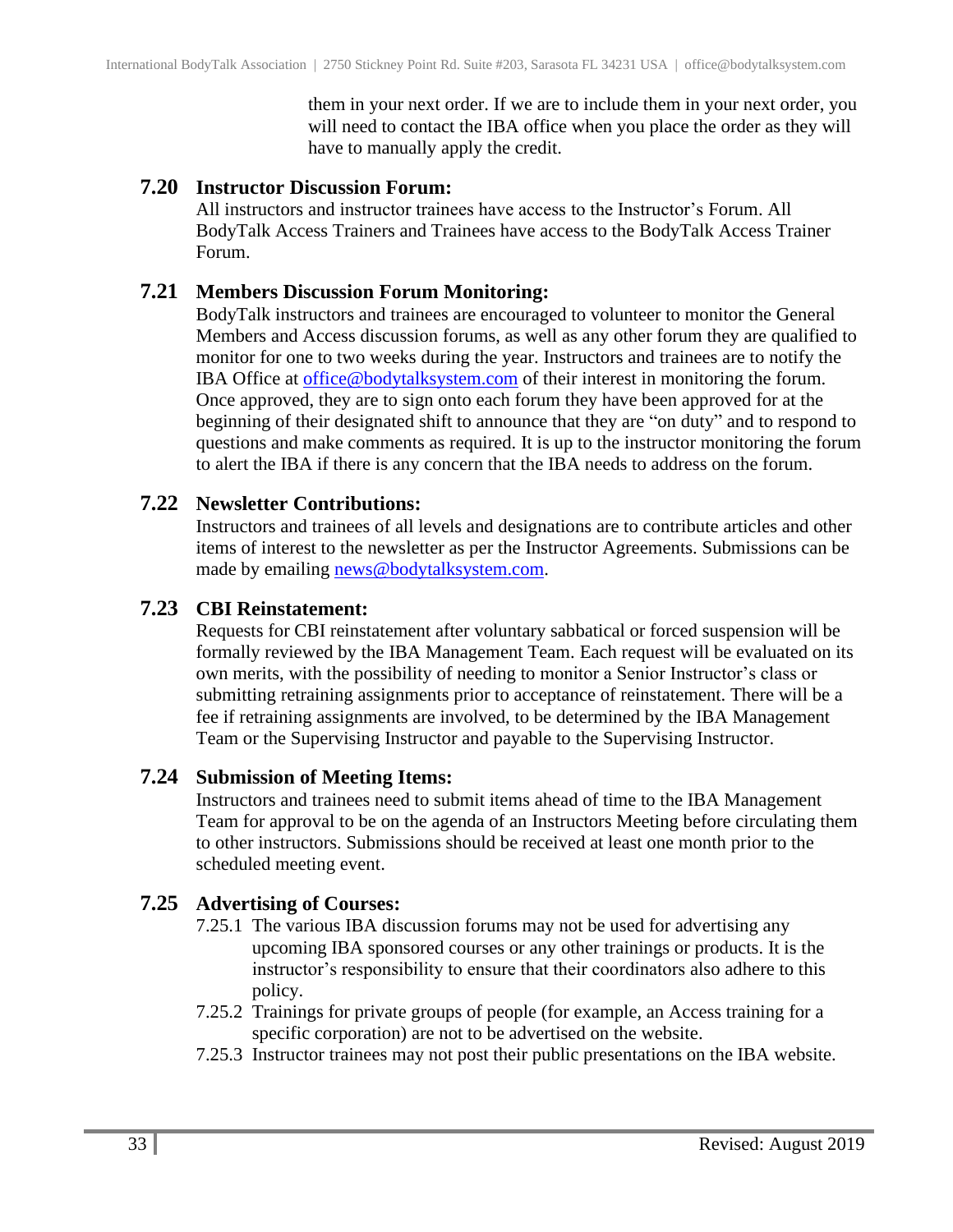- 7.25.4 The registration page for courses is only to be used to advertise the IBA sponsored course that the student is registering for. No other offering of other courses nor extra bonus material that is not part of the course may be presented or promoted here.
- 7.25.5 Marketing of one's courses should not come across competitively with other instructors. It does not support the spirit of cooperation and collaboration.
- 7.25.6 Use of student or member information derived from the IBA database is to be used to market IBA course material only.
- 7.25.7 Marketing one's courses must be done in good taste to avoid gimmicky sales promotions. Truth in advertising must be adhered to.

#### <span id="page-33-0"></span>**7.26 Fees for Instructors Attending IBA Courses:**

Refer to policy 10.5.5 to see the fees instructors pay for attending BodyTalk courses.

#### <span id="page-33-1"></span>**7.27 Instructor Reviews:**

**Instructors Subject to Review**: Instructors are subject to review by the IBA, at any time, within any two-year period. Instructors must be willing and able to provide an audio or video record of each course they teach once in every two-year period. Only the lecture portion of the course should be recorded, not the practical. If this policy is not adhered to, the Instructor may have his or her teaching capabilities suspended or revoked.

#### <span id="page-33-2"></span>**7.28 Attendance at IBA Conferences:**

Instructors are required to attend and Instructor Trainees are encouraged to attend the Instructor Meetings and conferences as scheduled by the IBA.

- 7.28.1 All instructor trainees accepted prior to the annual Instructor Conference are encouraged to attend.
- 7.28.2 It is acceptable to attend the online transmission of these events, so that in-person attendance is not required. If instructors are unable to view the events live, they must watch the recordings within a reasonable time period.
- 7.28.3 An instructor or instructor trainee with valid reasons for exemption to this policy must appeal to the IBA Management in writing.

#### <span id="page-33-3"></span>**7.29 Instructors Teaching in Foreign Countries:**

All instructors must inform themselves as to the legalities of working in a country not their own. If work permits are required, they must be obtained; if local taxes need to be collected and paid to the local government, these rules must be followed. Any instructor found not adhering to the rules and regulations of the foreign country may be subject to the suspension or loss of their teaching credentials.

#### <span id="page-33-4"></span>**7.30 Information on Foreign Customs:**

Any instructor traveling to a foreign country to conduct trainings is advised to research local customs that may affect their teaching. Any such information is to be posted on the Instructors' Discussion forum on the IBA website, thus sharing such information with other instructors who may wish to teach in that country.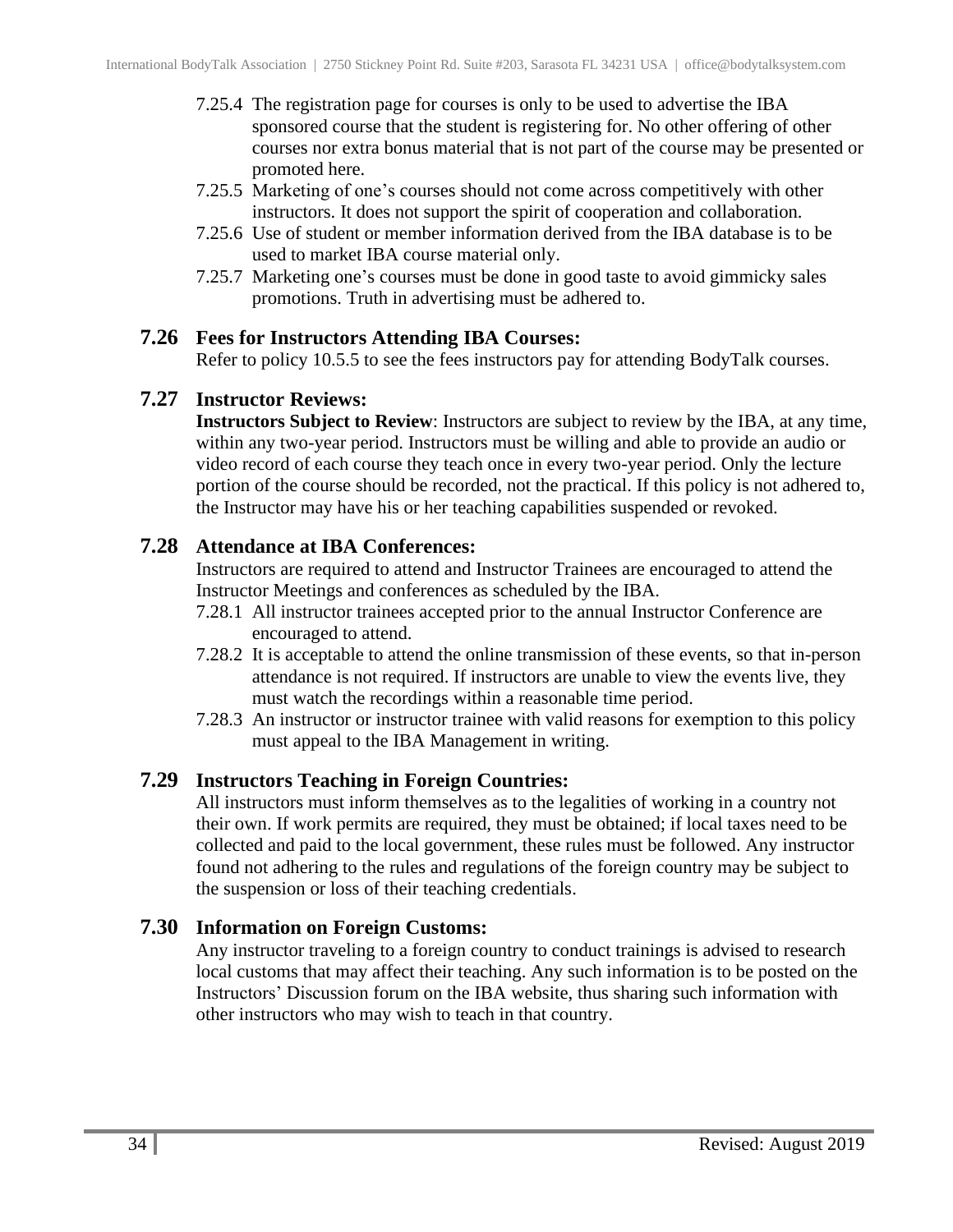## <span id="page-34-0"></span>**7.31 Accepting Monitors into a Course:**

- 7.31.1 Monitoring is a privilege, not a right. Instructors may refuse monitors for various legitimate reasons such as limited space in a class or the class being limited to a specific sub-group of the population.
- 7.31.2 Any restrictions applying to monitors must be publicly stated in the class details section of the course schedule on the IBA website.
- 7.31.3 In order to receive full CEU credit for attending a course as a monitor, the student must be present for the entire class.
- 7.31.4 Monitors are to direct other student's questions to the instructor rather than to give advice on the BodyTalk techniques unless they are CBPs with expressed consent from the instructor to assist in the class.

#### <span id="page-34-1"></span>**7.32 Using Assistants in Courses:**

If an instructor wishes to use assistants in any course, the assistants must be CBPs and not student monitors attending the class. Any payments for services rendered are arranged between the instructor and the assistants. Assistants must be trained on the instructor's expectations about what is appropriate to do and say to students in class.

#### <span id="page-34-2"></span>**7.33 Contracts – Instructors and Trainees:**

- 7.33.1 **Instructor and Trainee Contracts with the IBA**: All levels of Instructor (CBIs, MSIs, BATs, etc.) must be IBA members in good standing and sign a contract with the IBA upon instructor or trainee certification.
- 7.33.2 **Yearly Licensing Fees**: There are three tiered levels of licensing fees based upon the level of Instructorship combined with which courses the Instructor or Trainer is certified to teach.

#### **Level 1: BAT \$100**

If you are a BAT and only teach Access, the fee is \$100 annually. **Level 2: CBI/Life Science Instructor \$200**

If you are a CBI and only teach BodyTalk Fundamentals **OR** if you are an Instructor of one Life Science course **OR** if you teach only one specialized course the fee is \$200 annually, which *includes* your licensing fees if you are also a BAT.

#### **Level 3: Advanced or Specialized CBI \$450**

If you teach BodyTalk Fundamentals plus ONE/OR MORE advanced BodyTalk Seminars, Specialized Courses or Life Science courses, the fee is \$450 annually.

- 7.33.2.1 An Instructor renews their membership and pays full licensing fees based on their instructor level for the first year they teach.
- 7.33.2.2 Throughout the membership year, as the instructor graduates students from the classes they teach, each new student graduated will earn them credits.
- 7.33.2.3 The credits system is as follows:
	- \$4 credit for every Access student graduated
	- \$8 for every Fundamentals/Life Science student graduated
	- \$10 for every advanced/specialized class student graduated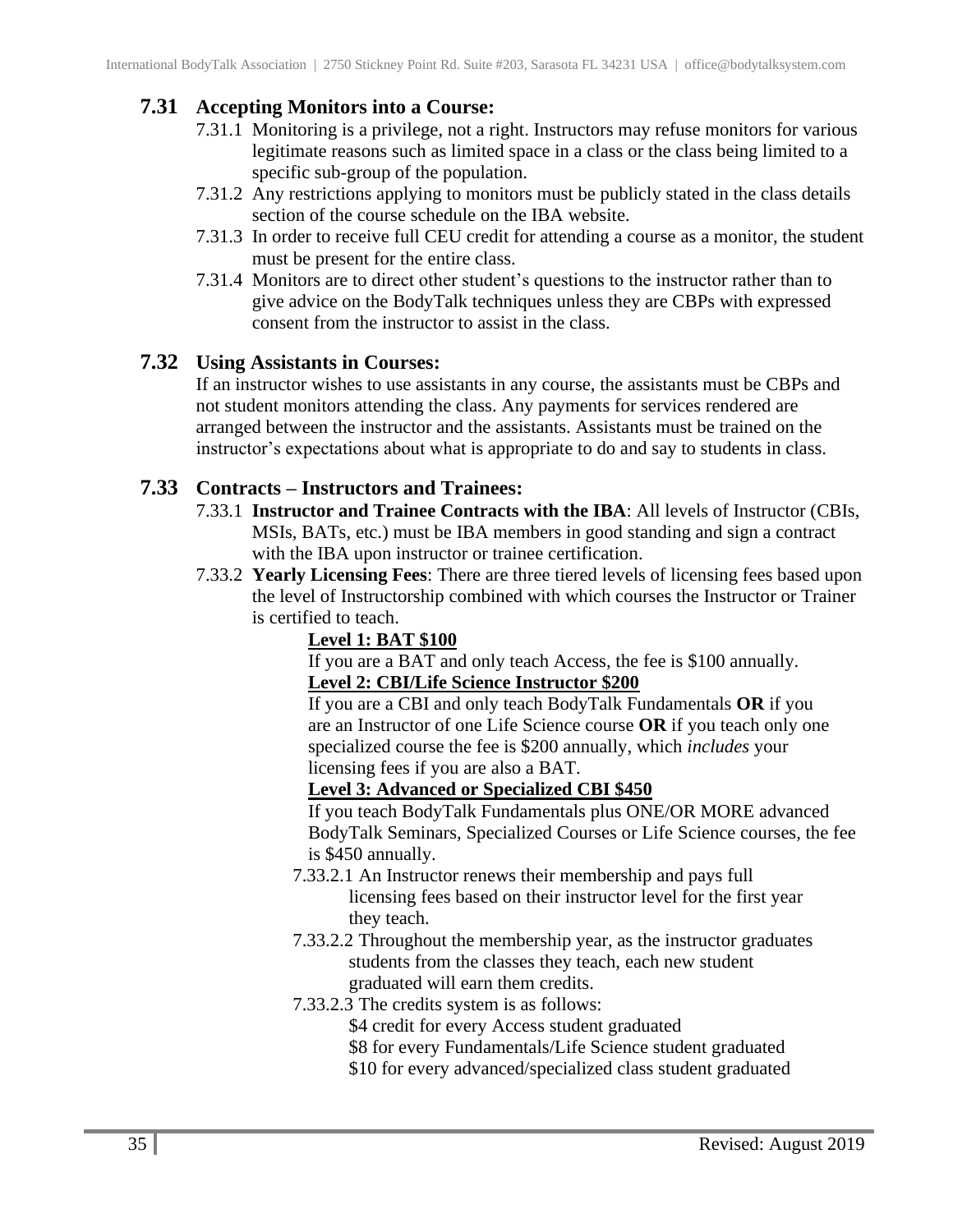- 7.33.2.4 Credits accumulate throughout the year and are applied to the next year's licensing fee. If an Instructor graduates 25 Access students, they earn \$100 (25 x 4). If an instructor graduates 25 Fundamentals students, they earn \$200 (25 x 8) and so on.
- 7.33.2.5 If an Instructor teaches more than one seminar, they may use a combination of credits toward their licensing fee (i.e. a combination of Access and Fundamentals student graduates).
- 7.33.2.6 All credits will be capped after the full licensing fee has been reached. The more students an Instructor graduates, the less they pay; if an Instructor does not earn back enough credit to cover the full licensing fee, they still pay a reduced rate based on their total graduates throughout the year.
- 7.33.3 **Instructor Review Process**: All instructors are subject to the instructor review process and all senior instructors are responsible for reviewing the audio and video material submitted by instructors as outlined in the policies in section 7.26.

#### <span id="page-35-0"></span>**7.34 Free Tuition for Staff and Selected External Committee Members:**

IBA staff, with the approval of the IBA office, as well as some external committee members selected by the IBA Management Team are allowed to attend any IBA class they are qualified to attend free of tuition charge, unless an extenuating circumstance, also approved by the IBA, makes it difficult for the instructor to accommodate that staff or committee member. The staff member should be expected to help in the class as needed and may be required to contribute payment for their snacks or meals provided, if asked by the instructor. The IBA will pay for the staff and committee members' manuals.

#### <span id="page-35-1"></span>**7.35 Course Cancellations:**

It is the instructor's ultimate responsibility to ensure that their cancellation policy is clearly stated on the website under "Details." This policy should include a statement that there is a possibility of course cancellation due to low enrollment and that a decision to cancel will be made by a specific date.

#### <span id="page-35-2"></span>**7.36 Graduating Students:**

Students are to be graduated within 15 days of the end of any course.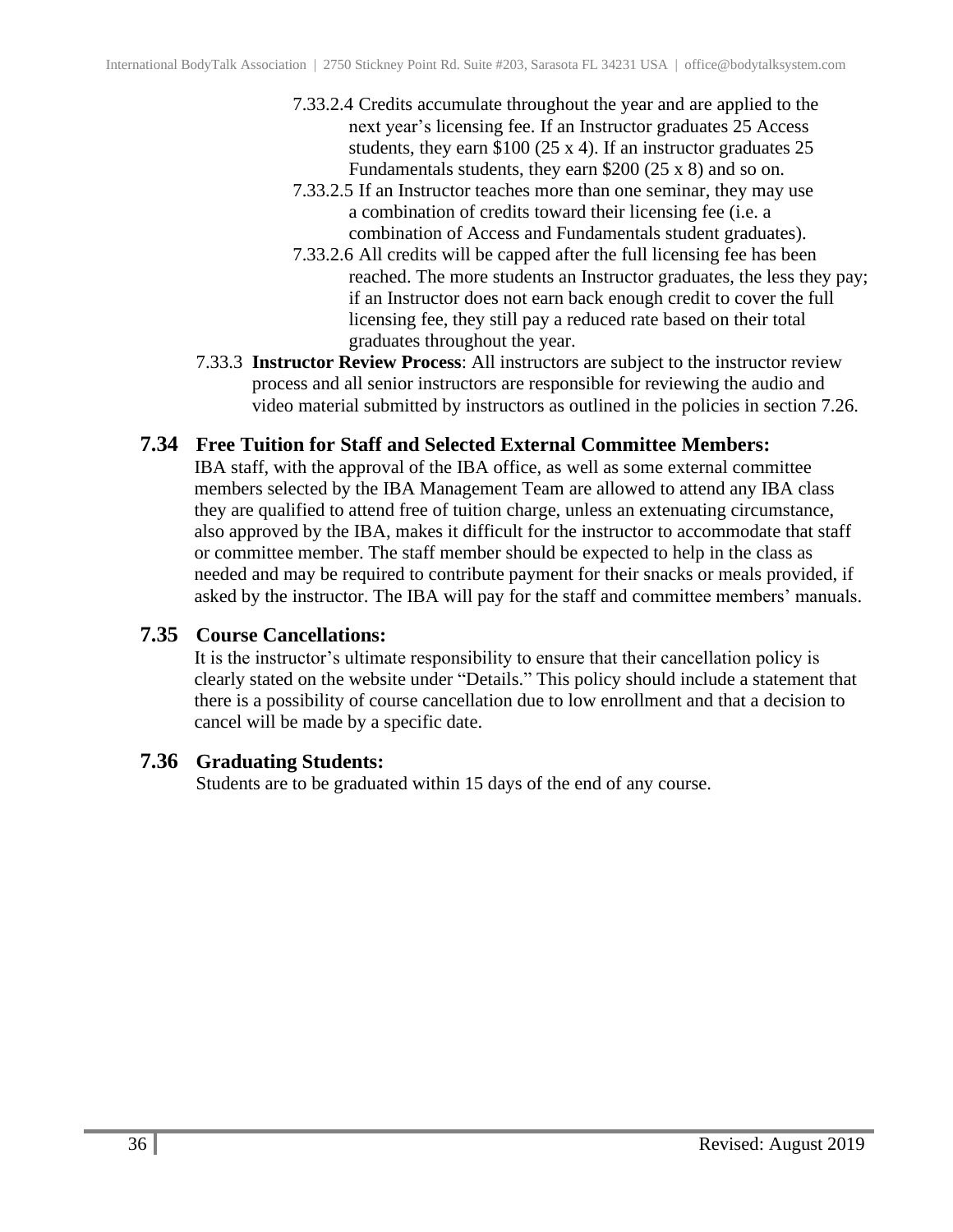## <span id="page-36-1"></span><span id="page-36-0"></span>**8.0 Policies Relating to Senior, Advanced and Advanced Senior Instructors**

### **8.1 Selection of Senior Instructors:**

- 8.1.1 **Invitation from IBA Management and Founder:**
	- 8.1.1.1 The IBA Management and Founder invites the CBI to become a SrCBI, the MSI to become a SrMSI, and so forth.
	- 8.1.1.2 For SrCBI, the applicant must qualify as an AdvCBP.
	- 8.1.1.3 The instructor must upload a recording of the entire course for which they are being promoted to senior instructorship to a specified site for review. A reviewer will be assigned to carefully review the presentation for accuracy of content, mastery of the material and good teaching style and technique. The rest of the Review Committee may be asked to spot check the same video and report their impressions on the review forum.
	- 8.1.1.4 The applicant will perform an oral review of the Advanced Senior and Senior Instructor Expectations; Training Guidelines, Processes, Forms and Agreements; and the Policies and Procedures with the IBA.
	- 8.1.1.5 If accepted following the review steps outlined above, the IBA will designate the candidate as a senior instructor (with the appropriate title specific to the modality they teach).
	- 8.1.1.6 Refer to the appropriate Instructor Financial Investment Schedule and Instructor Training Guidelines located in the Instructor Training area of the IBA website for the most recent application and licensing fees.
- 8.1.2 **SrCBIs Train CBIs:** Senior BodyTalk Instructors have the responsibility of training new BodyTalk Fundamentals instructors as well as Access Trainers according to IBA Training requirements.
- 8.1.3 **Senior Life Science Instructors Train Life Science Instructors:** Senior Life Science Instructors have the responsibility of training new instructors in their respective programs according to IBA Training requirements.

## <span id="page-36-2"></span>**8.2 Selection of Advanced Senior Instructors:**

- 8.2.1 The IBA Management and Founder invites the Senior BodyTalk Instructor to become Advanced Senior CBIs, authorized to train other CBIs for advanced courses based on need in a geographical area or in general.
- 8.2.2 The IBA Management and Founder invites Senior MindScape Instructors to become Advanced Senior MSIs, authorized to train other MSIs for advanced courses based on need in a geographical area or in general.
- 8.2.3 The SrCBI or SrMSI must upload a recording of the entire course for each advanced course they teach and will be training others to teach. A reviewer will be assigned to carefully review the presentation for accuracy of content, mastery of the material, good teaching style and technique. A member of IBA management, the Founder, and other AdvSrCBIs or AdvSrMSIs may be asked to spot check the same video and report their impressions to the IBA Management Team.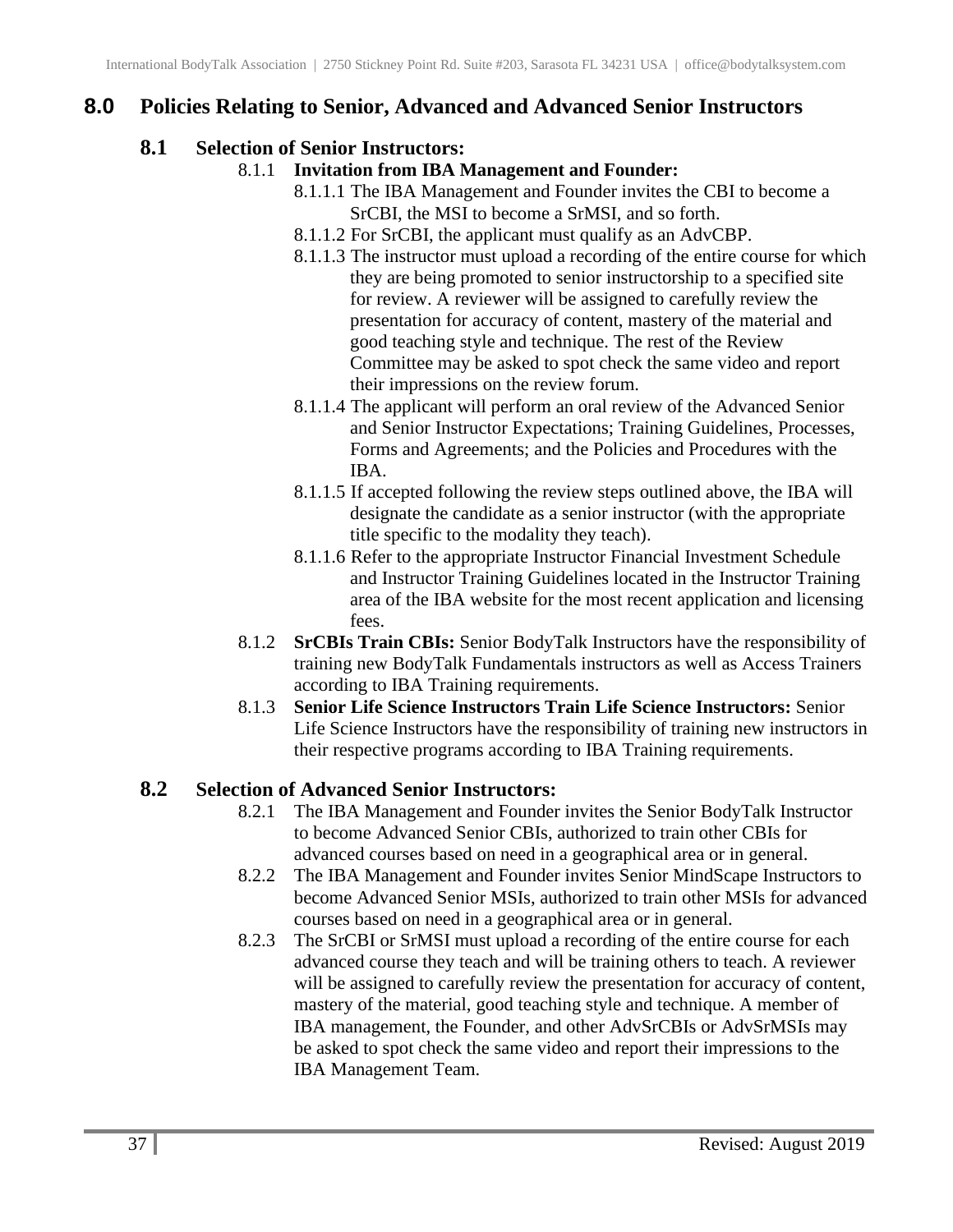- 8.2.4 The SrCBI or SrMSI may be asked to perform an oral review of the Advanced Senior and Senior Instructor Expectations; Training Guidelines, Processes, Forms and Agreements; and the Policies and Procedures with the IBA.
- 8.2.5 Refer to the appropriate Instructor Financial Investment Schedule located in the Instructor Training area of the IBA website for the most recent application and licensing fees.
- 8.2.6 Advanced Senior BodyTalk Instructors are given the authority to teach the BodyTalk Advanced Integration course.

#### <span id="page-37-0"></span>**8.3 Training of Advanced CBIs:**

#### 8.3.1 **Prerequisites to Qualify as an Advanced CBI Trainee**:

- 8.3.1.1 The IBA Management and Founder invites the CBI or Advanced CBI to train for specific advanced courses based on need in a specific geographical area or in general; upon acceptance of the invitation, the instructor will become an "applicant" for senior instructorship.
- 8.3.1.2 The applicant must qualify as an Advanced CBP.
- 8.3.1.3 The applicant must have brought approximately 100 members into the IBA.
- 8.3.1.4 The applicant must have demonstrated significant participation in the IBA matrix including: articles for newsletters, regular contributions on the forums, leadership in local associations, coordinating events for the IBA, etc.
- 8.3.1.5 The applicant must request their CBI Supervising Instructor (if still currently active) submit a letter of recommendation directly to the IBA for distribution to the Review Committee.
- 8.3.2 The AdvCBI Application Review Committee members will be asked to review potential Advanced CBI candidates on the forum, as they currently do for new CBI candidates. The AdvCBI Review Committee, along with the Founder and IBA management, will make the decision according to market needs.
- 8.3.3 If approved, the applicant will be trained according to IBA Training requirements.
- 8.3.4 Refer to the appropriate Instructor Financial Investment Schedule located in the Instructor Training area of the IBA website for the most recent application and licensing fees.

#### <span id="page-37-1"></span>**8.4 Training of Advanced MSIs:**

#### 8.4.1 **Prerequisites to Qualify as an Advanced MSI Trainee**:

8.4.1.1 The IBA Management and Founder invites the MSI or Advanced MSI to train for specific advanced courses based on need in a specific geographical area or in general; upon acceptance of the invitation, the instructor will become an "applicant" for senior instructorship.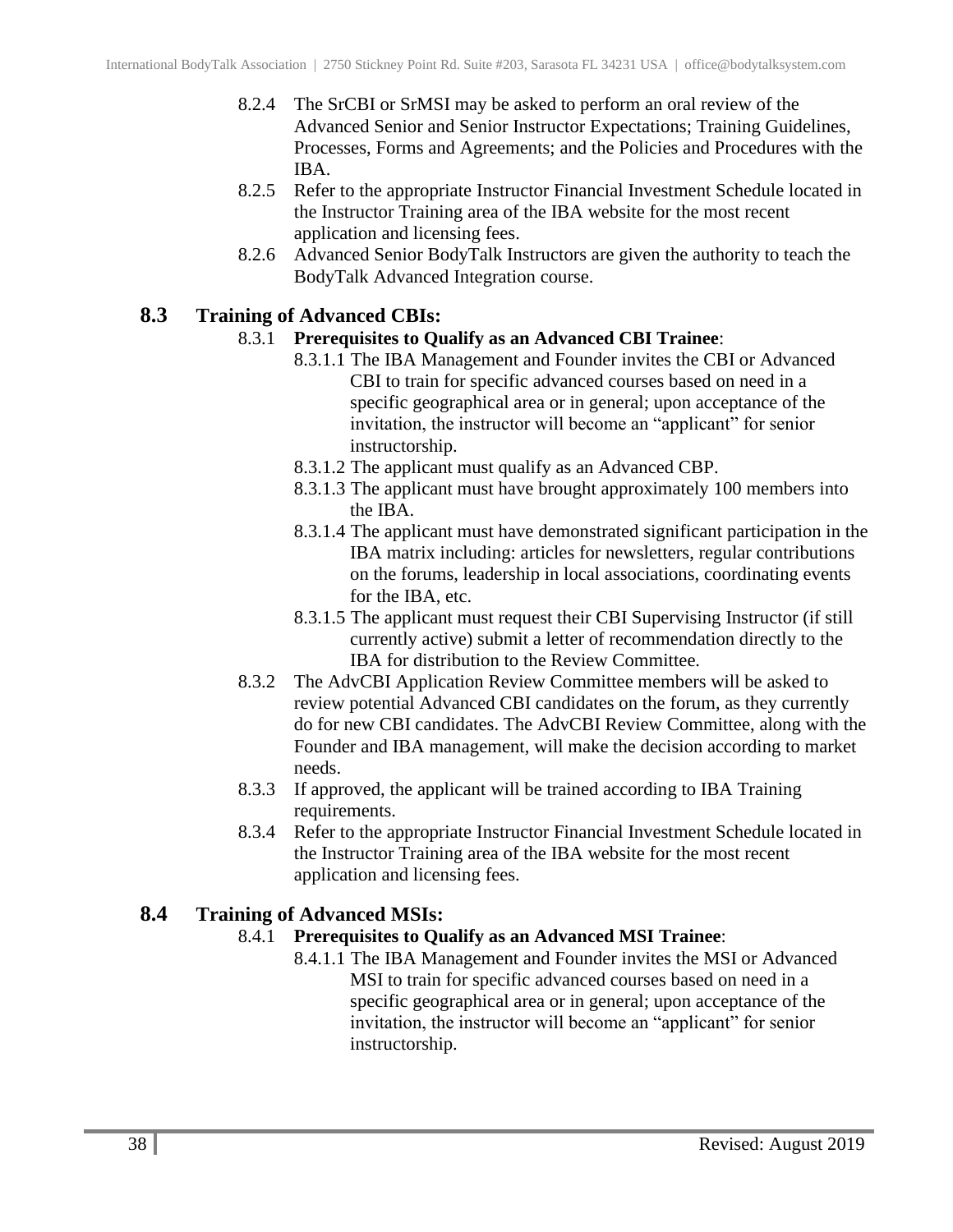- 8.4.1.2 The applicant must have brought approximately 100 members into the IBA.
- 8.4.1.3 The applicant must have demonstrated significant participation in the IBA matrix including: articles for newsletters, regular contributions on the forums, leadership in local associations, coordinating events for the IBA, etc.
- 8.4.1.4 The applicant must request their MSI Supervising Instructor (if still currently active) submit a letter of recommendation directly to the IBA for distribution to the Review Committee.
- 8.4.2 The AdvMSI Application Review Committee members will be asked to review potential Advanced MSI candidates on the forum, as they currently do for new MSI candidates. The AdvMSI Review Committee, along with the Founder and IBA management, will make the decision according to market needs.
- 8.4.3 If approved, the applicant will be trained according to IBA Training requirements.
- 8.4.4 Refer to the appropriate Instructor Financial Investment Schedule located in the Instructor Training area of the IBA website for the most recent application and licensing fees.

#### <span id="page-38-0"></span>**8.5 Complaints Between Senior and Advanced Senior Instructors and/or their Trainees:**

The first step in resolving conflict between Senior/Advanced Senior Instructors or between Senior/Advanced Senior Instructors and their trainees is for those involved to seek out a BreakThrough and/or BodyTalk session for themselves and/or attempt to resolve the situation using MindScape. If the complaint does not resolve using these techniques, then it is submitted in writing to the IBA Management Team as required (refer to Policy 1.3).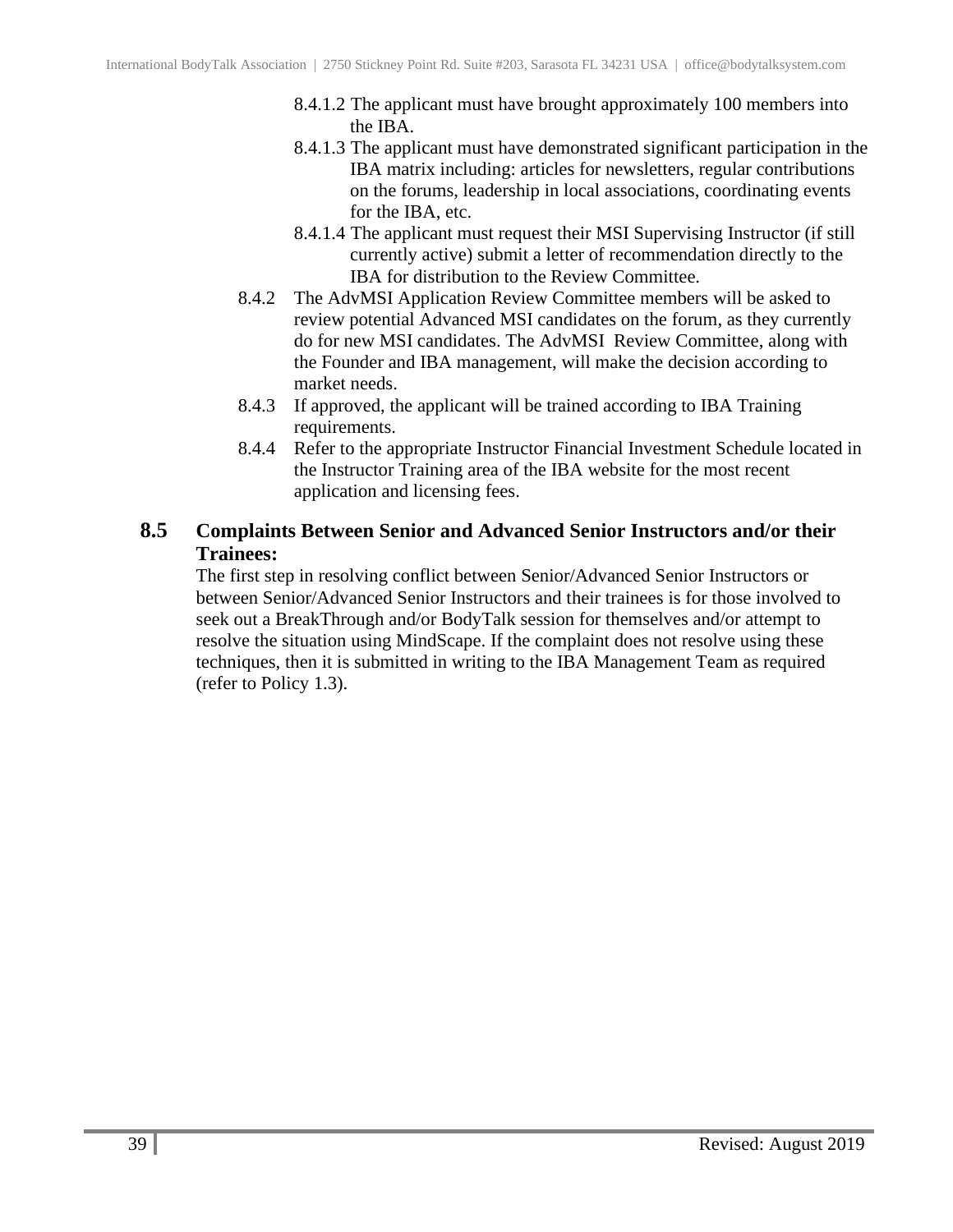## <span id="page-39-1"></span><span id="page-39-0"></span>**9.0 Policies Relating to the IBA, the IBA Office and Staff**

#### **9.1 Logos on Official Documents:**

The staff will ensure that the appropriate logos will appear on all official documents released through the IBA office.

#### <span id="page-39-2"></span>**9.2 Conference Evaluations**

Conference attendees have the right to evaluate and provide feedback regarding their experience of the biannual conferences to the office staff. The staff will ensure that an evaluation form or some other electronic mechanism is available to members attending the conferences for their feedback.

#### <span id="page-39-3"></span>**9.3 Contracts – IBA, the IBA Office and Staff:**

9.3.1 **Instructor Contracts**: The IBA office will send out contracts for signature to newly certified instructors and trainers.

#### 9.3.2 **Yearly Licensing Fees**:

- 9.3.2.1 The IBA office will monitor whether the yearly licensing fee commitment has been met as per Policy 7.32.
- 9.3.2.2 **Collecting of Yearly Licensing Fees**: Yearly licensing fees will be paid annually at the time of membership renewal.
- 9.3.2.3 **Non-Payment of Yearly Licensing Fees:** The IBA office will instigate an investigation into any circumstances around an instructor or trainer not paying the yearly licensing fee. The ultimate consequence of not paying the licensing fee is a revoking of all Instructor, Practitioner and Member privileges including access to the website, store and course listings.
- 9.3.3 **Trainee Contracts**: The IBA office will send out a contract for signature to a newly accepted trainee in a timely fashion.

#### <span id="page-39-4"></span>**9.4 Free Tuition for Staff and Selected External Committee Members:**

IBA staff, with the approval of the IBA office, as well as some external committee members selected by the IBA Management Team are allowed to attend any IBA class they are qualified to attend free of tuition charge, unless an extenuating circumstance, also approved by the IBA, makes it difficult for the instructor to accommodate that staff or committee member. The staff member should be expected to help in the class as needed and may be required to contribute payment for their snacks or meals provided, if asked by the instructor. The IBA will pay for the staff and committee members' manuals.

#### <span id="page-39-5"></span>**9.5 Website Purchases and Payment Plans:**

All products must be paid in full at the time of ordering. The IBA does not offer payment plans or delayed billing.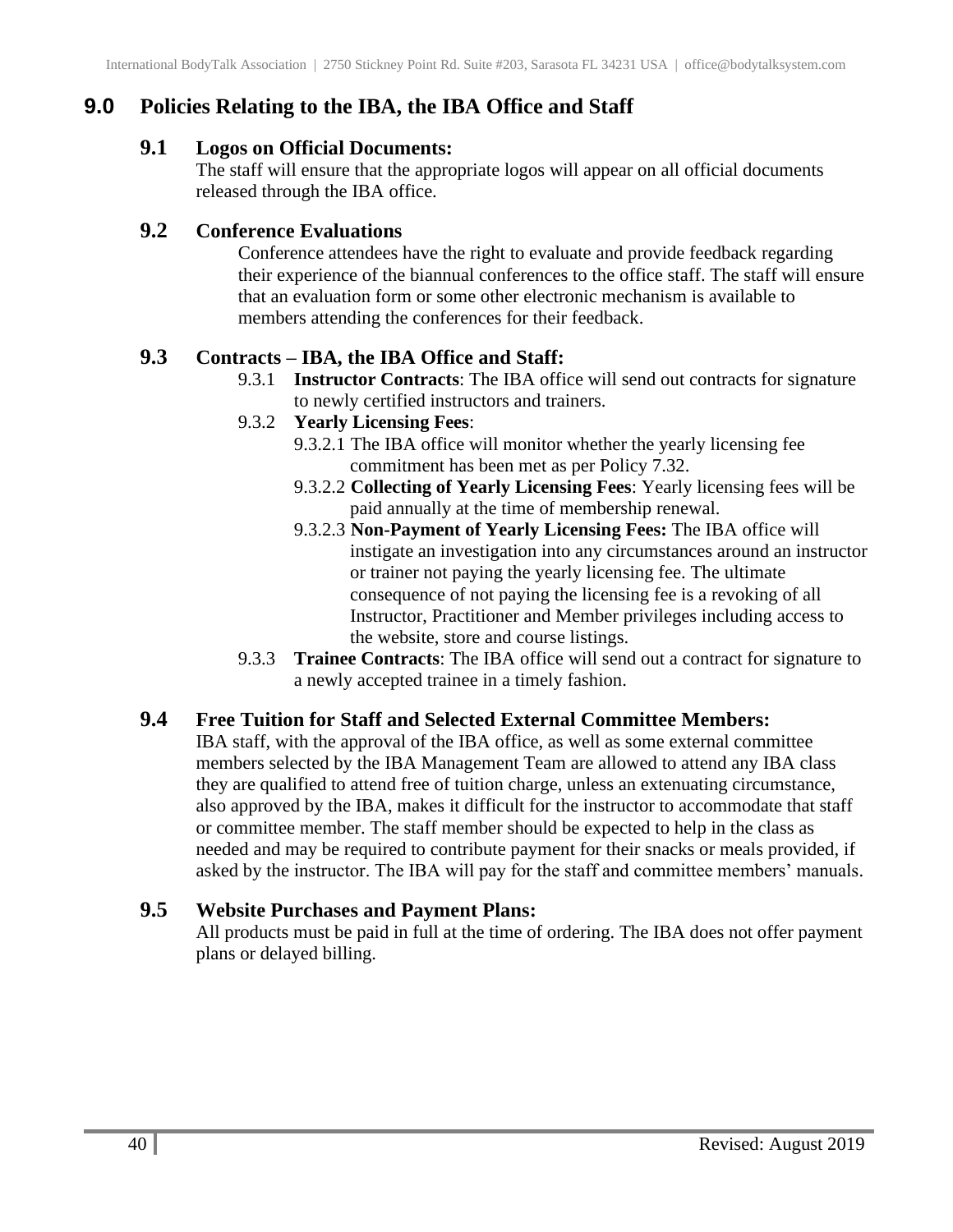## <span id="page-40-0"></span>**10.0 Appendices**

In addition to the Code of Ethics and Professional Conduct found on the IBA website at [https://www.bodytalksystem.com/learn/IBA/Ethics/IBA](https://www.bodytalksystem.com/learn/IBA/Ethics/IBA-codeofethicsandprofessionalconduct.pdf)[codeofethicsandprofessionalconduct.pdf,](https://www.bodytalksystem.com/learn/IBA/Ethics/IBA-codeofethicsandprofessionalconduct.pdf) the following also apply:

## <span id="page-40-1"></span>**10.1 IBA Code of Ethics for Members:**

As a member of the International BodyTalk Association, I hereby pledge to abide by the IBA Code of Ethics. In summary, this applies to:

#### **Client Relationships**

I shall endeavor to serve the best interests of my clients at all times and to provide the highest quality service possible.

I shall maintain clear and honest communications with my clients and shall keep client communications confidential at all times.

I shall provide my clients the opportunity to give their written consent for BodyTalk sessions and inform them that they have the right to withdraw or terminate their consent at any time, in accordance with local law.

#### **Professionalism**

I shall maintain the highest standards of professional conduct, providing services in an ethical and professional manner in relation to my clientele, the IBA, other health care professionals, and the general public.

I shall respect the rights of all practitioners and will cooperate with all health care professionals in a friendly and professional manner.

I shall refrain from the use of any mind-altering drugs, alcohol, or intoxicants prior to, or during, professional sessions.

I shall endeavor to the best of my ability and circumstance to continue my education in BodyTalk and stay abreast of the latest developments.

#### **Scope of Practice/Appropriate Techniques**

I shall not perform manipulations or adjustments of the human skeletal structure, diagnose, give a prognosis (expected outcome), prescribe, or provide any other service, procedure, or therapy which requires a license to practice, such as chiropractic, osteopathy, physical therapy, podiatry, orthopedics, psychotherapy, acupuncture, dermatology, cosmetology, homeopathy, working with herbs/ supplements, (flower) essences or any other profession or branch of medicine and healthcare unless specifically licensed to do so.

#### **Image/Advertising Claims**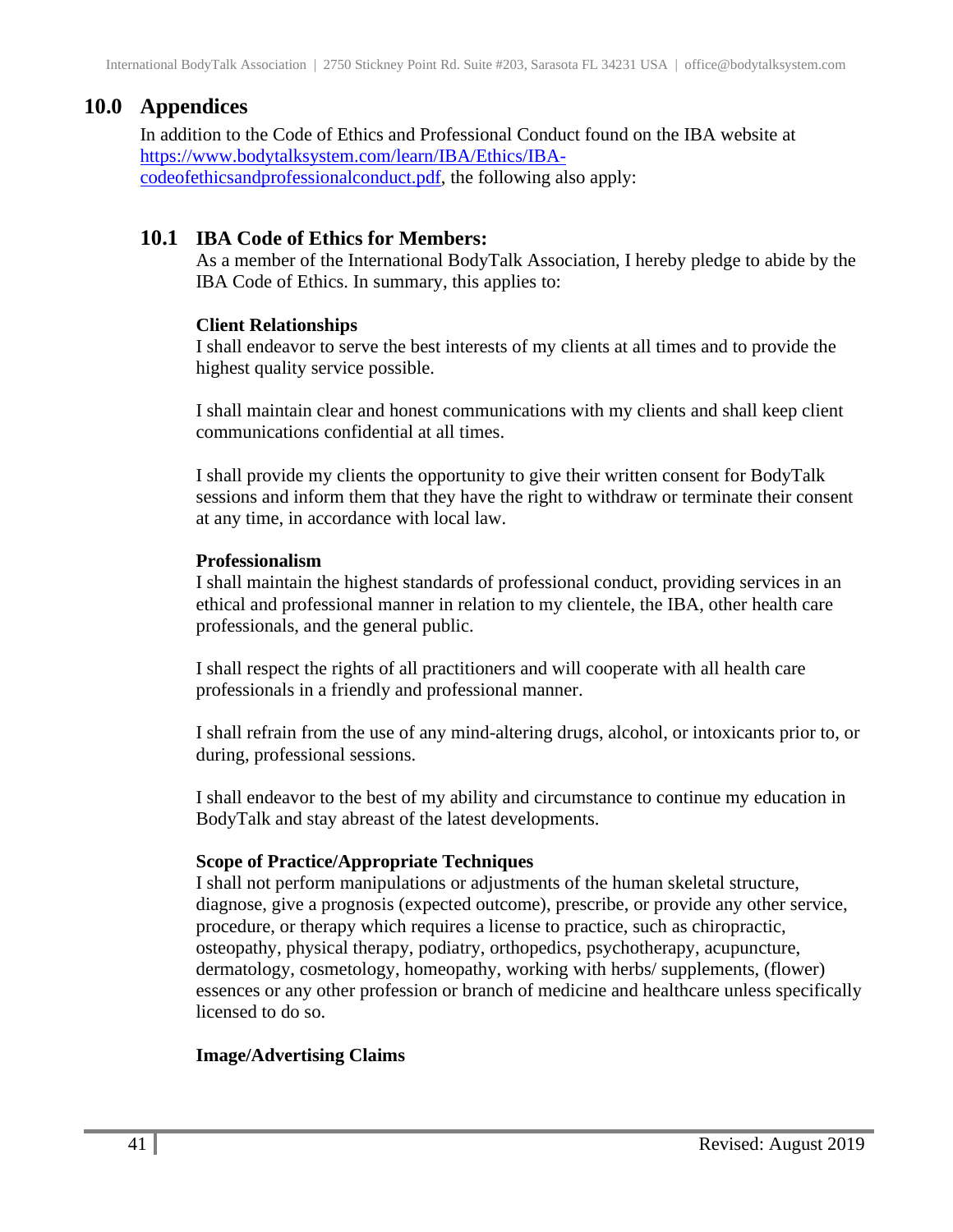I shall strive to project a professional image for myself, my business or place of employment, and the BodyTalk profession in general.

I shall actively participate in educating the public regarding the benefits of BodyTalk.

I shall practice honesty in advertising, promote my services ethically and in good taste, and practice and/or advertise only those techniques for which I have received adequate training and/or certification.

I shall not make false claims regarding the potential benefits of the techniques rendered, including claims of "cures," healing of specific conditions, etc.

#### <span id="page-41-0"></span>**10.2 IBA Code of Ethics for Coordinators:**

As a Coordinator for International BodyTalk Association seminars, I hereby pledge to abide by the IBA Code of Ethics for Coordinators as outlined below:

I shall maintain the highest standards of professional conduct, providing services in an ethical and professional manner in relation to my Instructor, other IBA Instructors and Members, the IBA and the general public.

I shall respect the rights of all IBA Instructors and Coordinators and will communicate with them in a friendly and professional manner.

I shall strive to project a professional image for myself, my business, and the BodyTalk and IBA Life Sciences professions in general.

I shall actively participate in educating the public regarding the benefits of the IBA coursework.

I shall practice honesty in advertising, promote my services ethically and in good taste, keeping in mind the wellbeing of the entire IBA matrix.

I shall follow, to the best of my ability, the guidelines listed in the IBA Policies and Procedures which pertain to Coordinators.

#### <span id="page-41-1"></span>**10.3 IBA Code of Ethics for Instructors:**

As an Instructor/Trainer for International BodyTalk Association seminars, I hereby pledge to abide by the IBA Code of Ethics for Instructors as outlined below:

I shall abide by the IBA Code of Ethics for Members and Coordinators.

I shall maintain the highest standards of professional conduct and communication with the IBA, other IBA instructors, Members and the general public.

I shall endeavor to work in a spirit of cooperation with any local IBA matrix in an area in which I intend to teach as well as the IBA matrix as a whole.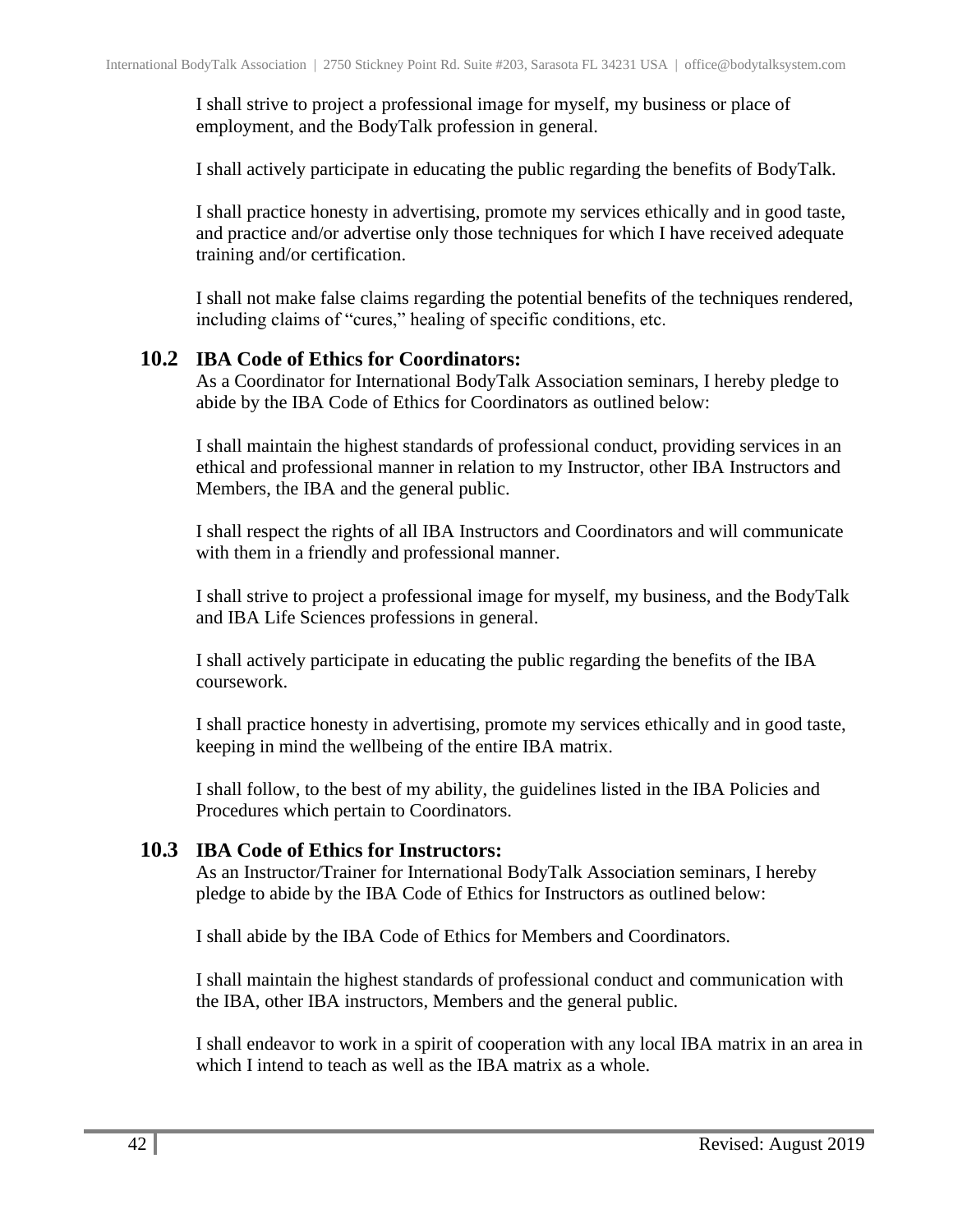I shall maintain the privacy and dignity of any student in my classes. I understand the nature of IBA coursework can reveal very private and sensitive issues in the sessions. If a sensitive issue arises that may be too personal in a class or during a demonstration, or practice session, I shall quietly ask the permission of the student before sharing the information as part of the learning session.

I shall stay abreast of any changes to the coursework that I teach, and I will strive to keep up with the latest IBA coursework.

I shall strive to incorporate the IBA's intention to promote Communication, Synchronization and Balance into my business as an IBA Instructor.

#### <span id="page-42-0"></span>**10.4 Guide to Practicing:**

Practicing the techniques you have learned right away is essential, and we hope that the ethical practices and policies outlined in this document facilitate your unique path to full certification in a professional manner. If you are excited by this work, certification in a timely manner should be your goal. Those who don't value themselves and what they do enough to commit time to study, a one-time expense for the exam, the expense of yearly membership, and getting BodyTalk sessions to assist their own personal growth, rarely get the kind of results seen on a regular basis by those who do commit. Committing to mastering the material and joining the BodyTalk matrix at a professional level is a very rewarding experience and a priceless journey of personal growth.

#### <span id="page-42-1"></span>**10.5 BodyTalk and Life Sciences Course Pricing Standards:**

Although BodyTalk and Life Science instructors act as licensees, it is important that we all represent the IBA in a uniform and consistent manner so the public's attention is focused on BodyTalk and the Life Sciences as highly valuable health care modalities and not on differences and competition between instructors. A key element of this is respecting a geographical area's typical fee structure and not undercutting local or other instructors through setting lower course prices than what has previously been offered in the region. Overt competition in the form of pricing wars is highly discouraged and detracts from the image of the IBA and the perceived value of BodyTalk. It is expected for Instructors to always act professionally and responsibly toward the pricing and practices of other Instructors who teach within a geographical region. This means investigating the typical fees in an area and respecting that as the minimum price. If you do not adhere to these standards, you will be contacted by the IBA Management team and your intentions and dedication to the IBA and to teaching will be questioned.

With this in mind, what follows are the standards regarding IBA course pricing. 10.5.1 **Pricing:**

The IBA does not dictate pricing. However, to deter pricing competitions, we offer guidelines. We recommend courses are priced between \$50 to \$250 per day (not including manual or royalty fees) based on content and region, with the more advanced courses priced slightly higher.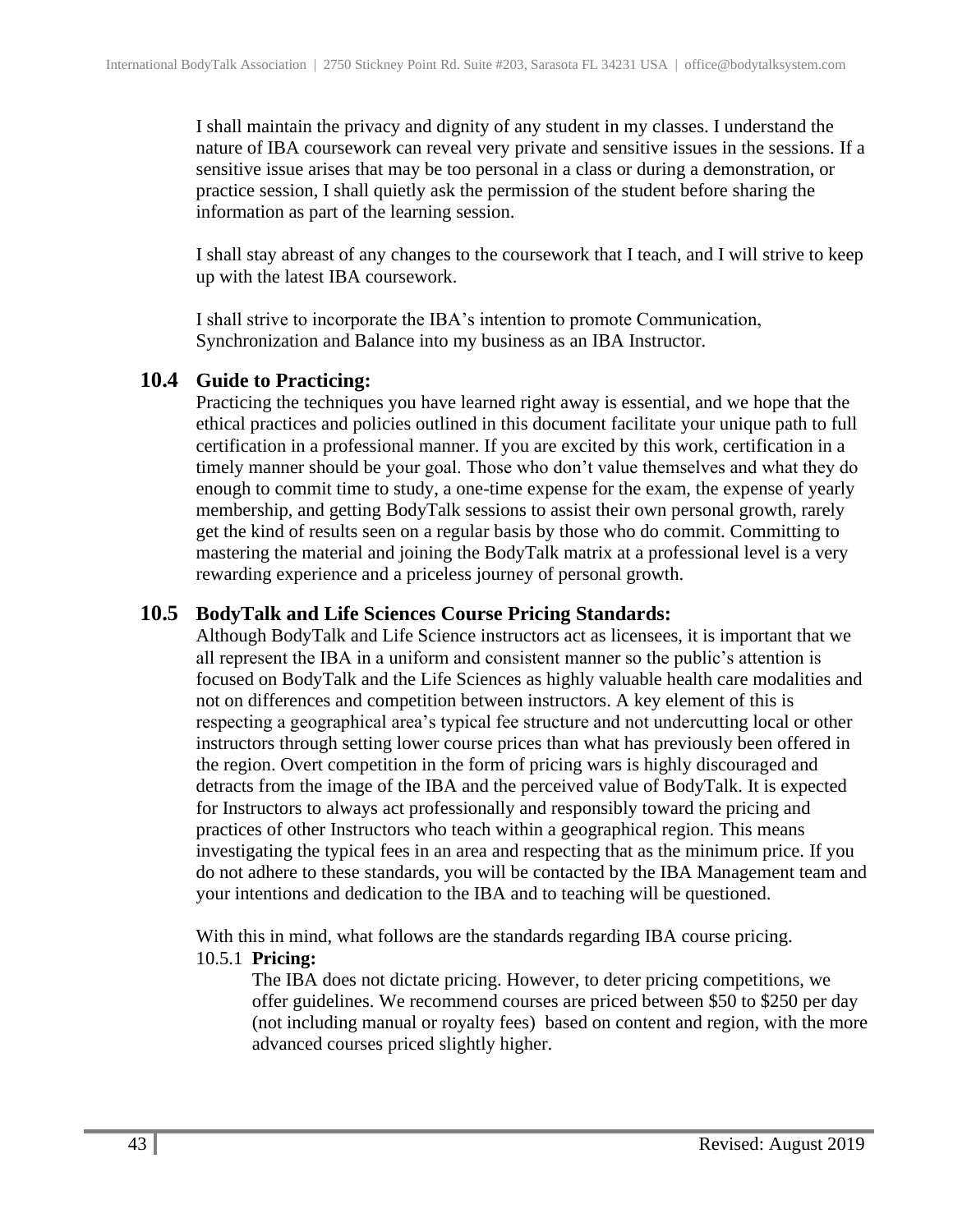#### 10.5.2 **Allowable Discounts:**

- 10.5.2.1 **Early Registration Discount**: If you wish, you may offer an early registration discount to encourage advance course registrations. Such discounts should not undercut local instructors' early registration rates if they are offered.
- 10.5.2.2 **Student Discount**: You may offer a discount to students in a professional health care training program. Such discounts should not undercut similar discounts local instructors might offer.
- 10.5.2.3 We recommend you do not combine discounts.

#### 10.5.3 **Referral Credits and Incentives:**

- 10.5.3.1 It is smart business to recognize students who have referred others to your classes. You may do so in the form of gifts, such as a free books, posters or videos. Or you may decide to give a free or discounted BodyTalk session. You may also decide on other gifts of your choosing.
- 10.5.3.2 You may not offer a discounted price on a course in exchange for referrals. This includes not giving discounts or referral credits towards future course, such as the Integration course or other advanced courses. Referral recognition should be in the form of a gift of appreciation and not a customer loyalty program that directly influences future course attendance decisions in a monetary fashion.

#### 10.5.4 **Guarantees**

Money-back guarantees are prohibited in your advertising. You may include testimonials about your seminar but advertising a money-back guarantee for a service you cannot take back accentuates competition with other instructors putting pressure on them to offer the same guarantee. This is an unfair competitive practice that relates to minimum pricing—undercutting other instructors to get students. It also devalues the image of BodyTalk.

#### 10.5.5 **Course Pricing for IBA Instructors**

The following pricing policies are accepted as the current policies of the IBA regarding instructors and instructor trainees attending BodyTalk courses:

#### **10.5.5.1 Senior Instructors**

| <b>BodyTalk Access</b>                     | Free                                 |
|--------------------------------------------|--------------------------------------|
| Courses BodyTalk Fundamentals,             | Free                                 |
| Principles of Consciousness, Bio-Dynamics, |                                      |
| Macrocosmic-BodyMind, Matrix Dynamics      |                                      |
| <b>PU</b> 1 Practical                      | <b>Half Price</b>                    |
| Other Instructors' BT Fundamentals         | <b>Monitoring Fee</b>                |
| Integration                                |                                      |
| Other Instructors' Special Courses         | <b>Half Price</b>                    |
|                                            | (e.g. Mod 5, Orthopaedic Evaluation, |
|                                            | Family Constellations, Eastern       |

Medicine)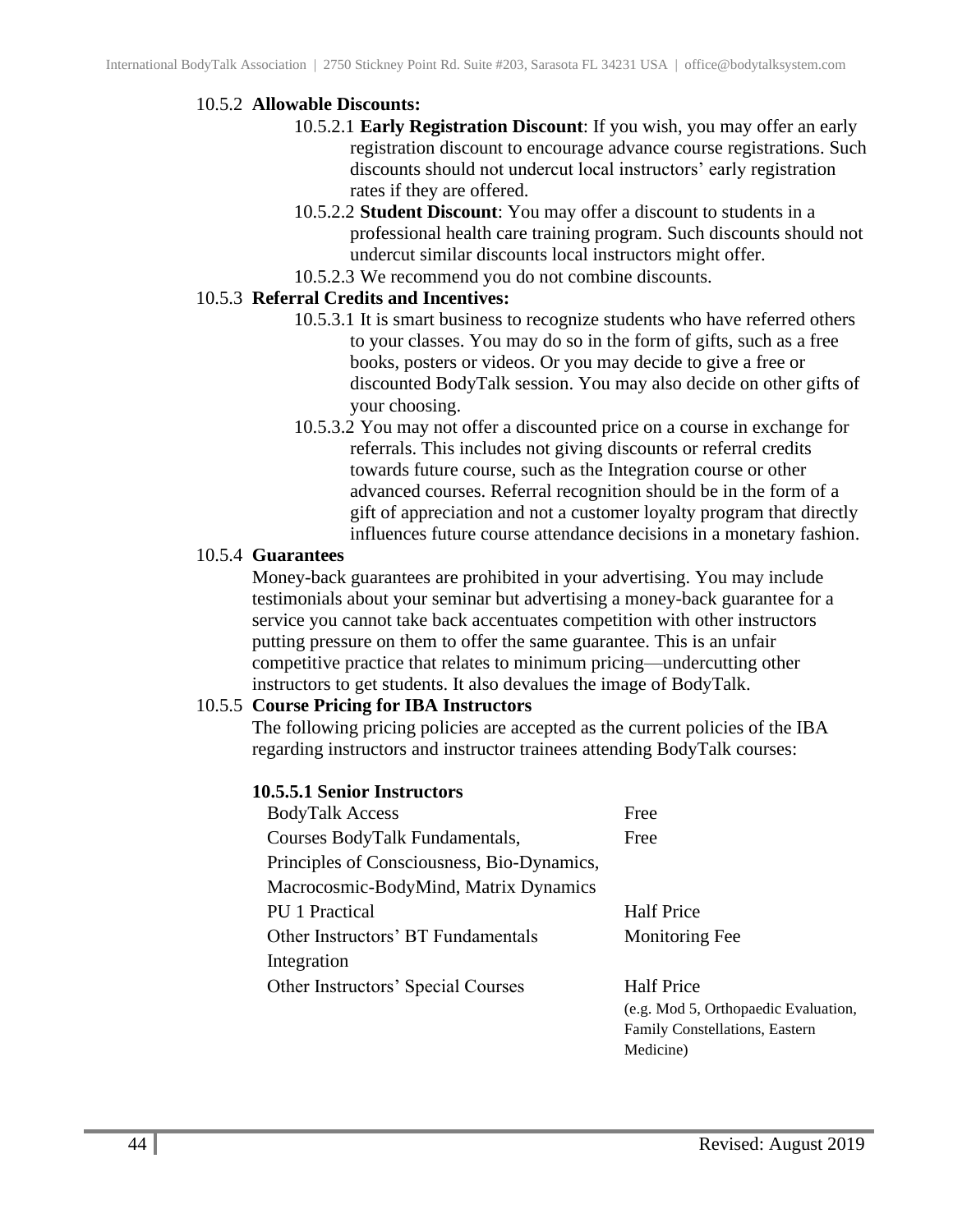| <b>Other IBA Special Courses</b>                    | <b>Half Price</b><br>(e.g. BodyTalk for Animals,<br>BodyTalk for Plants, BreakThrough,<br>MindScape, FreeFall)                     |
|-----------------------------------------------------|------------------------------------------------------------------------------------------------------------------------------------|
| New Courses Offered by John Veltheim                | <b>Half Price</b>                                                                                                                  |
| <b>Members Conference</b>                           | <b>Half Price</b>                                                                                                                  |
| <b>Instructors Conference</b>                       | Free                                                                                                                               |
| Membership                                          | <b>Full Fee</b>                                                                                                                    |
| 10.5.5.2 Instructors (CBIs) and Instructor Trainees |                                                                                                                                    |
| <b>BodyTalk Access</b>                              | Free                                                                                                                               |
| Courses BodyTalk Fundamentals,                      | Free                                                                                                                               |
| Principles of Consciousness, Bio-Dynamics,          |                                                                                                                                    |
| Macrocosmic-BodyMind, Matrix Dynamics               |                                                                                                                                    |
| PU 1 Practical                                      | <b>Full Price</b>                                                                                                                  |
|                                                     | (monitoring fee for additional times)                                                                                              |
| Other Instructors' BT Fundamentals<br>Integration   | <b>Monitoring Fee</b>                                                                                                              |
| Other Instructors' Special Courses                  | <b>Full Price</b>                                                                                                                  |
|                                                     | (monitoring fee for additional times)<br>(e.g. Mod 5, Orthopaedic Evaluation,<br>Family Constellations, Eastern<br>Medicine)       |
| <b>Other IBA Special Courses</b>                    | <b>Full Price</b>                                                                                                                  |
|                                                     | (monitoring fee for additional times)<br>(e.g. BodyTalk for Animals,<br>BodyTalk for Plants, BreakThrough,<br>MindScape, FreeFall) |
| New Courses Offered by John Veltheim                | <b>Full Price</b>                                                                                                                  |
|                                                     | (monitoring fee for additional times)                                                                                              |
| <b>Members Conference</b>                           | <b>Full Price</b>                                                                                                                  |
| <b>Instructors Conference</b>                       | Free                                                                                                                               |
| Membership                                          | <b>Full Fee</b>                                                                                                                    |

| iu msu ucior Tramccs            |                                       |
|---------------------------------|---------------------------------------|
| <b>All BodyTalk Courses</b>     | <b>Full Price</b>                     |
|                                 | (monitoring fee for additional times) |
| All courses in their discipline | Free                                  |
|                                 | (unless otherwise noted)              |